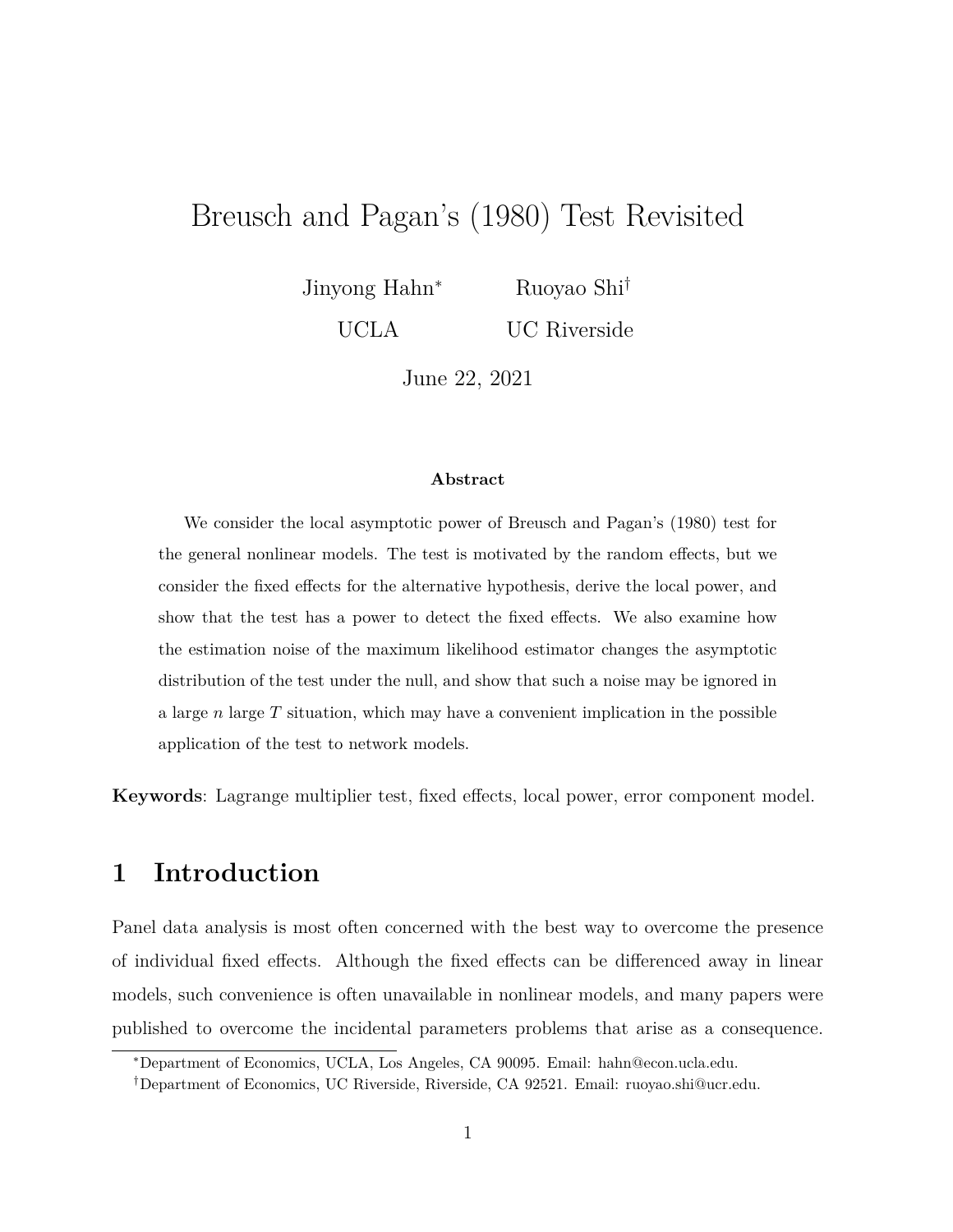Such a concern would be a non-issue if the unobserved individual heterogeneity were not present in the data set to begin with. Without the fixed effects in the data, the statistical analysis does not have to involve any special technique, and most of the issues would disappear. Therefore, one may be interested in testing if there is any unobserved heterogeneity in the data set.

The most well-known test for detecting unobserved heterogeneity is due to Breusch and Pagan (1980, BP test hereafter). Although the BP test was originally developed to deal with both individual and time effects, the version of the BP test to detect only the individual effects seems to have received the most attention. Such a version of the BP test can be interpreted to be a test of overdispersion (Cox, 1983), and it is related to White's (1982) information matrix test, as was pointed out by Chesher (1984). See also Lancaster (1984) for the asymptotic distribution of the test under the null. From our point of view, the most convenient feature of the BP test is that it is a Lagrange Multiplier (LM) test, which requires calculation of the parameter estimates only under the null, i.e., under the null of no unobserved heterogeneity. This feature makes it pragmatically very attractive due to the simplification of computation; there is no unobserved heterogeneity under the null, and hence, the computational problem disappears. See also Engel (1984).

The first contribution of our paper is to address the question of power<sup>1</sup> of the BP test. To our knowledge, Honda (1985) is the only one who analyzed the asymptotic power of the BP test against *random* effects and he did so in the *linear* models. We make a progress over Honda (1985) in two dimensions. First, we derive the asymptotic power of the BP test against random effects in general *nonlinear* models.2 Second, which is more important, we also consider the power against the alternative of *fixed* effects. By the fixed effects, we mean the type of general unobserved variables that may have arbitrary dependence structure with the observed explanatory variables. Chamberlain (1984) called such a variable the correlated random effects. The BP test was specifically designed to

<sup>1</sup>Throughout this paper, the power is defined to be the *local* power.

<sup>2</sup>While Honda (1985) considered both individual and time effects, we focus only on individual effects. The presence of both effects presents an additional technical challenge in nonlinear models, and we leave it as a topic of future research.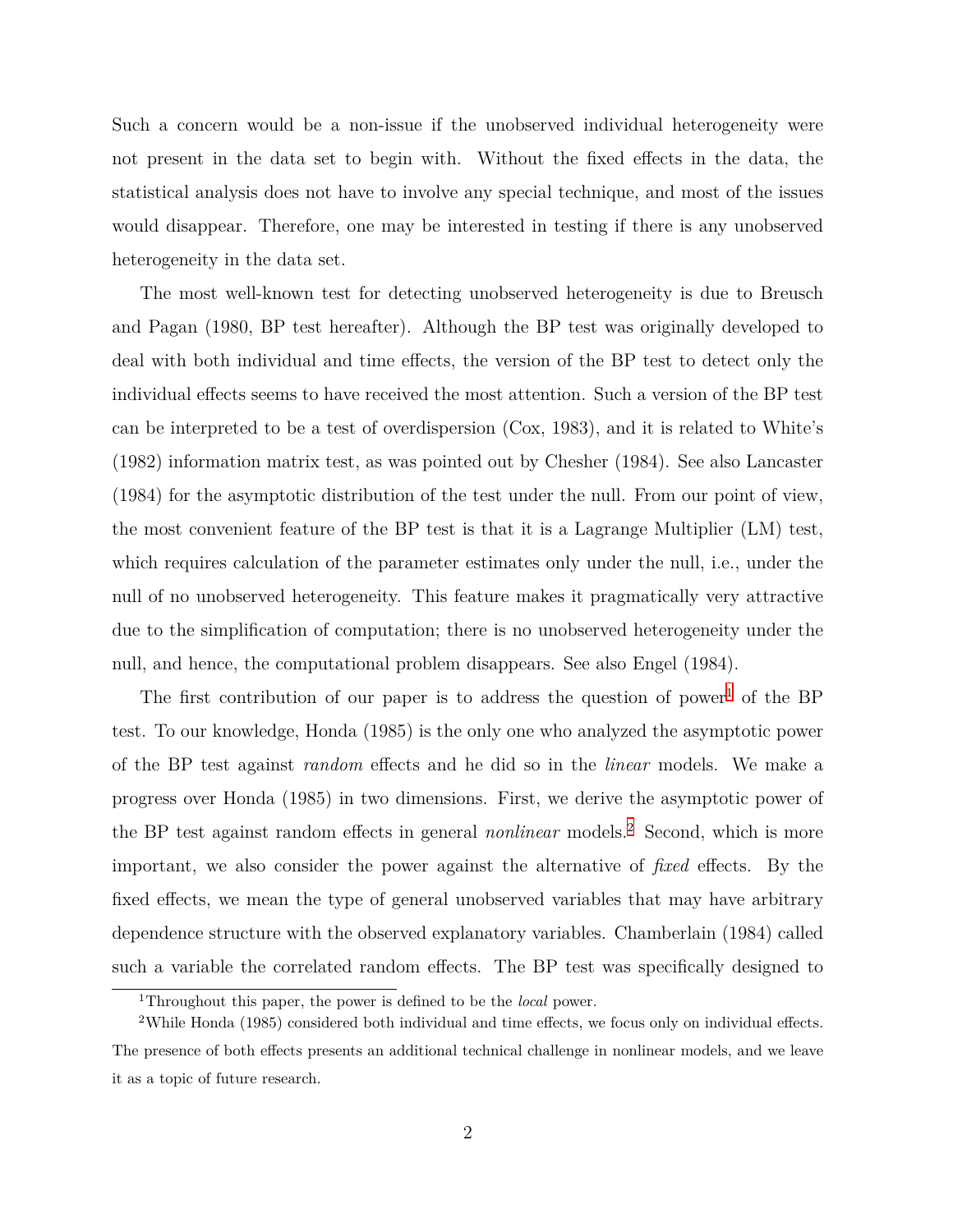detect the alternative of random effects, as is clear in the derivation by Breusch and Pagan (1980) or Chesher (1984). The random effects are by assumption independent of all the observable explanatory variables, so such an alternative may be argued to be restrictive.3 Our paper fills this gap in the literature and analyzes the local power of the BP test against the general alternative of fixed effects. Modifying Newey (1985), we obtain the asymptotic results, based on which we argue that the BP test in general has a power against the fixed effects.4 We also find that the linear model has a peculiar feature and the power of the BP test against fixed effects may be lower than against random effects. As a by-product of our analysis of the linear model, we propose an intuitive LM-like test for detecting further neglected heterogeneity in the linear model with fixed effects.

We recognize that a specification test of the type analyzed in the paper is often associated with the pre-test bias in the usual cross sectional analysis, and we expect the same issue with uniformity in the application to the panel data analysis. This is a generic problem for which we are unable to offer a solution. Yet at the same time, we see an interesting twist in the panel context. Nonlinear panel data analysis is often unable to eliminate the incidental parameters problem and ends up mitigating (reducing) the bias at best. In other words, if the BP test rejects the null of no unobserved heterogeneity, and a researcher adopts the usual bias correction for the panel data analysis, we should confront the fact that the bias is not completely removed anyway. This is in contrast with the cross sectional case where the estimators of the (typically more general) model under the alternative is associated with (asymptotically) unbiased estimation. Therefore, the pre-test problem in panel models may be less severe than in cross sectional models, from a pragmatic perspective. Another complication is the problem that the bias correc-

<sup>&</sup>lt;sup>3</sup>If the more general alternative of fixed effects is to be considered, one may adopt a version of the conditional moment restrictions test, as discussed in Hahn, Moon, and Snider (2017). Any test of conditional moment restrictions test is equivalent to a test of infinitely many unconditional moments, and hence, it may not be as appealing when compared to the simplicity of the BP test, except that the BP test was motivated to deal with the alternative of random effects.

<sup>&</sup>lt;sup>4</sup>To be more precise, we show that the probability of rejection is higher under the alternative than under the null, i.e., we show that the BP test is locally unbiased.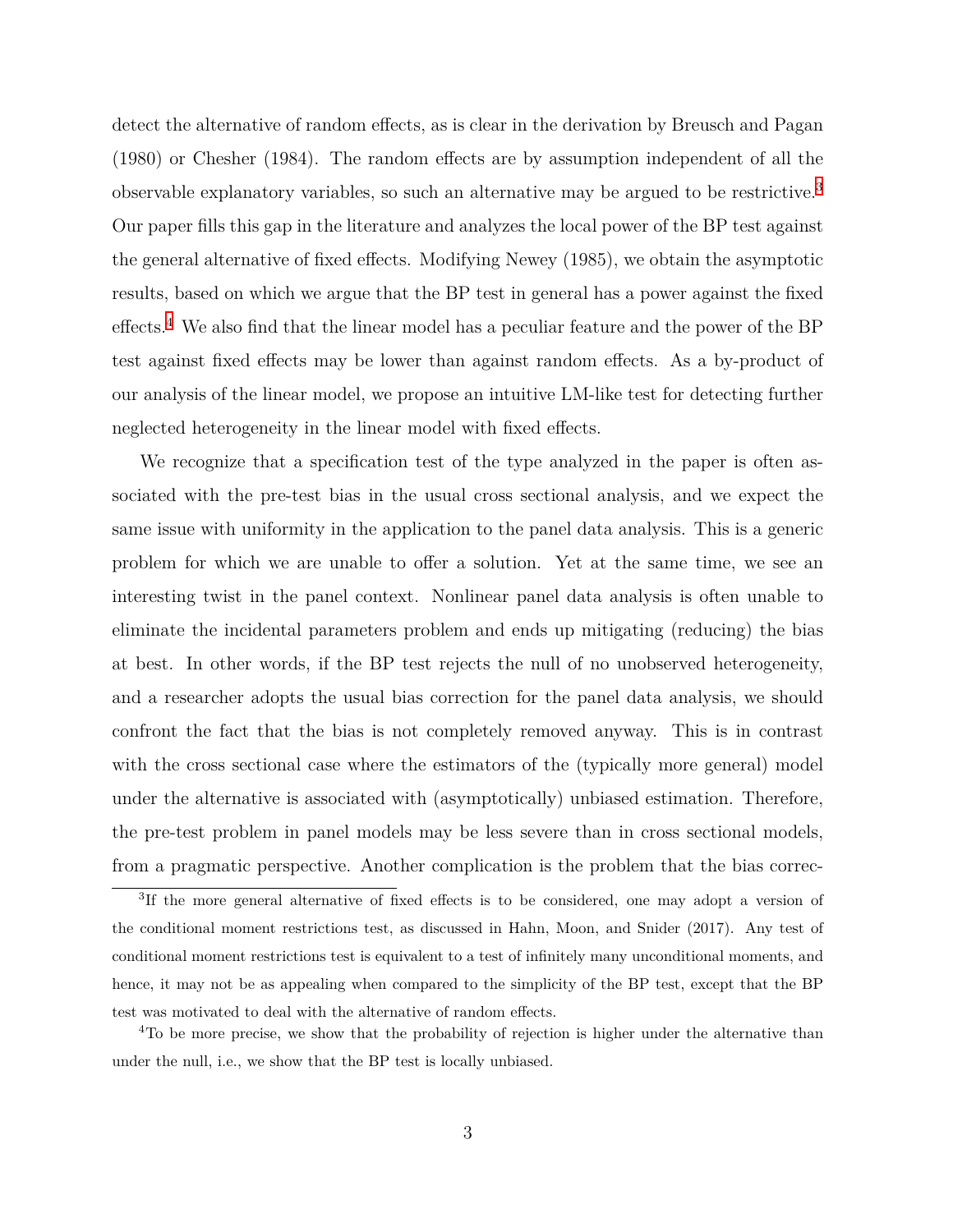tion technique in the two-way fixed effects models is not as well developed as in one-way models. To our knowledge, Fernández-Val and Weidner's (2016) paper is the only work in the literature that addresses the issue, and their result is predicated on a certain concavity assumption (Assumption 4.1.v), which limits its applicability. The severity of the pre-test bias is a topic that we leave as a future research topic.

The BP test was originally proposed to detect unobserved heterogeneities in two-way error component models, i.e., the panel models with both individual and time effects. In order to address such a structure, Honda (1985) adopted an asymptotic framework where both the cross sectional dimension (*n*) and the time series dimension (*T*) grow to infinity. In contrast, Chesher's (1984) and Lancaster's (1984) analyses are predicated on the IID assumption on observations, which would be sensible only with fixed *n* or *T*; otherwise, the dimension of observations would have to grow as a function of the sample size, invalidating the identical distribution assumption. Honda's (1985) technical analysis, while limited to the linear models, hints that the feasible version of the BP test based on the MLE does not need to address the noise of estimation in MLE in two-way models (for characterization of the asymptotic distribution under the null hypothesis). We analyze his argument carefully, and derive the mathematical implication that the noise in estimation of MLE does not affect the asymptotic distribution even for the nonlinear models if *n* and *T* are both large. This means that Lancaster's (1984) adjustment is unnecessary for two-way models,<sup>5</sup> which may have a convenient implication in the possible application of the test to network models.

#### <span id="page-3-0"></span>**2 Review of the LM Test**

In this section, we consider the panel model with possible unobserved individual heterogeneity and present the LM test to detect neglected heterogeneity. It is largely a review of the BP test as well as Chesher (1984), albeit with some mild modification to make it easier to accommodate both fixed effects and random effects later. Throughout most of the

<sup>5</sup>We also find that the proof of Honda's (1985) main result is incorrect. See Footnote [15.](#page-17-0)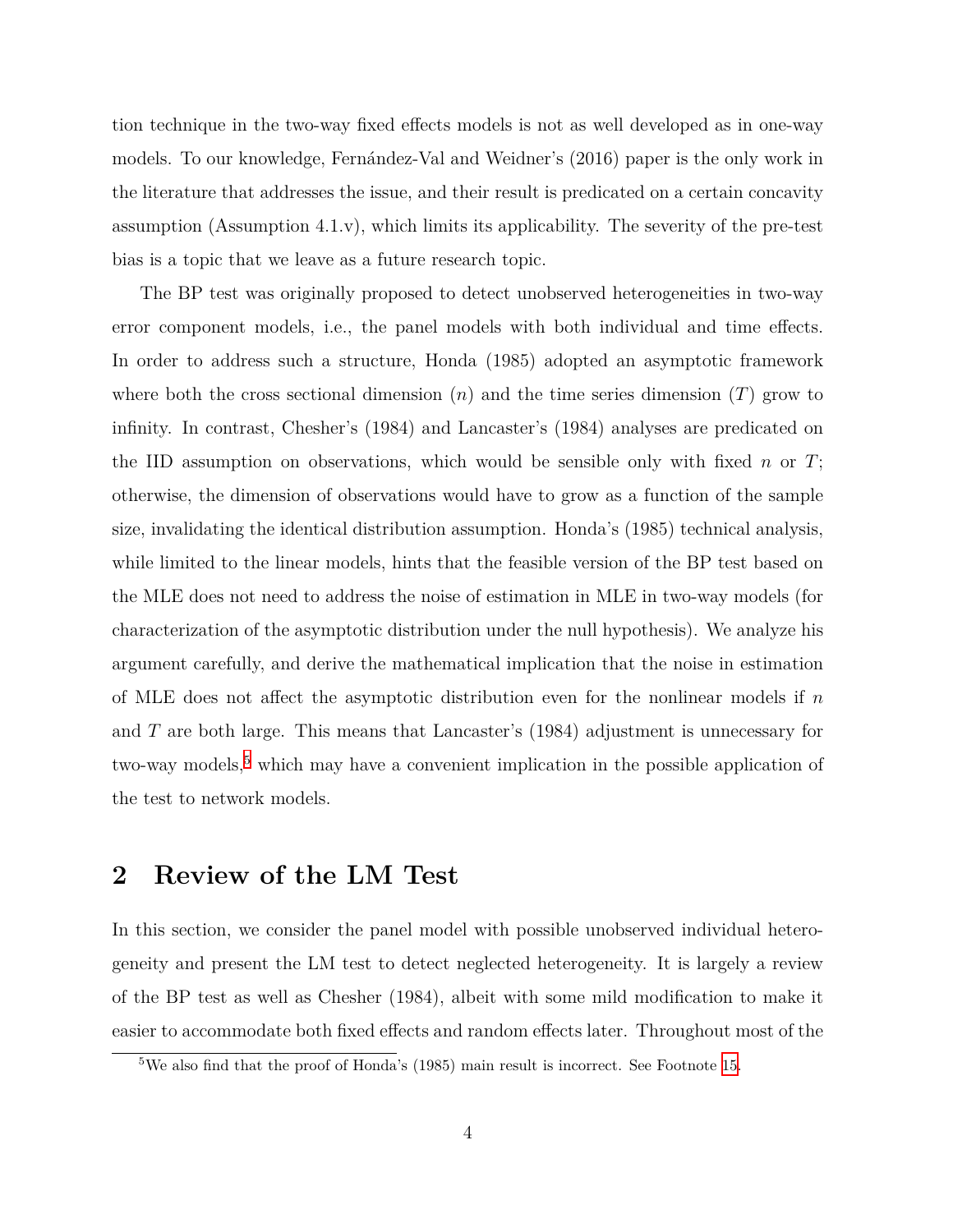paper, we adopt the framework of the one-way error component model. Some interesting complications in two-way error component models are discussed later in Section [6](#page-17-0).

Assume that we observe a random sample  $(Y_i, X_i)$ ,  $i = 1, \ldots, n$ .  $Y_i$  and  $X_i$  can be vectors. In the panel data analysis where each individual is observed over *T* time periods, we will have  $Y_i = (Y_{i1}, \ldots, Y_{iT})$  and  $X_i = (X'_{i1}, \ldots, X'_{iT})'$ . We will assume that the conditional density of  $Y_i$  given  $X_i$  is given by the function  $f(y|x,\theta)$ , where  $\theta$  is a  $q$ dimensional parameter that characterizes the density. Under the null hypothesis, the first component  $\theta_1$  of  $\theta$  is fixed at  $\theta_{0,1}$ , but under the alternative hypothesis, it may be a random variable indexed by *i*. This is motivated by the linear model of the form

$$
Y_{it} = x'_{it}\beta + \alpha_i + v_{it}, \quad i = 1, ..., n, \quad t = 1, ..., T,
$$

where  $\alpha_i$  denotes the unobserved individual heterogeneity. Suppose that  $x_{it}$  does not include any intercept term,  $x_i \equiv (x'_{i1}, \ldots, x'_{iT})'$ , and let  $X_{it}$  denote  $x_{it}$  as well as the intercept term. Suppose that  $v_{it} \sim N(0, \sigma_v^2)$  is independent of  $(X'_i, \alpha_i)$  and is independent over *i* and *t*. We can then understand  $\theta = (\alpha_i, \beta, \sigma_v^2)'$ . Note that we assume that only the first component  $\theta_1$  of  $\theta$  is allowed to be different across *i*, i.e., scalar random (or fixed) effects.<sup>6</sup>

The heterogeneity of the first component  $\theta_1$  of  $\theta$  can be modeled as  $\theta_{0,1}$  plus a random variable. Under the random effects specification, the heterogeneity is independent of  $X_i$  and therefore, the conditional density of the heterogeneity given  $X_i = x$  is equal to the marginal density. Under the random effects approach, it is also common to assume that the expectation of the heterogeneity is zero. In order to accentuate the local nature of the alternative, we may choose to write  $\theta_{1,i} = \theta_{0,1} + \eta \varepsilon_i$ , where  $E[\varepsilon_i] = 0$  and  $\eta \geq 0$  is a "small" number and the conditional density of  $\varepsilon_i$  given  $X_i = x$  is  $k(\cdot)$ . The conditional density of  $Y_i$  given  $X_i = x$  and  $\varepsilon_i = e$  is then equal to  $f(y|x, \theta_0 + \eta e_i) =$  $f(y|x, (\theta_{0,1} + \eta \varepsilon, \theta_{0,2}, \dots, \theta_{0,q}))$ , where the vector *ι* is such that the first component is 1

<sup>&</sup>lt;sup>6</sup>There is no reason that the LM test should be confined to the scalar effects, as is evident from Chesher's (1984) derivation. On the other hand, the scalar effects are a common feature in many panel data analysis, and were the basis of the LM test as was presented in Breusch and Pagan (1980).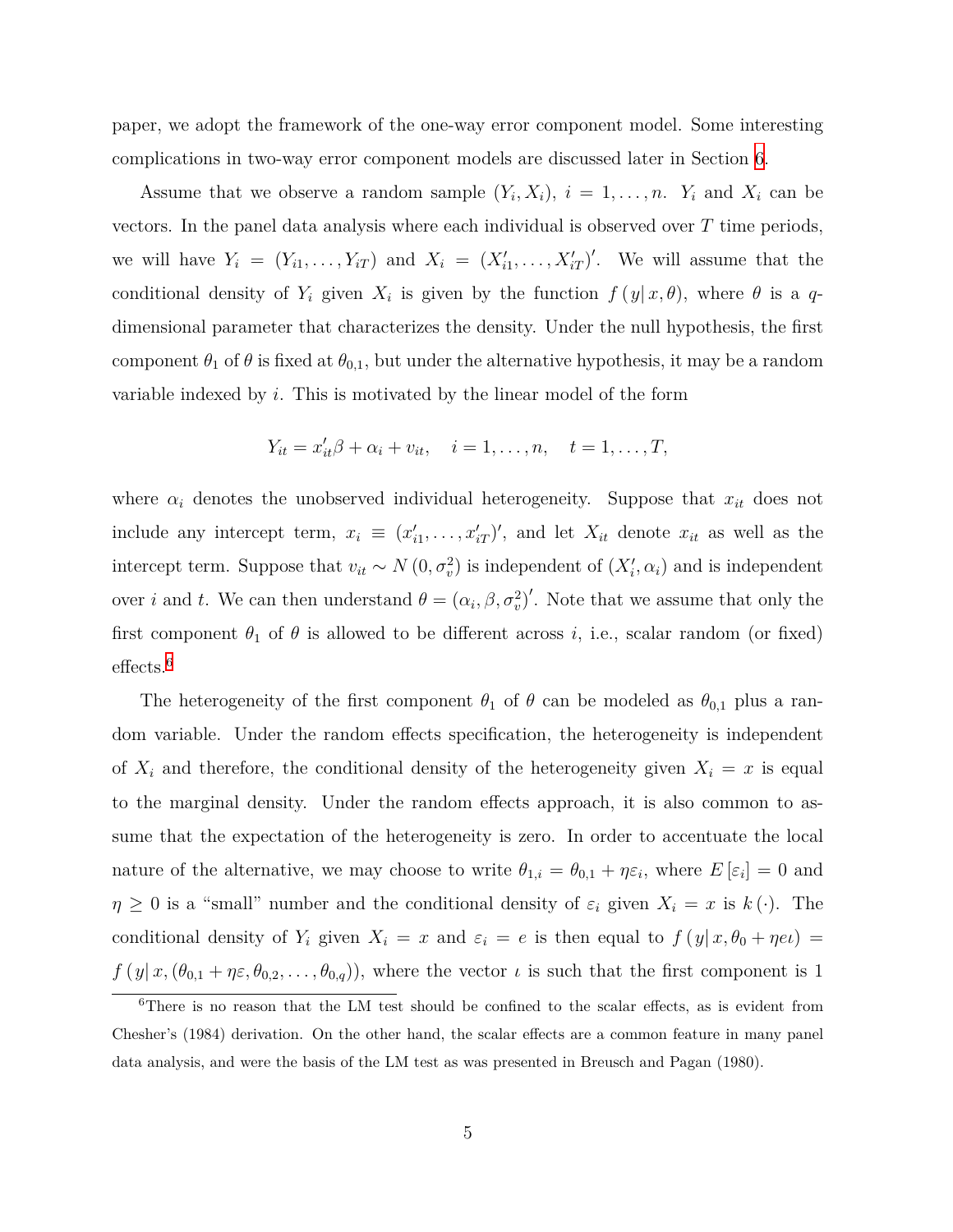and the rest are all zeros. It follows that the conditional density of  $Y_i$  given  $X_i = x$  is

$$
h(y|x, \theta_0, \eta) \equiv \int f(y|x, \theta_0 + \eta e \iota) k(e) de,
$$

and note that  $h(y|x, \theta, 0) = f(y|x, \theta)$ .

We consider the second order Taylor series expansion of  $h(y|x, \theta, \eta)$  with respect to  $\eta$ around  $(\theta, \eta) = (\theta_0, 0)$ . Under the assumption that we can exchange differentiation and integration, we obtain

$$
\frac{\partial h(y|x,\theta_0,\eta)}{\partial \eta}\Big|_{\eta=0} = \int \frac{\partial f(y|x,\theta_0)}{\partial \theta_1} e k(e) de = \frac{\partial f(y|x,\theta_0)}{\partial \theta_1} \int e k(e) de \n= \frac{\partial f(y|x,\theta_0)}{\partial \theta_1} E [\varepsilon_i] = 0, \n\frac{\partial^2 h(y|x,\theta_0,\eta)}{\partial \eta^2}\Big|_{\eta=0} = \int \frac{\partial^2 f(y|x,\theta_0)}{\partial \theta_1^2} e^2 k(e) de = \frac{\partial^2 f(y|x,\theta_0)}{\partial \theta_1^2} \int e^2 k(e) de \n= \frac{\partial^2 f(y|x,\theta_0)}{\partial \theta_1^2} E [\varepsilon_i^2].
$$

Therefore, we have

$$
h(y|x, \theta_0, \eta) = h(y|x, \theta_0, 0) + \frac{\eta^2}{2} \frac{\partial^2 f(y|x, \theta_0)}{\partial \theta_1^2} \sigma_{\varepsilon}^2 + o(\eta^2),
$$

where  $\sigma_{\varepsilon}^2 = E[\varepsilon_i^2]$ . Given the form of the expansion, it would make sense to consider the parameterization  $h(y|x, \theta_0, \sqrt{\eta})$  instead (i.e.,  $f(y|x, \theta_0 + \sqrt{\eta}e_i)$ ), which delivers the expansion<sup>7</sup>

$$
h(y|x, \theta_0, \sqrt{\eta}) = h(y|x, \theta_0, 0) + \frac{\eta}{2} \frac{\partial^2 f(y|x, \theta_0)}{\partial \theta_1^2} \sigma_{\varepsilon}^2 + o(\eta).
$$

This implies that

<span id="page-5-0"></span>
$$
\frac{\partial h\left(y|x,\theta_0,\sqrt{\eta}\right)}{\partial \eta}\Bigg|_{\eta=0} = \lim_{\eta \to 0} \frac{h\left(y|x,\theta_0,\eta\right) - h\left(y|x,\theta_0,0\right)}{\eta} = \frac{1}{2} \frac{\partial^2 f\left(y|x,\theta_0\right)}{\partial \theta_1^2} \sigma_{\varepsilon}^2. \tag{1}
$$

It follows that the LM test can be based on the score

$$
\frac{\partial h\left(y|x,\theta_0,\sqrt{\eta}\right)/\partial\eta}{h\left(y|x,\theta_0,0\right)}\Bigg|_{\eta=0} = \frac{1}{2}\frac{\partial^2 f\left(y|x,\theta_0\right)/\partial\theta_1^2}{f\left(y|x,\theta_0\right)}\sigma_{\varepsilon}^2,
$$

<sup>7</sup>Chesher (1984) directly worked with *h*  $(y|x, \theta_0, \sqrt{\eta})$  and applied l'Hôpital's rule. The Taylor expansion adopted here makes it easier to understand the role of the zero mean assumption, i.e.,  $E\left[\varepsilon_i\right] = 0$ .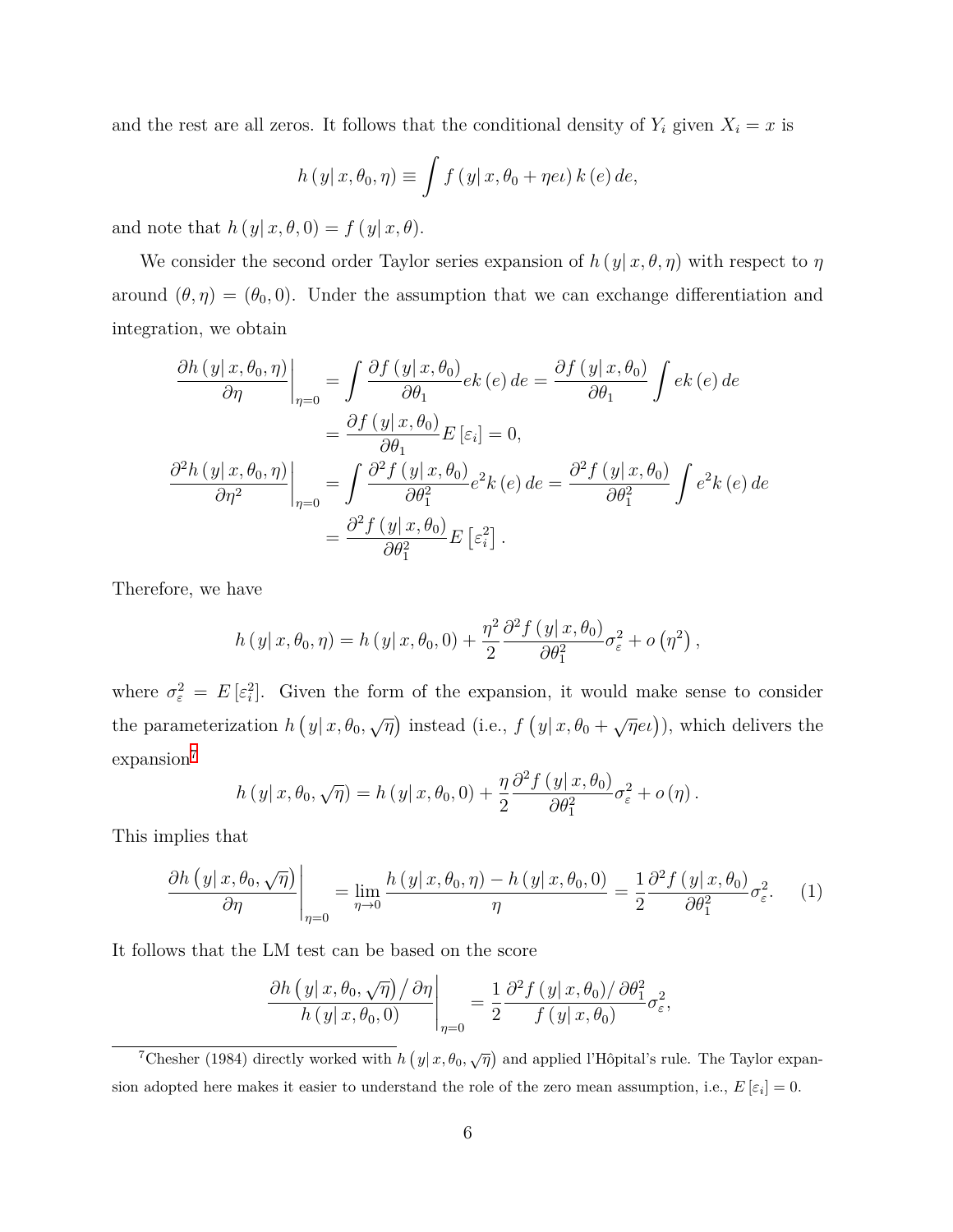or equivalently based on

<span id="page-6-2"></span>
$$
\frac{\partial^2 f(y|x,\theta_0)/\partial \theta_1^2}{f(y|x,\theta_0)} = \frac{\partial^2 \ln f(y|x,\theta_0)}{\partial \theta_1^2} + \left(\frac{\partial \ln f(y|x,\theta_0)}{\partial \theta_1}\right)^2,\tag{2}
$$

which provides the basis of the information matrix test interpretation.

Note that the derivation above was predicated on the random effects assumption. If we allow arbitrary conditional density  $k(\cdot|x)$  of  $\varepsilon_i$  given  $X_i = x$ , which is appropriate under the fixed effects specification, we would get

$$
\frac{\partial h\left(y|x,\theta_{0},\eta\right)}{\partial \eta}\bigg|_{\eta=0} = \int \frac{\partial f\left(y|x,\theta_{0}\right)}{\partial \theta_{1}} ek\left(e|x\right) de = \frac{\partial f\left(y|x,\theta_{0}\right)}{\partial \theta_{1}} \int ek\left(e|x\right) de \n= \frac{\partial f\left(y|x,\theta_{0}\right)}{\partial \theta_{1}} \mu\left(x\right).
$$
\n(3)

where  $\mu(x) \equiv E[\varepsilon_i | X_i = x]$ . Because one can consider arbitrary specification of  $\mu(x)$ , the score test that tests against all possible specification of the fixed effects would test whether the equality

<span id="page-6-1"></span>
$$
E\left[\frac{\partial f\left(Y_i|X_i,\theta_0\right)/\partial\theta_1}{f\left(Y_i|X_i,\theta_0\right)}\mu\left(X_i\right)\right] = 0\tag{4}
$$

holds for all  $\mu(X_i)$ . This prompted Hahn, Moon, and Snider (2017) to conclude that any test of the conditional moment restriction<sup>8</sup>

<span id="page-6-0"></span>
$$
E\left[\frac{\partial f\left(Y_i|X_i,\theta_0\right)/\partial\theta_1}{f\left(Y_i|X_i,\theta_0\right)}\bigg|X_i\right] = 0\tag{5}
$$

can be a possible test of fixed effects. See Section [5](#page-14-0) for other variants of this idea for linear models.

# <span id="page-6-3"></span>**3 Power of the BP Test Against Random Effects**

In the previous section, we summarized the current status of the literature. First, if we are to use the LM motivation to detect the fixed effects, an appropriate test would be to

<sup>&</sup>lt;sup>8</sup>Hahn, Moon, and Snider (2017) recognized that the test of the conditional moment restrictions [\(5](#page-6-0)) would be a test of fixed effects, and they did not develop a separate test. Instead, they recommended using any test of conditional moment restrictions in the literature, such as Newey (1985), Bierens (1990), and Donald, Imbens, and Newey (2003).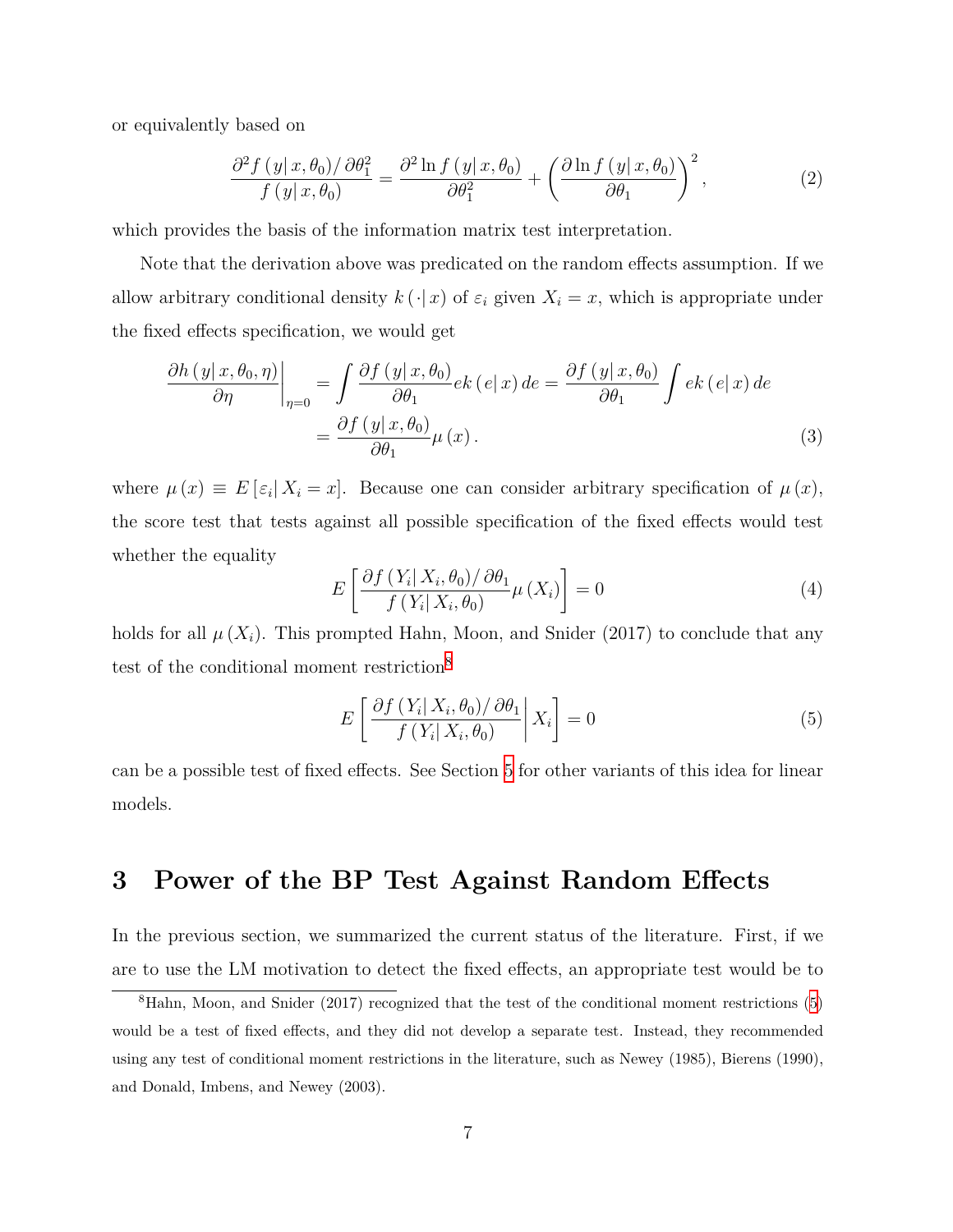test the conditional moment restriction ([5\)](#page-6-0). Because it is equivalent to an infinite number of unconditional moment restrictions [\(4](#page-6-1)), a practitioner needs to confront the resultant statistical complications. Second, the BP test [\(2\)](#page-6-2) was developed to detect the random effects. Because it is an LM test, it suffices to estimate the parameters under the null hypothesis of no neglected heterogeneity, which may be very convenient computationally. Therefore, one may ask a question whether the BP test can actually detect the fixed effects, even though the fixed effects were not the initial target. Although some power may be sacrificed relative to a test of the conditional moment restrictions ([5](#page-6-0)), perhaps such a cost may be justified from the pragmatic perspective of avoiding a potentially complicated statistical procedure. We are not aware of any paper in the literature that posed such a question, which our paper proposes to tackle.

In this section, we begin by examining the (local) power of the BP test against the random effects. Even though it seems to be such an elementary question, we have not found a literature that deals with the power of the BP test in general nonlinear models, an obvious gap in the literature if our library research is correct. Using  $(2)$  $(2)$ , we can see that our BP statistic can be written as  $m_n \, (\bar{\theta}_n)$ , where

<span id="page-7-0"></span>
$$
m_n(\theta) \equiv n^{-1} \sum_{i=1}^n m(Z_i, \theta), \quad m(z, \theta) \equiv \frac{\partial^2 f(y|x, \theta)/\partial \theta_1^2}{f(y|x, \theta)}, \tag{6}
$$

*z* denotes the observed data vector, and  $\theta_n$  denotes the MLE of  $\theta$  under the null hypothesis of no unobserved heterogeneity. The local power can be analyzed by deriving the asymptotic distribution under the appropriate sequence of DGP's under the alternative of random effects. Newey's (1985) analysis is almost tailor-made for our purpose, which we adopt as the main tool of analysis. Minor differences do exist. For example, the discussion in the previous section suggests that the local power analysis should be conducted by examining the  $n^{1/4} =$ *√*  $n^{1/2}$ -neighborhood, i.e., by examining the local alternative of the form  $\theta_{1,i} = \theta_{0,1} + n^{-1/4} \varepsilon_i$ . As a result, we will consider the local alternative of random

<sup>9</sup>Honda (1985) worked with a case that includes both the individual and time effects, and assumed that  $n, T \to \infty$  at the same rate. Because we are working with models without time effects and with fixed *T*, it is a little difficult to make a direct comparison.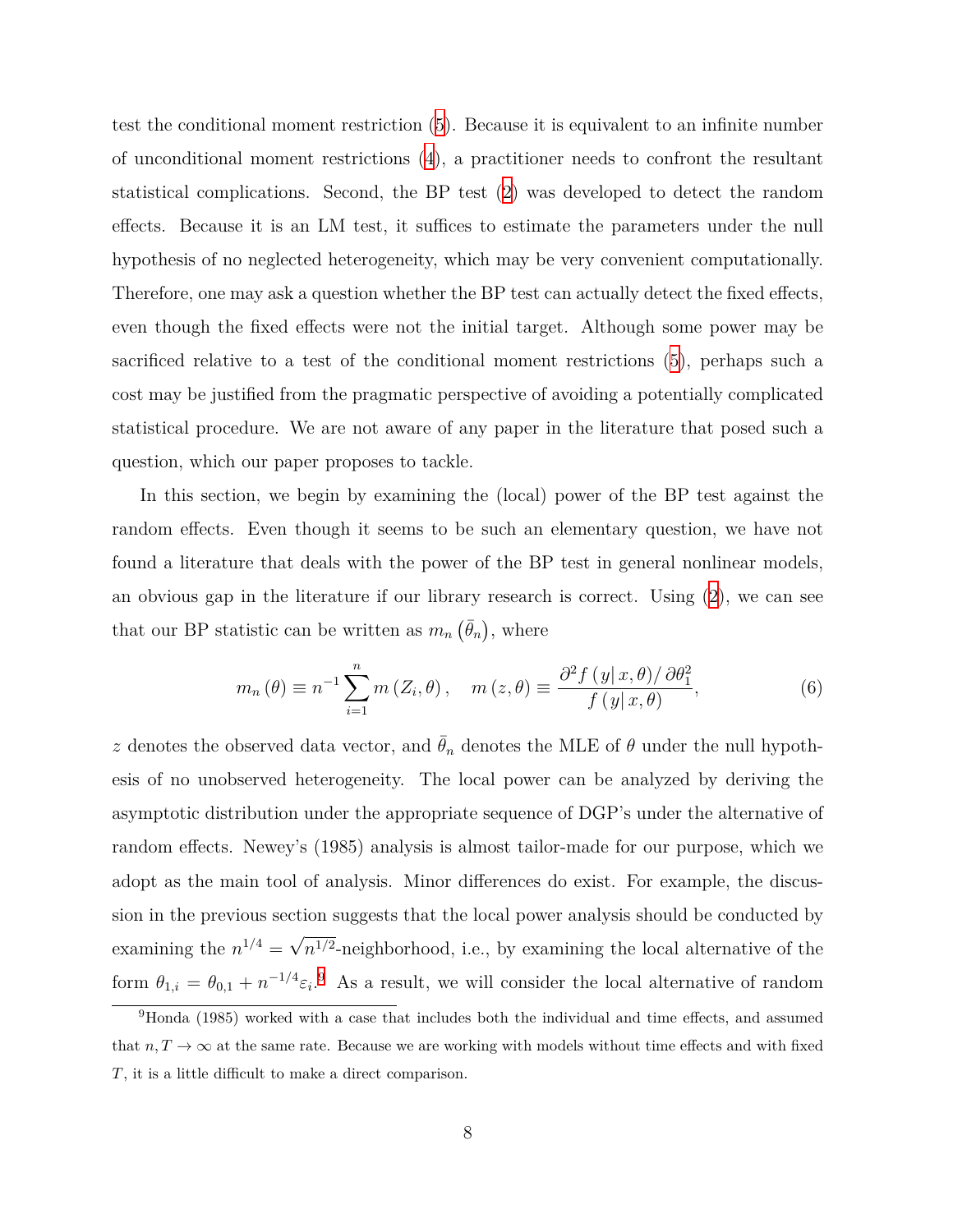effects where (i)  $\theta_{1,i} = \theta_{0,1} + n^{-1/4} \varepsilon_i$ , (ii)  $\varepsilon_i$  is independent of  $X_i$ ; (iii)  $E[\varepsilon_i] = 0$  and  $E\left[\varepsilon_i^2\right] = \sigma_{\varepsilon}^2.$ 

<span id="page-8-2"></span>Below is the main result when we consider the alternative of random effects:

**Theorem 1** *Under Assumptions [1](#page-21-0) - [7](#page-22-0) detailed in Appendix [A](#page-21-1), we get*

$$
\sqrt{n}m_n\left(\bar{\theta}_n\right) \stackrel{d}{\longrightarrow} N\left(\frac{\sigma_{\varepsilon}^2}{2}\left(\kappa_1-\kappa_2'\mathcal{I}^{-1}\kappa_2\right),\kappa_1-\kappa_2'\mathcal{I}^{-1}\kappa_2\right),\,
$$

*where*

$$
s(z, \theta_0) \equiv \frac{\partial f(y|x, \theta_0)/\partial \theta}{f(y|x, \theta_0)},
$$
  
\n
$$
\mathcal{I} \equiv E\left[s(Z_i, \theta_0) s(Z_i, \theta_0)'\right] = -E\left[\frac{\partial s(Z_i, \theta_0)}{\partial \theta'}\right]
$$
  
\n
$$
\kappa_1 \equiv E\left[\left(\frac{\partial^2 f(Y_i|X_i, \theta_0)/\partial \theta_1^2}{f(Y_i|X_i, \theta_0)}\right)^2\right],
$$
  
\n
$$
\kappa_2 \equiv E\left[\frac{\partial^2 f(Y_i|X_i, \theta_0)/\partial \theta_1^2}{f(Y_i|X_i, \theta_0)} s(Z_i, \theta_0)\right].
$$

**Proof.** In Appendix [B](#page-23-0). ■

The above theorem implies that (i) the test statistic would take the form

<span id="page-8-0"></span>
$$
\frac{\left(\sqrt{n}m_n\left(\bar{\theta}_n\right)\right)^2}{\hat{\kappa}_1-\hat{\kappa}_2'\hat{\mathcal{I}}^{-1}\hat{\kappa}_2},\tag{7}
$$

*,*

where  $\hat{\kappa}_1, \hat{\kappa}_2, \hat{\mathcal{I}}$  are consistent estimators of  $\kappa_1, \kappa_2, \mathcal{I}$ ; and (ii) the asymptotic distribution under  $\theta_{1,i} = \theta_{0,1} + n^{-1/4} \varepsilon_i$  is non-central  $\chi_1^2$  distribution with noncentrality parameter equal to  $\left(\frac{\sigma_{\varepsilon}^2}{2}\right)^2 (\kappa_1 - \kappa_2' \mathcal{I}^{-1} \kappa_2)$ . Note that  $\kappa_1 - \kappa_2' \mathcal{I}^{-1} \kappa_2$  can be interpreted to be the variance of the residual when  $m(Z_i, \theta_0)$  is regressed on  $s(Z_i, \theta_0)$ . Unless such residual variance is equal to zero, we should expect that the BP test would have a power against the random effects, i.e., the probability of rejection is higher under the alternative than under the null. Given that  $\kappa_1 - \kappa_2' \mathcal{I}^{-1} \kappa_2$  is equal to the asymptotic variance of  $\sqrt{n} m_n (\bar{\theta}_n)$ , we can conclude that such pathological anomaly as  $\kappa_1 - \kappa_2' \mathcal{I}^{-1} \kappa_2 = 0$  should not be expected in practice.

<span id="page-8-1"></span>**Remark 1** *Under the null, we can take*  $\sigma_{\varepsilon}^2 = 0$ *, so the asymptotic null distribution is*  $N(0, \kappa_1 - \kappa_2' \mathcal{I}^{-1} \kappa_2)$ , which explains the test statistic [\(7](#page-8-0)). See also Lancaster (1984).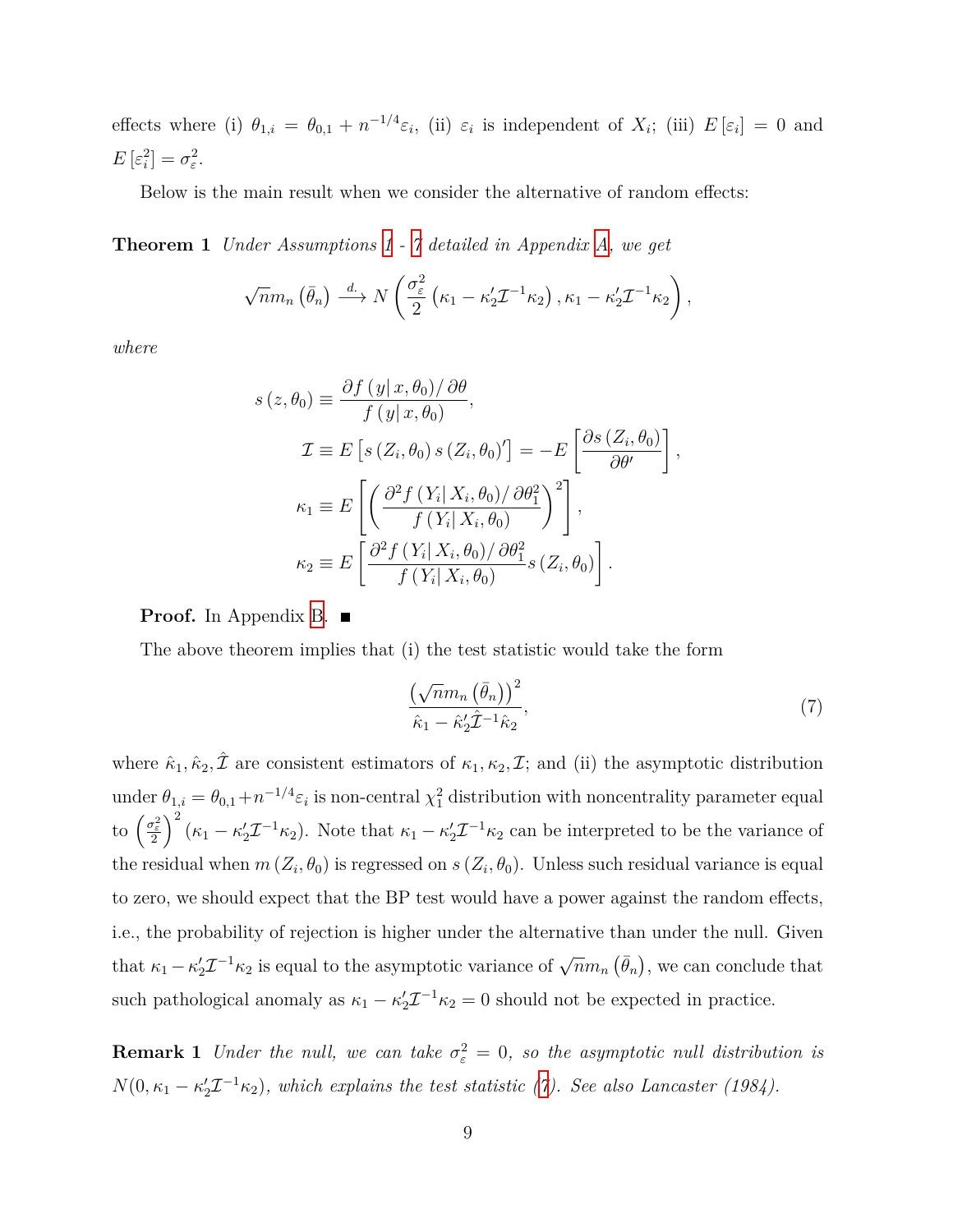**Remark 2** *Note that*  $\kappa_1$  *denotes the variance of*  $m(z, \theta_0)$  *under the null. Therefore, the component*  $-\kappa'_{2}\mathcal{I}^{-1}\kappa_{2}$  *represents the noise of estimating the MLE*  $\bar{\theta}_{n}$  *as part of the test statistic. It turns out that the linear panel model is a special case where*  $\kappa_2 = 0$ , and the *test statistic does not need to be adjusted for the noise of estimating the MLE/OLS. See Section [5.](#page-14-0)*

**Remark 3** *The*  $\kappa_2$  *has yet another interpretation. If*  $\kappa_2 = 0$ *, the MLE is asymptotically unbiased even under the alternative of random effects, as discussed in Remark [6](#page-27-0) in Ap-*pendix [B](#page-23-0). In other words, if the test statistic  $\frac{\partial^2 f(Y_i|X_i,\theta_0)}{f(Y_i|X_i,\theta_0)}$  is uncorrelated with the score  $s(Y_i|X_i, \theta_0)$ , the MLE is not affected under the alternative of random effects. Note that *κ*<sup>2</sup> *is identical to the numerator of the bias formula in panel data analysis as discussed in Hahn and Newey (2004, p.1315).*10 *If such a diagnostic test is desired, one can test the null hypothesis*  $\kappa_2 = 0$  *by evaluating the test statistic based on* 

$$
n^{1/2}\hat{\kappa}_2 \equiv n^{-1/2} \sum_{i=1}^n \frac{\partial^2 f\left(Y_i \mid X_i, \bar{\theta}_n\right) / \partial \theta_1^2}{f\left(Y_i \mid X_i, \bar{\theta}_n\right)} s\left(Y_i \mid X_i, \bar{\theta}_n\right).
$$

*Using standard arguments, it can be shown that the above expression is equal to*

$$
n^{-1/2} \sum_{i=1}^{n} \frac{\partial^2 f(Y_i | X_i, \theta_0) / \partial \theta_1^2}{f(Y_i | X_i, \theta_0)} s(Y_i | X_i, \theta_0) + \kappa_4' \mathcal{I}^{-1} n^{-1/2} \sum_{i=1}^{n} s(Y_i | X_i, \theta_0) + o_p(1),
$$

 $where<sup>11</sup>$ 

$$
\kappa_4 \equiv E\left[\frac{\partial}{\partial \theta} \left(\frac{\partial^2 f(Y_i|X_i, \theta_0)/\partial \theta_1^2}{f(Y_i|X_i, \theta_0)}\right)s(Y_i|X_i, \theta_0)\right] + E\left[\frac{\partial^2 f(Y_i|X_i, \theta_0)/\partial \theta_1^2}{f(Y_i|X_i, \theta_0)}\frac{\partial s(Y_i|X_i, \theta_0)}{\partial \theta}\right].
$$

*It follows that*

$$
n^{-1/2} \sum_{i=1}^n \frac{\partial^2 f\left(Y_i \mid X_i, \bar{\theta}_n\right) / \partial \theta_1^2}{f\left(Y_i \mid X_i, \bar{\theta}_n\right)} s\left(Y_i \mid X_i, \bar{\theta}_n\right) \to N\left(0, \kappa_3 - \kappa_4' \mathcal{I}^{-1} \kappa_4\right),
$$

<sup>10</sup>See the bias formula involving  $V_{2it}$  in the second last displayed equation. The  $V_{2it}$  there is equivalent to our test statistic. See also Arellano and Hahn (2007, Section 3.1) for similar expression.

 $11$ Note that

$$
\kappa_4 = -E\left[\frac{\partial^2 f(Y_i|X_i, \theta_0)/\partial \theta_1^2}{f(Y_i|X_i, \theta_0)} s(Y_i|X_i, \theta_0)s(Y_i|X_i, \theta_0)'\right]
$$

if  $\kappa_2 = 0$ , which may provide a basis an alternative form of the asymptotic variance.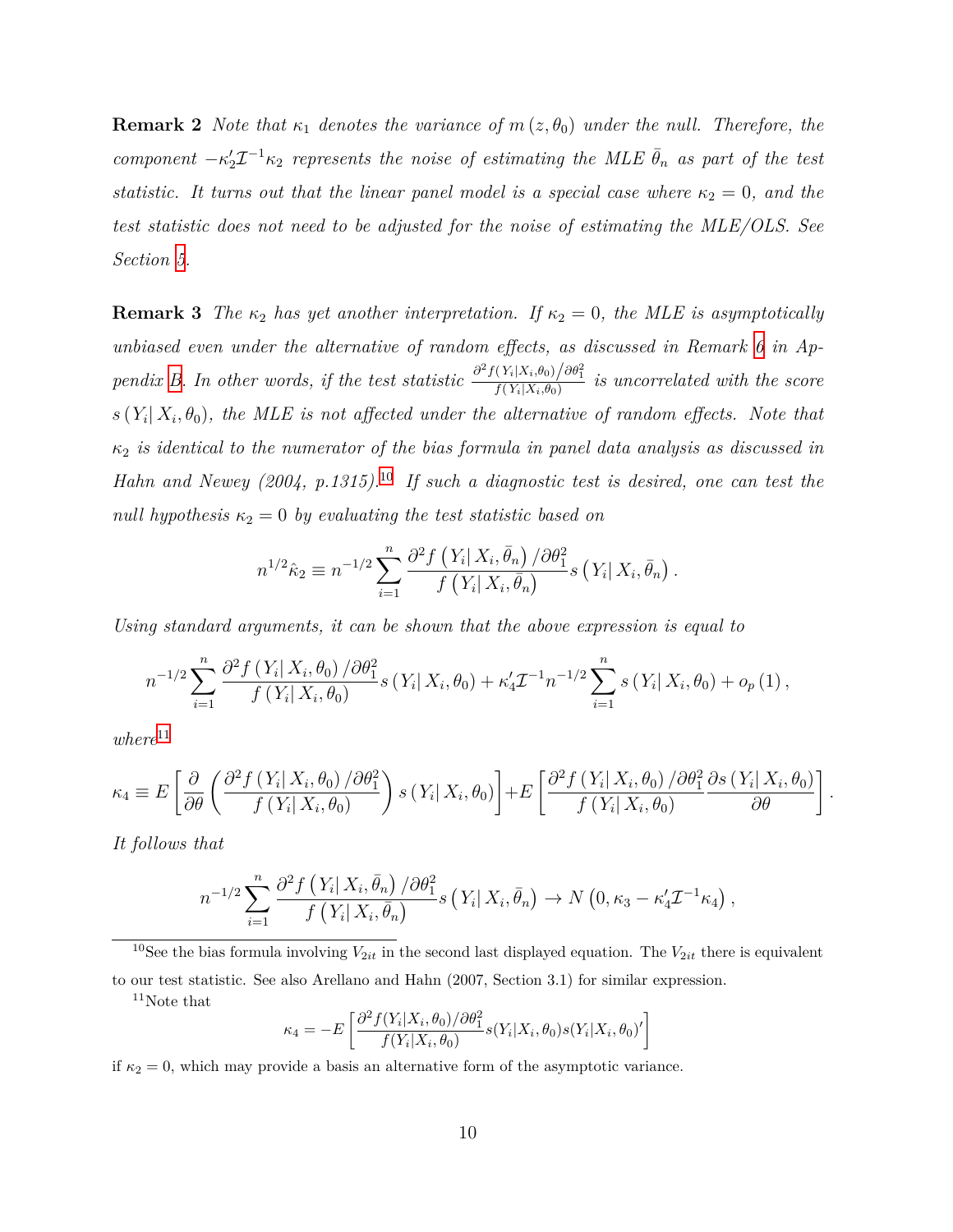$where \ \kappa_3 \equiv E\left[ \left( \frac{\partial^2 f(Y_i|X_i,\theta_0)/\partial \theta_1^2}{f(Y_i|X_i,\theta_0)} \right)$  $\int^2 s(Y_i|X_i, \theta_0) s(Y_i|X_i, \theta_0)'$ , and the test statistic takes  $\hat{R}_{2}$   $\hat{R}_{1}$   $\hat{R}_{2}$   $\hat{R}_{3}$   $-\hat{R}_{4}'\hat{\mathcal{I}}^{-1}\hat{R}_{4}$   $\hat{R}_{2}$ , where  $\hat{\kappa}_{3}$  and  $\hat{\kappa}_{4}$  are straightforward sample analogs of *κ*<sub>3</sub> *and κ*<sub>4</sub>. Obviously the distribution of the test static under the null  $\kappa_2 = 0$  *is*  $\chi_q^2$ .

*A sequential test procedure can therefore be used in practice. First, test whether there is neglected heterogeneity in the random effects form, i.e., whether*  $E[m(Z_i, \theta_0)] = 0$ , by *comparing the LM test statistic in equation (* $\gamma$ *) with*  $\chi^2_{1,1-\alpha}$ , the upper  $\alpha$  level critical value *from the*  $\chi^2$  *distribution. If this test rejects the null, then proceed to test whether*  $\kappa_2 = 0$ by comparing  $n\hat{\kappa}_2'(\hat{\kappa}_3 - \hat{\kappa}_4'\hat{\mathcal{I}}^{-1}\hat{\kappa}_4)^{-1}\hat{\kappa}_2$  with  $\chi^2_{q,1-\alpha}$ , the upper  $\alpha$  level critical value from *the*  $\chi_q^2$  *distribution.* If the null is not rejected, then the neglected heterogeneity does not *significantly affect the inference based on the MLE which does not take it into account. This sequential procedure has an overall false rejection probability (weakly) smaller than α.*

As an example, let's consider a panel logit model where

$$
Y_{it} = \mathbb{I}\{x'_{it}\beta_0 + \alpha_{n,i} + v_{it} \ge 0\}, \quad i = 1, ..., n, \quad t = 1, ..., T.
$$
 (8)

where  $\alpha_{n,i} = \alpha_0$  under the null and  $\alpha_{n,i} = \alpha_0 + n^{-1/4} \varepsilon_i$  under the alternative. Let  $\theta =$  $(\alpha_i, \beta')'$ , and assume that  $v_{it}$  are errors such that the log conditional density of  $Y_i$  given  $X_i$  and  $\theta$  is characterized by

$$
\ln f(Y_i | X_i, \theta_0) = \sum_{t=1}^T \left( Y_{it} \ln \frac{\exp(X_{it}' \theta_0)}{1 + \exp(X_{it}' \theta_0)} + (1 - Y_{it}) \ln \frac{1}{1 + \exp(X_{it}' \theta_0)} \right).
$$

Let  $\Lambda_{it}(\theta) \equiv \exp(X'_{it}\theta)/(1+\exp(X'_{it}\theta))$  and note that  $\partial \Lambda_{it}/\partial \theta = \Lambda_{it}(1-\Lambda_{it})X_{it}$ . Then we have

$$
s(Y_i|X_i, \theta_0) = \sum_{t=1}^T (y_{it} - \Lambda_{it}) X_{it},
$$

$$
\frac{\partial^2 \ln f(Y_i|X_i, \theta_0)}{\partial \theta \partial \theta'} = -\sum_{t=1}^T \Lambda_{it} (1 - \Lambda_{it}) X_{it} X'_{it}.
$$

and we can see that our test statistic is based on

$$
m(Z_i, \theta_0) \equiv \frac{\partial^2 \ln f(Y_i | X_i, \theta_0)}{\partial \theta_1^2} + \left(\frac{\partial \ln f(Y_i | X_i, \theta_0)}{\partial \theta_1}\right)^2
$$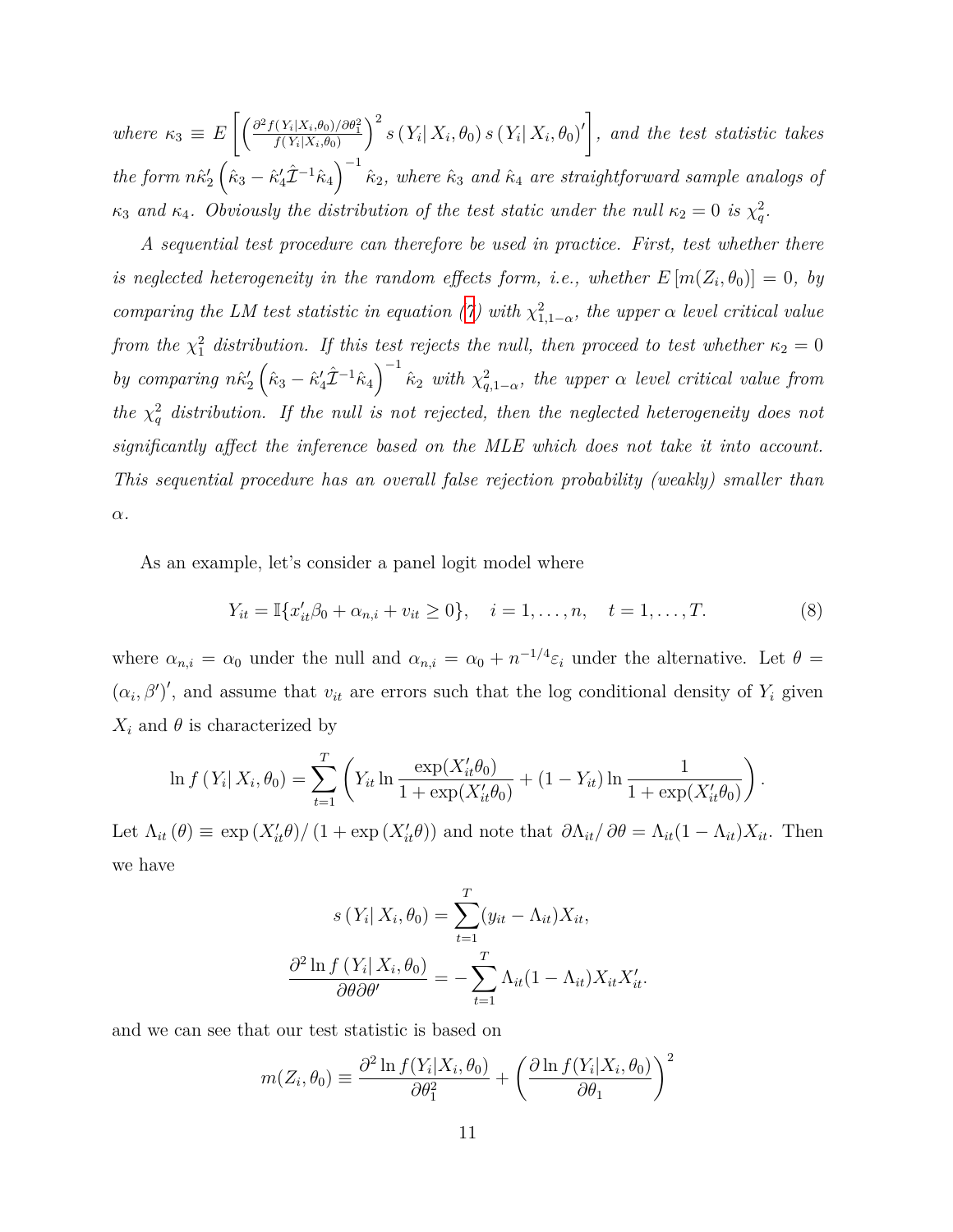$$
= -\sum_{t=1}^{T} \Lambda_{it} (1 - \Lambda_{it}) + \left( \sum_{t=1}^{T} (y_{it} - \Lambda_{it}) \right)^2,
$$

and if we assume that  $Y_{it}$  and  $Y_{is}$  ( $t \neq s$ ) are independent given  $X_i$ , then we have

$$
\mathcal{I} = E\left[\sum_{t=1}^{T} \Lambda_{it} (1 - \Lambda_{it}) X_{it} X'_{it}\right],
$$
  
\n
$$
\kappa_1 = E\left[\sum_{t=1}^{T} \Lambda_{it} (1 - \Lambda_{it}) (1 - 2\Lambda_{it})^2 + 2 \sum_{t \neq s}^{T} \Lambda_{it} (1 - \Lambda_{it}) \Lambda_{is} (1 - \Lambda_{is})\right],
$$
  
\n
$$
\kappa_2 = E\left[\sum_{t=1}^{T} \Lambda_{it} (1 - \Lambda_{it}) (1 - 2\Lambda_{it}) X_{it}\right].
$$

# **4 Power of the BP Test Against Fixed Effects**

The discussion in Section [2](#page-3-0) indicates that the parameterization  $h(y|x, \theta_0, \sqrt{\eta})$  is appropriate for local power analysis when  $E[\varepsilon_i|X_i] = 0$  while the parameterization  $h(y|x, \theta_0, \eta)$  is appropriate for local power analysis when  $E\left[\varepsilon_i \mid X_i\right] \neq 0$ . The former parametrization captures the appropriate second order effects, as is evident in the derivation of [\(1](#page-5-0)). Therefore, a useful synthesis is to consider the local parameterization of the form

<span id="page-11-0"></span>
$$
f\left(y\left|x,\left(\theta_{0,1}+\frac{\mu(x)}{n^{1/2}}+\frac{\varepsilon^*}{n^{1/4}},\theta_{0,2},\ldots,\theta_{0,q}\right)\right)\right),\tag{9}
$$

where  $E\left[\varepsilon^*|x\right]=0$ .

Below is the main result when we consider the alternative of fixed effects of the form  $(9)$  $(9)$  $(9)$ :

<span id="page-11-1"></span>**Theorem 2** *Under Assumptions [1](#page-21-0) - [2](#page-21-2), [3](#page-21-3) ′ and [4](#page-21-4) - [7](#page-22-0) detailed in Appendix [A](#page-21-1), we get*

$$
\sqrt{n}m_n\left(\bar{\theta}_n\right)\stackrel{d}{\longrightarrow}N\left(\left[I_1,-\kappa_2'\mathcal{I}^{-1}\right]\left(K_F+K_R^*\right),\kappa_1-\kappa_2'\mathcal{I}^{-1}\kappa_2\right),\,
$$

*where*  $I_k$  *is the*  $k \times k$  *identity matrix*  $(k = 1 \text{ here}),$ 

$$
K_F \equiv \left[ E \left\{ E \left[ \frac{\partial^2 f(Y_i|X_i, \theta_0) / \partial \theta_1^2}{f(Y_i|X_i, \theta_0)} s_1 \left( Y_i | X_i, \theta_0 \right) \middle| X_i \right] \mu \left( X_i \right) \right\} \right],
$$
  

$$
E \left\{ E \left[ s \left( Y_i | X_i, \theta_0 \right) s_1 \left( Y_i | X_i, \theta_0 \right) \middle| X_i \right] \mu \left( X_i \right) \right\} \right],
$$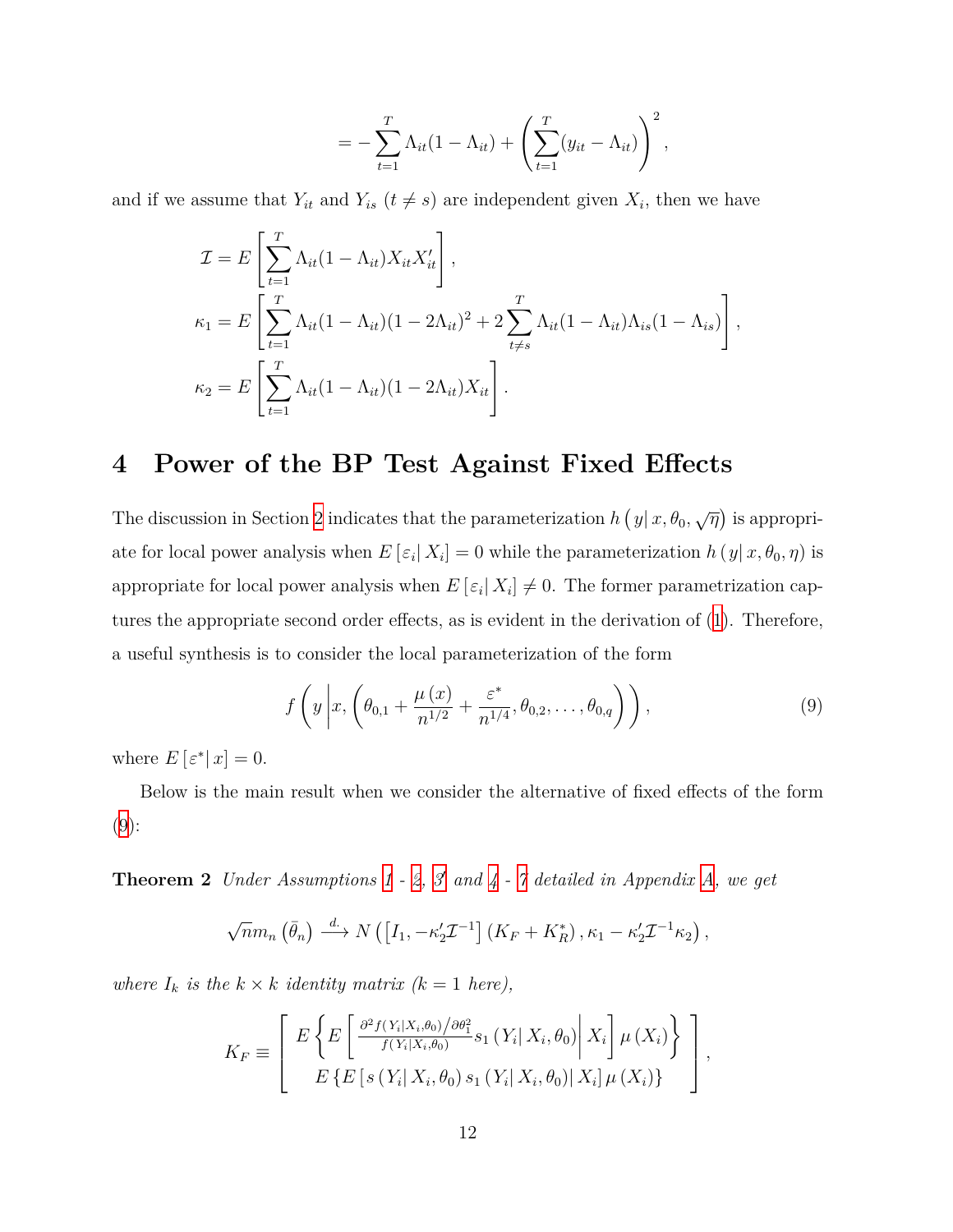$$
K_R^* \equiv \frac{1}{2} \left[ E \left\{ \left( \varepsilon_i^* \right)^2 E \left[ \left( \frac{\partial^2 f(Y_i | X_i, \theta_0) / \partial \theta_1^2}{f(Y_i | X_i, \theta_0)} \right)^2 \middle| X_i \right] \right\}
$$

$$
E \left\{ \left( \varepsilon_i^* \right)^2 E \left[ s \left( Y_i | X_i, \theta_0 \right) \frac{\partial^2 f(Y_i | X_i, \theta_0) / \partial \theta_1^2}{f(Y_i | X_i, \theta_0)} \middle| X_i \right] \right\} \right]
$$

*.*

**Proof.** In Appendix [C](#page-28-0).

Note that the fixed effects can be decomposed into two components,  $\mu(X_i)$  and  $\varepsilon_i^*$ . Their distinct roles are best understood by considering a linear panel data model

$$
Y_{it} = x'_{it}\beta_0 + \alpha_{n,i} + v_{it}, \quad i = 1, ..., n, \quad t = 1, ..., T,
$$

where  $\alpha_{n,i} = \alpha_0$  under the null and  $\alpha_{n,i} = \alpha_0 + n^{-1/2} \mu(x_i) + n^{-1/4} \varepsilon_i^*$  under the alternative. It is clear that the correlation between  $x_{it}$  and  $\mu(x_i)$  induces the bias in the OLS (i.e., MLE), while the presence of  $\varepsilon_i^*$  does not affect the unbiasedness property of the OLS. Although even  $\varepsilon_i^*$  induces the MLE to be biased in general nonlinear models, the distinctive roles are quite clear in linear models. It turns out that the BP test does not have any power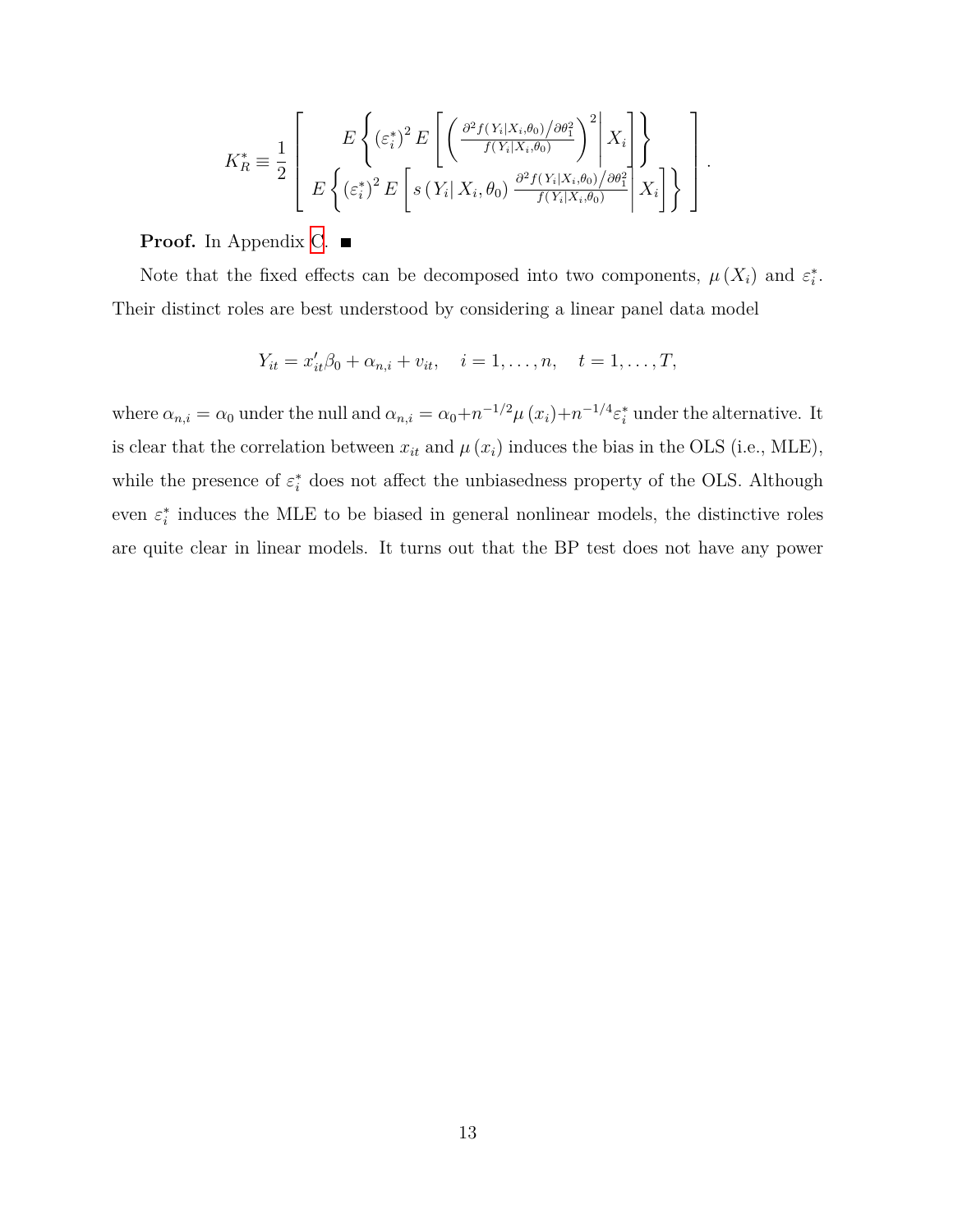against the presence of  $\mu(x_i)$  in linear models. This is because in linear models, we have<sup>12</sup>

$$
E\left[\frac{\partial^2 f(Y_i|X_i,\theta_0)/\partial\theta_1^2}{f(Y_i|X_i,\theta_0)}s_1(Y_i|X_i,\theta_0)\middle|X_i\right]=0,
$$

so that the first component of  $K_F$  is equal to 0, and it can be shown that

$$
\kappa_2 = E\left[s\left(Y_i\middle|X_i,\theta_0\right)\frac{\partial^2 f\left(Y_i\middle|X_i,\theta_0\right)/\partial\theta_1^2}{f\left(Y_i\middle|X_i,\theta_0\right)}\right]
$$
  
\n
$$
= E\left[\left(\frac{1}{\sigma_v^2}\sum_{t=1}^T X_{it}\left(y_{it}-X_{it}'\theta_0\right)\right)\left(-\frac{T}{\sigma_v^2}+\left(\frac{1}{\sigma_v^2}\sum_{t=1}^T \left(Y_{it}-X_{it}'\theta_0\right)\right)^2\right)\right]
$$
  
\n
$$
= 0,
$$

leading to the implication

$$
\[I_1, -\kappa_2' \mathcal{I}^{-1}\] K_F = 0. \tag{10}
$$

This seems to indicate that at least for linear models, the BP test has zero power against fixed effects in the sense that it is unable to detect the presence of  $\mu(X_i)$ . It turns

 $^{12}\mathrm{We}$  have

$$
\ln f(Y_i | X_i, \theta_0) = C - \frac{1}{2\sigma_v^2} \sum_{t=1}^T (Y_{it} - X'_{it} \theta)^2,
$$

so

$$
s(Y_i|X_i, \theta_0) = \frac{1}{\sigma_v^2} \sum_{t=1}^T X_{it}(Y_{it} - X_{it}'\theta), \text{ and } \frac{\partial^2 \ln f(Y_i|X_i, \theta_0)}{\partial \theta \partial \theta'} = -\frac{1}{\sigma_v^2} \sum_{t=1}^T X_{it} X_{it}'.
$$

In particular, we have

$$
\frac{\partial \ln f(Y_i|X_i, \theta_0)}{\partial \theta_1} = \frac{1}{\sigma_v^2} \sum_{t=1}^T (Y_{it} - X'_{it}\theta) \quad \text{and} \quad \frac{\partial^2 \ln f(Y_i|X_i, \theta_0)}{\partial \theta_1^2} = -\frac{T}{\sigma_v^2}.
$$

We therefore see that

$$
\frac{\partial^2 f(Y_i|X_i, \theta_0)/\partial \theta_1^2}{f(y|x, \theta_0)} = \frac{\partial^2 \ln f(Y_i|X_i, \theta_0)}{\partial \theta_1^2} + \left(\frac{\partial \ln f(Y_i|X_i, \theta_0)}{\partial \theta_1}\right)^2
$$

$$
= -\frac{T}{\sigma_v^2} + \left(\frac{1}{\sigma_v^2} \sum_{t=1}^T (Y_{it} - X_{it}'\theta)\right)^2.
$$

Therefore, we should have

$$
E\left[s\left(Y_i\middle|X_i,\theta_0\right)\frac{\partial^2 f\left(Y_i\middle|X_i,\theta_0\right)/\partial\theta_1^2}{f\left(Y_i\middle|X_i,\theta_0\right)}\right]
$$
  
= 
$$
E\left[\left(\frac{1}{\sigma_v^2}\sum_{t=1}^T X_{it}\left(Y_{it}-X_{it}'\theta_0\right)\right)\left(-\frac{T}{\sigma_v^2}+\left(\frac{1}{\sigma_v^2}\sum_{t=1}^T \left(Y_{it}-X_{it}'\theta_0\right)\right)^2\right)\right].
$$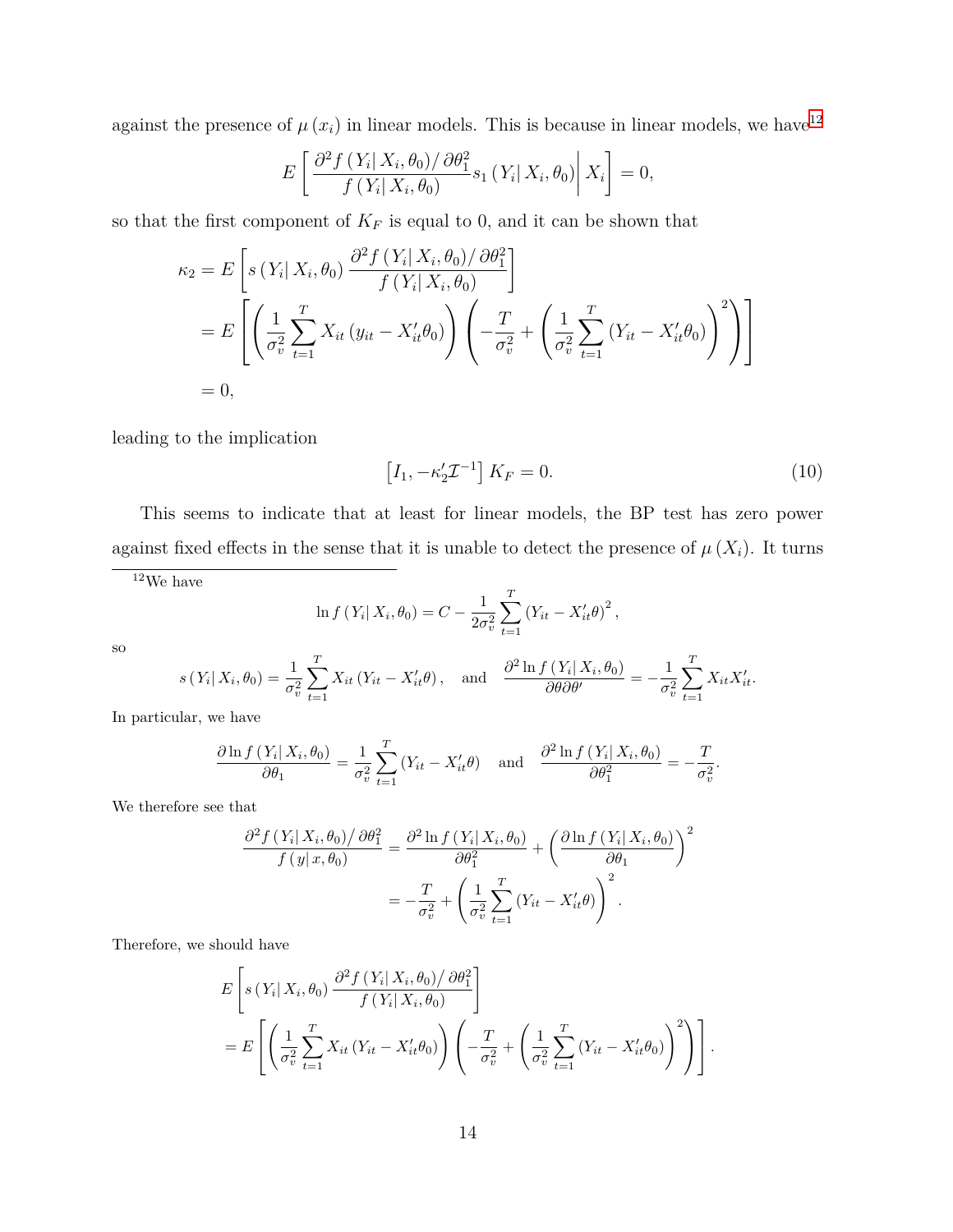out that the issue is a little subtle, and the BP test does have a power to detect  $\mu(X_i)$ as long as it is in the  $n^{-1/4}$ -neighborhood, not  $n^{-1/2}$ . We note that the components of  $[I_1, -\kappa'_2 \mathcal{I}^{-1}] K_F$  measures the first order effect of misspecification on the asymptotic mean of  $m_n\left(\bar{\theta}_n\right)$ . When  $[I_1, -\kappa'_2 \mathcal{I}^{-1}] K_F$  is zero, we can make a more refined analysis by going through the second order derivative, similar in spirit to Chesher's (1984) derivation. We provide such an analysis in the next section.

# <span id="page-14-0"></span>**5 In Depth Analysis of the Linear Model**

In this section, we present two results. First, we show that the BP test is able to detect the fixed effects as long as they are in the  $O(n^{-1/4})$  neighborhood. This does not contradict our analysis in the previous section because we considered the case where the fixed effects are in the  $O(n^{-1/2})$  neighborhood. Second, we present a pragmatic version of the test of the conditional moment restriction [\(5\)](#page-6-0) for the purpose of detecting the model considered by Bonhomme and Manresa (2015). The test can be argued to be a variant of the generic test of over-identification considered by Chamberlain (1984, Section 4.2), but geared for the particular variant of the panel model in Bonhomme and Manresa (2015).

We first present a more detailed analysis tailored to exploit the particulars of the linear model

<span id="page-14-1"></span>
$$
Y_{it} = X'_{it}\theta + \frac{\mu(X_i) + \varepsilon_i^*}{n^{1/4}} + v_{it}, \quad t = 1, ..., T
$$
 (11)

with  $v_{it} \sim N(0, \sigma_v^2)$ . Note that the fixed effects, especially  $\mu(X_i)$ , are in the  $O(n^{-1/4})$ neighborhood. Also note that

$$
\frac{\partial^2 f(Y_i|X_i,\theta_0)/\partial\theta_1^2}{f(Y_i|X_i,\theta_0)} = -\frac{T}{\sigma_v^2} + \left(\frac{1}{\sigma_v^2}\sum_{t=1}^T(Y_{it}-X_{it}'\theta)\right)^2,
$$

so the counterpart of *m* is equal to

<span id="page-14-2"></span>
$$
\frac{1}{n} \sum_{i=1}^{n} \frac{\left(\sum_{t=1}^{T} \hat{v}_{it}\right)^{2} - T \hat{\sigma}_{v}^{2}}{\left(\hat{\sigma}_{v}^{2}\right)^{2}} = \frac{1}{n} \frac{\hat{v}'[I_{n} \otimes (e_{T}e_{T}' - I_{T})]\hat{v}}{\left(\hat{\sigma}_{v}^{2}\right)^{2}}
$$
(12)

where the  $\hat{v}_{it}$  denotes the OLS residual,  $e_T$  is a  $T \times 1$  vector of ones, and  $\hat{\sigma}_v^2 \equiv (nT)^{-1}$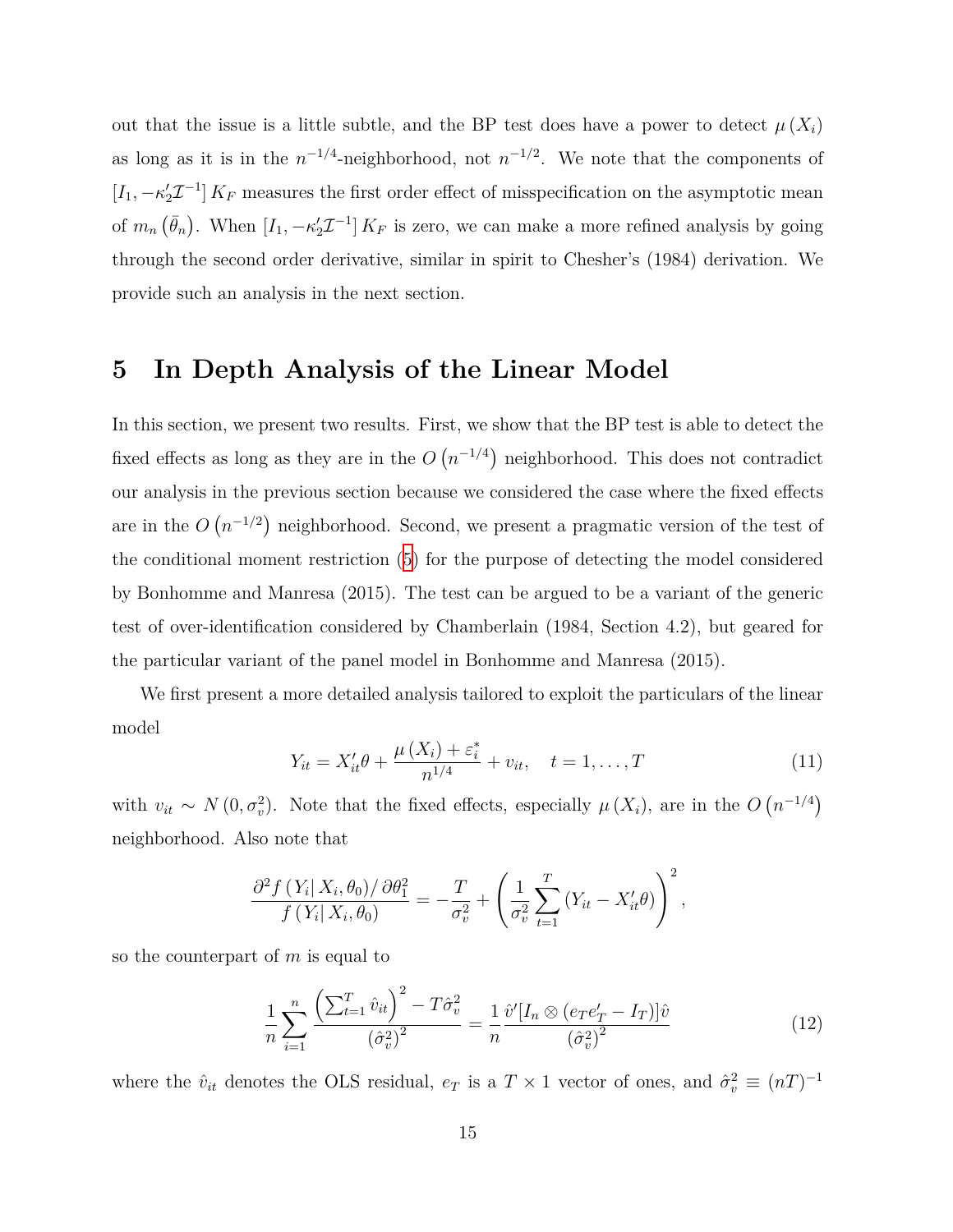$\sum_{i=1}^{n} \sum_{t=1}^{T} \hat{v}_{it}^{2}$ . We will assume that  $T^{-1}E\left[\sum_{t=1}^{T} X_{it} X'_{it}\right]$  is positive definite with finite eigenvalues. We also assume that  $E\left[\varepsilon_i^* v_{it}\right] = 0$  and  $E\left[\varepsilon_i^* \mu\left(X_i\right)\right] = 0$ .

In order to analyze the power of the BP test under the alternative [\(11](#page-14-1)), it suffices to analyze the asymptotic mean of the numerator  $n^{-1/2}\hat{v}'[I_n \otimes (e_T e'_T - I_T)]\hat{v}$  of [\(12\)](#page-14-2). In Lemma [1](#page-15-0), we show how Honda's (1985) Lemma 1 should be changed under the alternative of fixed effects:

<span id="page-15-0"></span>**Lemma 1** *Under ([11\)](#page-14-1), we have*

$$
\frac{\hat{v}'[I_n \otimes (e_T e'_T - I_T)]\hat{v}}{n^{1/2}} = \frac{1}{n^{1/2}} \sum_{i=1}^n \sum_{l \neq m}^T v_{il} v_{im} + T(T - 1) E[\xi_i^2]
$$

$$
- 2T\lambda' Q^{-1} \lambda + (Q^{-1} \lambda)' S(Q^{-1} \lambda) + O_p(n^{-1/4}),
$$

where  $Q \equiv T^{-1}E\left[\sum_{t=1}^{T} X_{it}X_{it}'\right], \ \bar{X}_i \equiv T^{-1}\sum_{t=1}^{T} X_{it}, \ \lambda \equiv E\left[\bar{X}_i\mu\left(X_i\right)\right], \ \xi_i \equiv \mu\left(X_i\right) + \varepsilon_i^*$  $and$   $S \equiv E\left[\sum_{l \neq m}^{T} X_{il} X'_{im}\right]$ .

#### **Proof.** In Appendix [D.](#page-30-0) ■

In Lemma [1,](#page-15-0) we can clearly see that the presence of  $\mu(X_i)$  affects the asymptotic bias through  $\lambda$  and  $E\left[\xi_i^2\right]$ . This is in contrast to the argument in the previous section, where the BP test was unable to detect  $\mu(X_i)$  in the linear model. The difference is that the previous section considered the parameterization where  $\mu(X_i)$  was too close to zero in the  $O(n^{-1/2})$  neighborhood, while we show in the current section that  $\mu(X_i)$  can be detected by the BP test if  $\mu(X_i)$  is not too close to zero. There already exists a well-known test (Hausman and Taylor, 1981) for the linear model, which can be shown to have a power against the local misspecification in the  $O(n^{-1/2})$  neighborhood. The test by Hausman and Taylor (1981) does not have a counterpart in the nonlinear panel models, probably because the fixed effects estimator is not asymptotically unbiased for fixed *T* for nonlinear models (even after bias reduction). The BP test was shown to be able to detect fixed effects in nonlinear models, so it makes sense to examine whether the BP test has such a property for linear models. Our analysis in the current section leads to the practical conclusion that the BP test may be best suited for nonlinear models.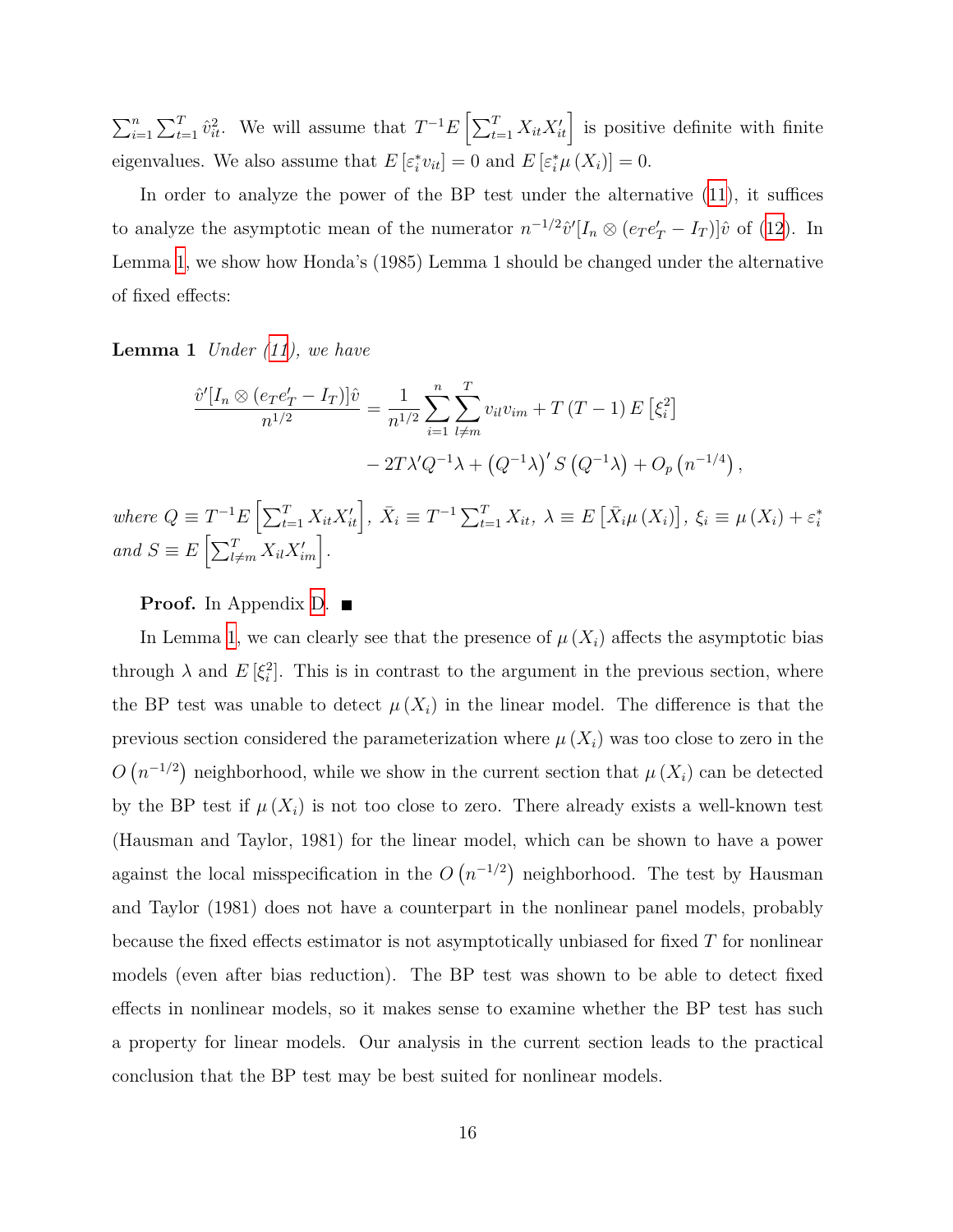In Section [2](#page-3-0), a version of the test of conditional moment restrictions ([5\)](#page-6-0) was mentioned as a way of detecting neglected heterogeneity. We can easily see how this idea can be generalized to test the specification of Bonhomme and Manresa (2015), who considered estimating models of the form  $Y_{it} = x'_{it}\beta + \alpha_{g_i t} + v_{it}$ , where  $g_i$  denotes the group that the *i*th observation belongs to. This can be understood to be a generalization of the vanilla model  $Y_{it} = x'_{it} \beta + \alpha_i + v_{it}$  (possibly with the time effects as well) against the alternative that there is some neglected heterogeneity in  $\alpha_i$  possibly "correlated" with  $x_i$  ( $\mu(x) \neq 0$ ), even under the presence of the individual fixed effects. Because in the linear model the BP test does not have a good power when the neglected heterogeneity may be correlated with  $x_i$ , we may consider adopting a version of the conditional moment test. For this purpose, it is useful to see that the LM test can be conducted through the moments<sup>13</sup>

<span id="page-16-0"></span>
$$
E\left[\Delta x_{it}\left(\Delta Y_{it} - \Delta x_{it}'\beta_W\right)\right] = 0, \quad t = 2, \dots, T,
$$
\n(13)

where  $\Delta$  denotes the first differencing operator, while  $\beta_W$  solves the moments

<span id="page-16-1"></span>
$$
E\left[\sum_{t=1}^{T} \tilde{x}_{it} \left(\tilde{Y}_{it} - \tilde{x}'_{it} \beta_W\right)\right] = 0,\tag{14}
$$

where  $\tilde{x}_{it} = x_{it} - \bar{x}_i$ , and  $\tilde{Y}_{it} = Y_{it} - \bar{Y}_i$ . If the test rejects, then we should suspect that there is neglected heterogeneity not captured by the usual individual fixed effects, and as such, there is a reason to consider the specification of Bonhomme and Manresa (2015). We applied the test to Bonhomme and Manresa's (2015) balanced panel, i.e., the data used by Acemoglu et al. (2008), where  $n = 90$ ,  $T = 7$  and  $\dim(x) = 2$ . We first run the OLS of  $\Delta Y_{it}$  on an intercept (to capture time dummies) and  $\Delta x_{it}$  for  $t = 2, ..., 7$  and tabulate the results in Table [1](#page-18-0). The estimates of the slope coefficients appear to be unstable over time, suggesting the presence of some neglected heterogeneity that lead to violation of ([13](#page-16-0)).14 For testing, we included the time dummy in the basic model, and adjusted for the estimation of the within estimator ([14](#page-16-1)) when characterizing the asymptotic variance

<sup>&</sup>lt;sup>13</sup>We do not consider  $t = 1$  because of redundancy. If there is a prior suspicion that the fixed effects may have changed towards the end of the sample, one can test the subset of the moments in ([13\)](#page-16-0).

<sup>&</sup>lt;sup>14</sup>Note the difference between the pooled first difference estimator and the two-way fixed effects estimator, presented in the last two columns of Table [1](#page-18-0). (The two-way fixed effects estimator correspond to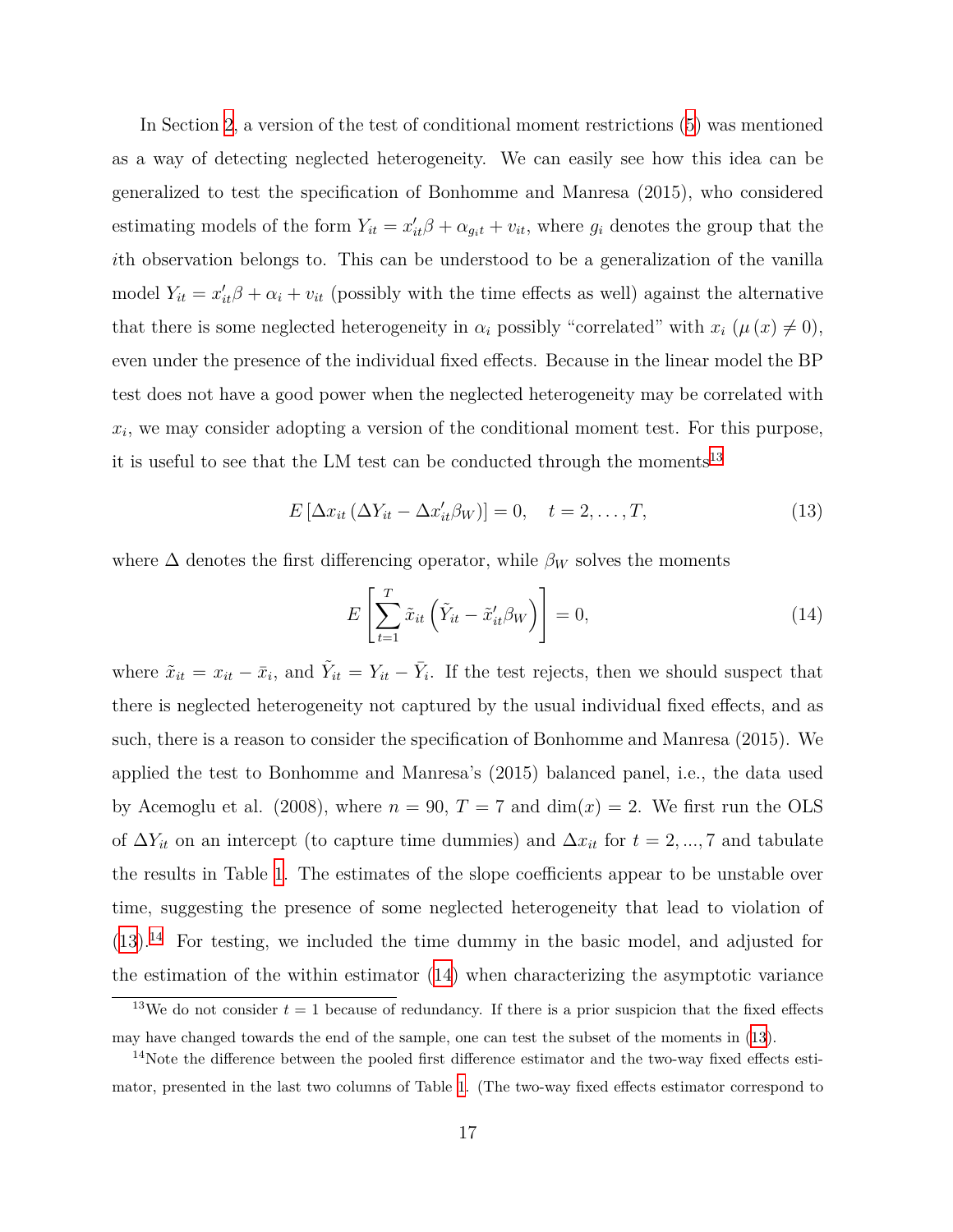of the empirical moment of [\(13\)](#page-16-0) evaluated at the within estimator, allowing for possible heteroskedasticity. The p-value for all periods pooled is 0.0079, and the p-values for each period separately (*t* = 2*, ...,* 7) are: 0.0037, 0.1030, 0.0193, 0.1316, 0.0211, 0.0027. These results imply that the usual fixed effects specification is not flexible enough to explain the data, which may give credence to Bonhomme and Manresa's (2015) specification.

On the other hand, when Bonhomme and Manresa's (2015) specification is adopted (the number of groups  $G = 4$ ), the LM test can be conducted through the moments

$$
E\left[\sum_{g=1}^{G} x_{it}(Y_{it} - \alpha_{g,t} - x'_{it}\beta_{BM})I\{g_i = g\}\right] = 0, \quad t = 1, ..., T,
$$
 (15)

where  $\beta_{BM}$  solves the moments

$$
E\left[\sum_{t=1}^{G} (Y_{it} - \alpha_{g,t} - x'_{it}\beta_{BM}) I\{g_i = g\}\right] = 0, \quad t = 1, ..., T,
$$
  

$$
E\left[\sum_{g=1}^{G} \sum_{t=1}^{T} x_{it} (Y_{it} - \alpha_{g,t} - x'_{it}\beta_{BM}) I\{g_i = g\}\right] = 0.
$$
 (16)

The p-value for all periods pooled is 0.9990, and the p-values for each period separately (*t* = 1*, . . . ,* 7) are: 0.8507, 0.9905, 0.9748, 0.9421, 0.4979, 0.9993, 0.7634. These results are compatible with the claim that Bonhomme and Manresa's (2015) specification with four groups capture the time-varying heterogeneity in the data.

### <span id="page-17-0"></span>**6 Discussion: Two-Way Error Component Model**

Honda (1985) analyzed the asymptotic properties of the BP test for the linear model, and his analysis indicates that the feasible test statistic evaluated at the MLE does not need to reflect the noise of estimating the MLE. On the other hand, Lancaster (1984) showed that it is in general necessary to adjust for such noise in general nonlinear models. In Section [3](#page-6-3), we explained that this seeming contradiction can be understood by noticing

Table S10, Column 4 in Bonhomme and Manresa (2015).) Note that both estimators are consistent if the two-way fixed effects specification is correct. Therefore, this difference can be taken as another evidence of incorrect specification.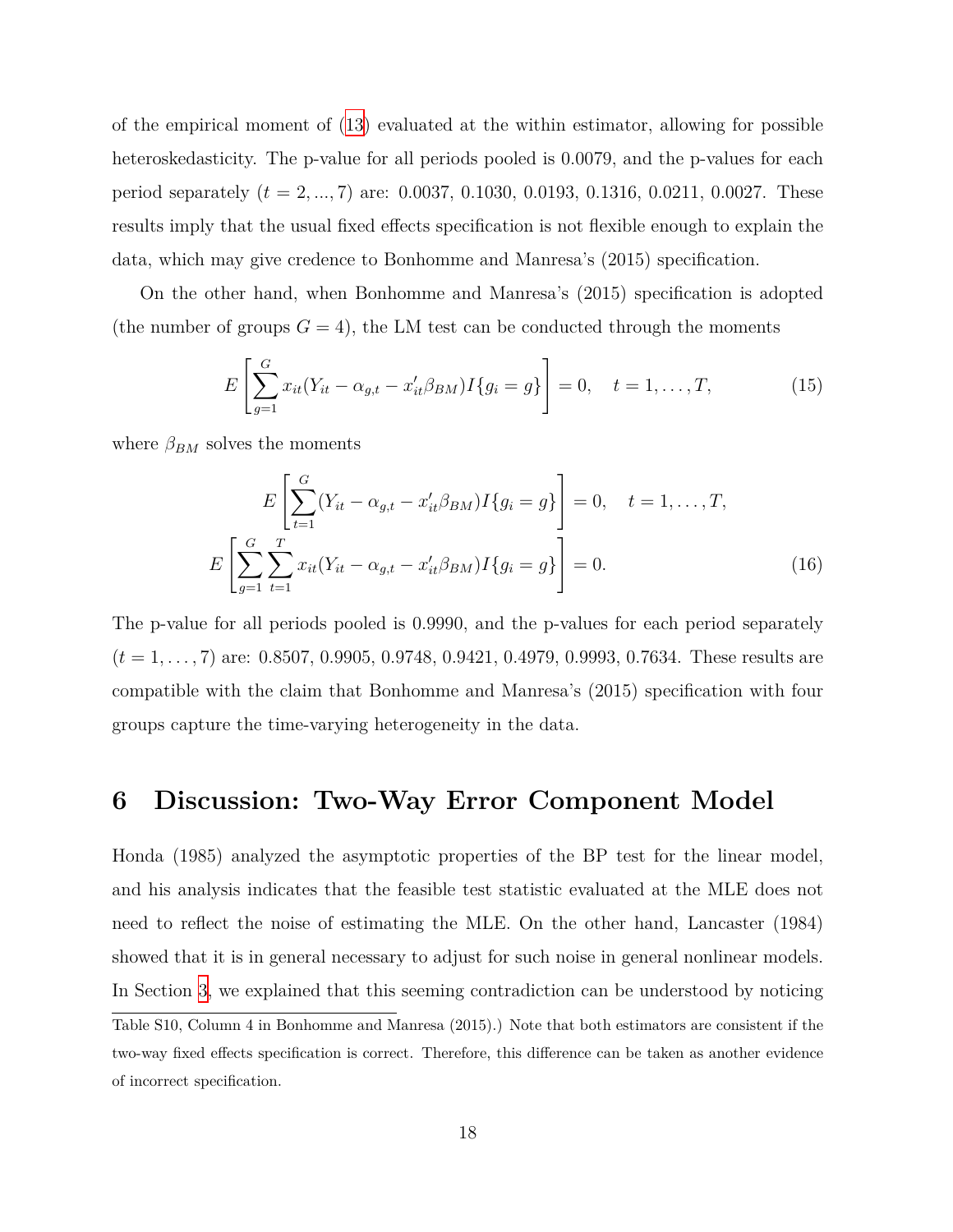<span id="page-18-0"></span>

|           |           |           |                |           |           |           | All Periods | Two-way   |
|-----------|-----------|-----------|----------------|-----------|-----------|-----------|-------------|-----------|
|           | 2         | 3         | $\overline{4}$ | 5         | 6         |           | Pooled      | FE        |
| $\beta_1$ | $-0.3152$ | $-0.2353$ | $-0.4912$      | $-0.0993$ | 0.0124    | $-0.2543$ | $-0.2623$   | 0.2835    |
|           | (0.0798)  | (0.1384)  | (0.1465)       | (0.0679)  | (0.1712)  | (0.0743)  | (0.0495)    | (0.0573)  |
| $\beta_2$ | 0.1432    | 0.0576    | 0.1154         | $-0.0964$ | $-0.4165$ | 0.0393    | $-0.0300$   | $-0.0313$ |
|           | (0.1267)  | (0.1880)  | (0.0916)       | (0.1121)  | (0.1623)  | (0.1129)  | (0.0498)    | (0.0490)  |

Table 1: OLS of  $\Delta Y_{it}$  on  $\Delta x_{it}$  (Standard Errors in Parentheses)

that Lancaster's (1984) adjustment is unnecessary for *linear* models. See Remark [2.](#page-8-1) In this section, we go one step further to show that Lancaster's (1984) adjustment is unnecessary for general two-way error component models. Lancaster (1984) implicitly adopted a "large *n*, fixed *T*" asymptotics, which is natural for one-way models. In contrast, the two-way models make it necessary to adopt a "large *n*, large *T*" asymptotic framework. Given that the natural asymptotic frameworks are different, there is no logical contradiction.15 Variants of the two way error component model are adopted in the recent literature on networks, where the presence of unobserved individual effects is a challenge. See Graham (2017, 2020). It is therefore of interest to test whether these unobserved effects are present in the data or not. Our result in this section has a convenient pragmatic implication that the BP test can be used without the need to reflect the noise of estimating the MLE on

<sup>15</sup> Honda's (1985) Lemma 2 consists of several steps. He first establishes (correctly) that two normalized sums  $\left(\sum_{i=1}^{N} p_i / \sqrt{N} \text{ and } \sum_{t=1}^{T} w_t / \sqrt{T}\right)$  are asymptotically normal. He then establishes that  $E\left[\left(\sum_{i=1}^N p_i \big/ \sqrt{N}\right) \left(\sum_{t=1}^T w_t \big/ \sqrt{T}\right)\right] = 0$ , based on which he concludes that  $\sum_{i=1}^N p_i \big/ \sqrt{N}$  and  $\sum_{t=1}^{T} w_t / \sqrt{T}$  are asymptotically independent. The last step is incorrect because the lack of correlation between two random normal variables does not guarantee independence, unless they are jointly normal to begin with. Therefore, the proof of his main result is invalid. It is not clear to us whether or how it is possible to fix his Lemma 2; the  $p_i$  and  $w_t$  are dependent on each other (if not correlated), which makes the asymptotic analysis non-trivial to us.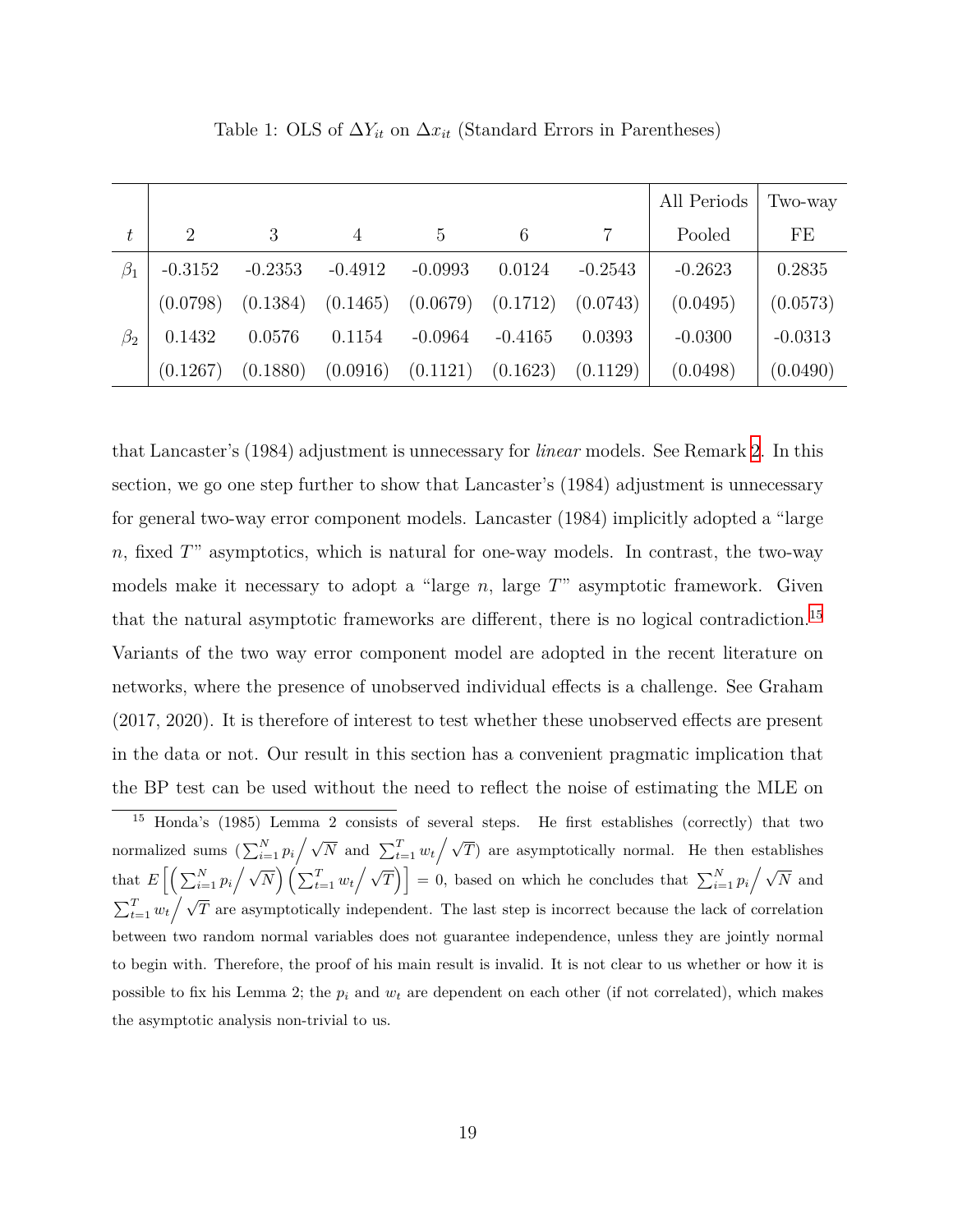the asymptotic distribution.16

The two way error component model of interest includes as a special case the linear model with individual and time effects  $Y_{it} = x'_{it}\beta + \alpha_i + \gamma_t + v_{it}, i = 1, \ldots, n, t =$ 1, ..., *T*. As in Honda (1985), we will assume that  $n, T \to \infty$ , which necessitates that we are a little more specific about the specification of the likelihood. We will assume that conditional on all the *x*s,  $\alpha$ s, and  $\gamma$ s, the joint likelihood of the *Y*s is given by  $\prod_{i=1}^{n} \prod_{t=1}^{T} f(Y_{it} | x_{it}, \alpha_i, \gamma_t, \beta)$ . This implies that the LM test would be based on

<span id="page-19-0"></span>
$$
\frac{1}{\sqrt{n}T}\sum_{i=1}^{n}\sum_{t=1}^{T}\frac{\partial^2\ln f\left(Y_{it}|X_{it},\theta_0\right)}{\partial\theta_1^2} + \frac{1}{\sqrt{n}T}\sum_{i=1}^{n}\left(\sum_{t=1}^{T}\frac{\partial\ln f\left(Y_{it}|X_{it},\theta_0\right)}{\partial\theta_1}\right)^2,\tag{17}
$$

and

<span id="page-19-2"></span>
$$
\frac{1}{n\sqrt{T}}\sum_{t=1}^{T}\sum_{i=1}^{n}\frac{\partial^2\ln f\left(Y_{it}|X_{it},\theta_0\right)}{\partial\theta_1^2} + \frac{1}{n\sqrt{T}}\sum_{t=1}^{T}\left(\sum_{i=1}^{n}\frac{\partial\ln f\left(Y_{it}|X_{it},\theta_0\right)}{\partial\theta_1}\right)^2.
$$
 (18)

See Appendix [E](#page-33-0) for justification of the normalization by  $\sqrt{n}T$  and  $n\sqrt{T}$ .

In practice, we would have to confront the fact that  $\theta_0$  is estimated and examine how the noise of estimating  $\theta_0$  by the MLE  $\theta_n$  affects the distribution of the test statistic under the null. We will argue that for the two way model with  $n, T \to \infty$  asymptotics, the noise does not affect the asymptotic distribution. For this purpose, it suffices to examine the distribution of ([17](#page-19-0)) evaluated at the MLE

<span id="page-19-1"></span>
$$
\frac{1}{\sqrt{n}T}\sum_{i=1}^{n}\sum_{t=1}^{T}\frac{\partial^2\ln f\left(Y_{it}|X_{it},\bar{\theta}_n\right)}{\partial\theta_1^2} + \frac{1}{\sqrt{n}T}\sum_{i=1}^{n}\left(\sum_{t=1}^{T}\frac{\partial\ln f\left(Y_{it}|X_{it},\bar{\theta}_n\right)}{\partial\theta_1}\right)^2,\tag{19}
$$

where we recognize that the MLE has the influence function proportional to  $\frac{1}{\sqrt{n}}$  $\frac{1}{nT} \sum_{i=1}^n$  $\sum_{t=1}^{T} \frac{\partial \ln f(Y_{it}|X_{it},\theta_0)}{\partial \theta}$ . Most importantly for our purpose, we should have  $\sqrt{nT} (\bar{\theta}_n - \theta_0) =$  $O_p(1)$ . It can be shown that under mild regularity conditions, [\(19\)](#page-19-1) has the same distribution as  $(17)$  $(17)$  under the null.<sup>17</sup> By similar argument, we can conclude that  $(18)$  $(18)$  has the same

<sup>&</sup>lt;sup>16</sup>Unlike the classical two-way error component model, where two types of errors (individual and time effects) are included, the network model has only one type of error but it is included similar to the two-way error component model. For example,  $Y_{ij} = 1(g(X_i, X_j)'\beta_0 + U_i + U_j - V_{ij} \ge 0)$ , where Us correspond to the random effects and *Vij* has standard logistic distribution. This implies that the counterparts of ([17\)](#page-19-0) and [\(18](#page-19-2)) are identical, and we do not need to establish their joint asymptotic distribution.

<sup>17</sup>See Appendix [E.](#page-33-0)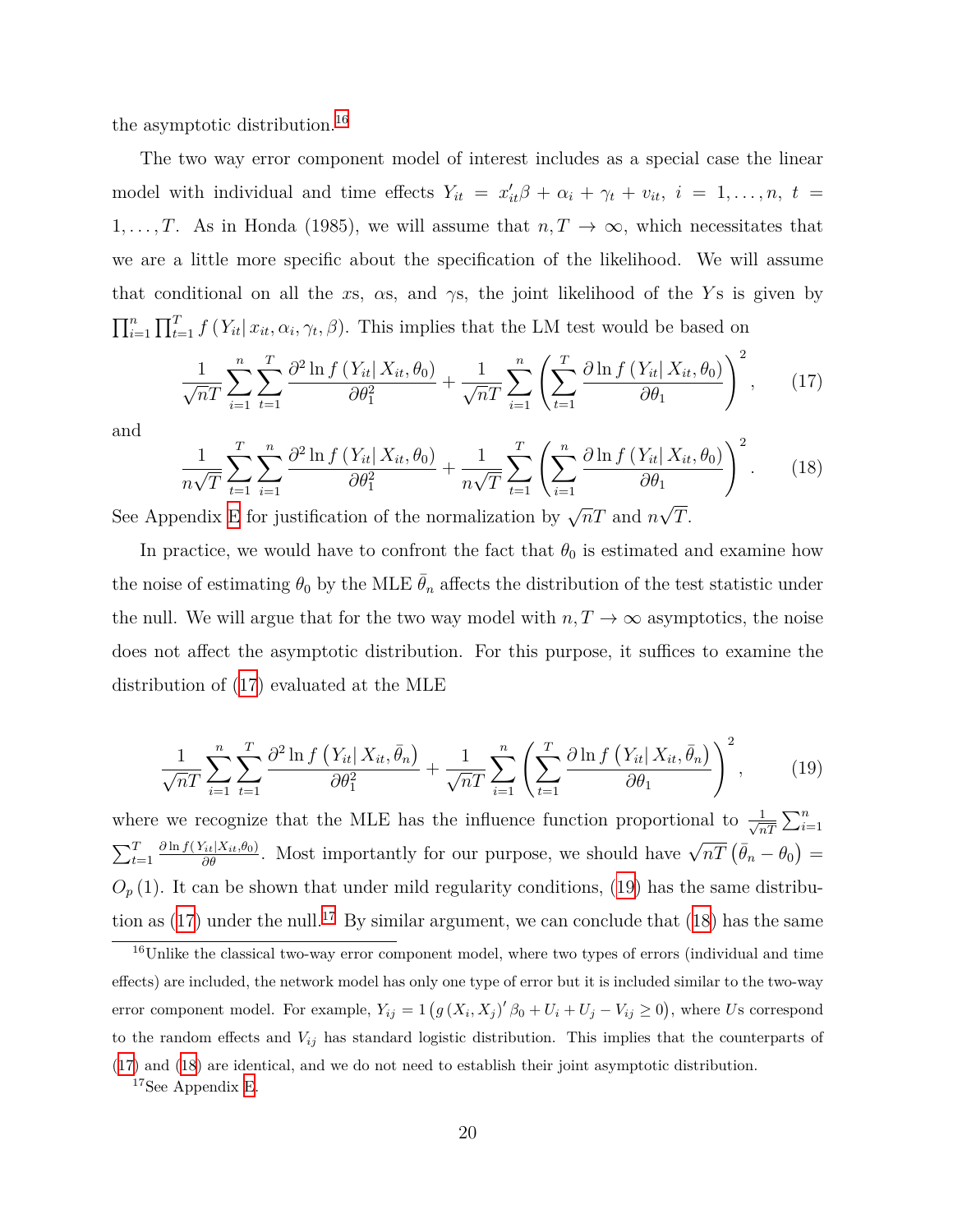asymptotic distribution as its feasible counterpart, where the two  $\theta_0$  in ([18](#page-19-2)) are replaced by  $\bar{\theta}_n$ <sup>18</sup>

# **7 Summary**

We revisited the BP test and derived several interesting results. We showed that the test has a power against fixed effects, even though it was developed to detect random effects. Because of the simplicity of the BP test as well as the complexity of nonlinear panel data analysis, this has a convenient implication for analysis of nonlinear panel models with fixed effects. We also analyzed the nature of the distortion to the asymptotic distribution induced by the noise of estimating the MLE, and found that the noise need not be accounted for one-way linear models or general two-way models. Given the similarity between the two-way models and some network models, this result has a convenient pragmatic implication for analysis of networks.

<sup>18</sup>Our conclusion only requires that [\(17](#page-19-0)) and [\(18](#page-19-2)) are both unaffected by the noise of the estimation of  $\theta_0$ . Hence, the joint asymptotic distribution of the random vector consisting of ([17\)](#page-19-0) and [\(18](#page-19-2)), if it is correctly established, is unaffected by such a noise. Of course the problem in Honda's (1985) Lemma 2 needs to be fixed, which we are unable to do yet.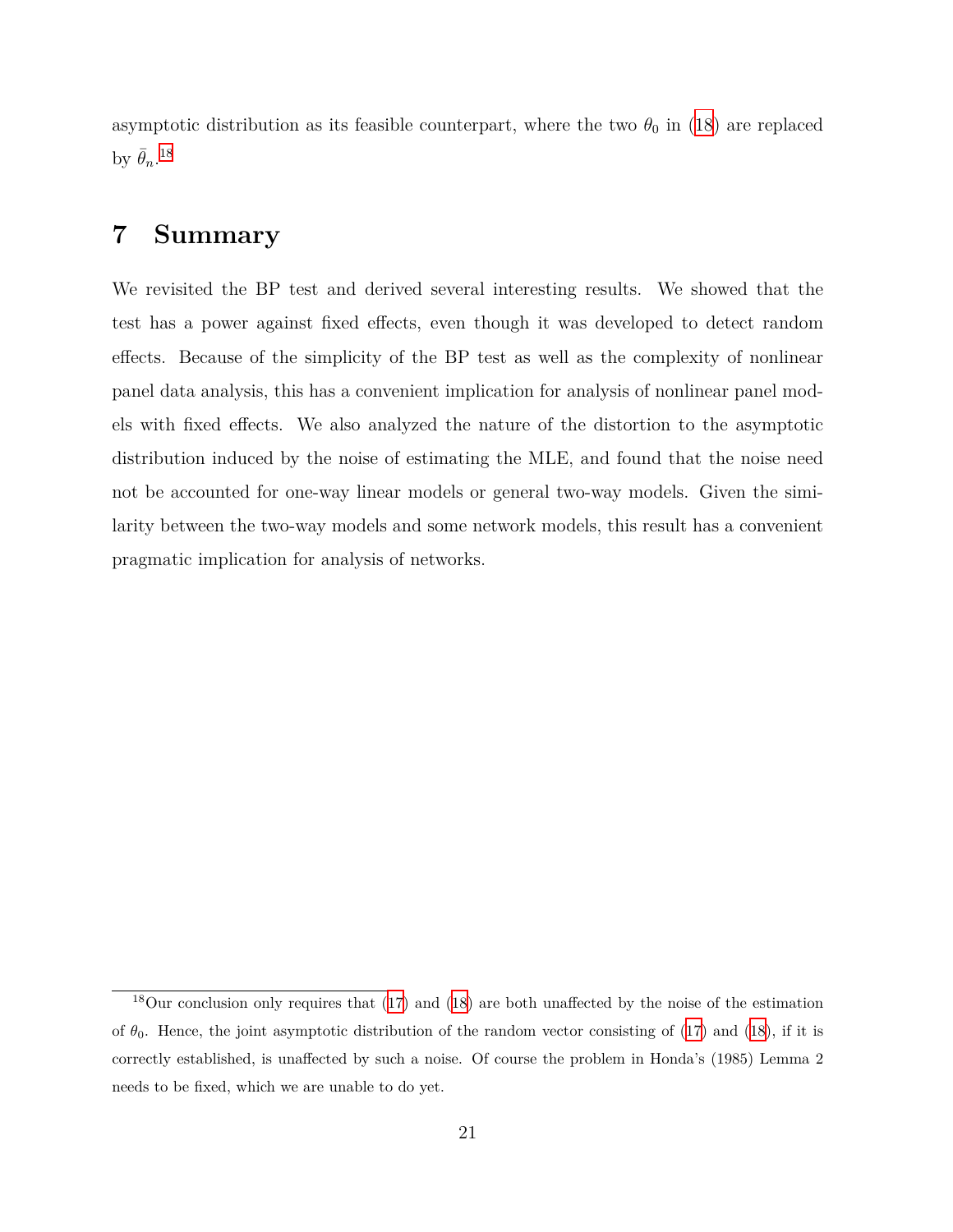### Appendices

# <span id="page-21-1"></span>**A Regularity Conditions**

<span id="page-21-0"></span>**Assumption 1** *The observed data*  $Z_i$  ( $i = 1, \ldots, n$ ) are independently and identically *distributed.*  $Z_i$  *belongs to a measure space*  $Z$  *and consists of two subvectors*  $X_i$  *and*  $Y_i$ such that  $Z_i = (Y'_i, X'_i)'$ , and the conditional probability density function of  $Y_i$  given  $X_i$  is  $h(y|x, \theta_0, \eta)$ , where  $\theta_0$  *is a q*-dimensional parameter and  $\eta$  *is a scalar parameter.* 

<span id="page-21-2"></span>**Assumption 2** *For all*  $\theta$  *in*  $\Theta$  *and almost all*  $z$  *in*  $\mathcal{Z}$ *,*  $h(y|x, \theta, 0) = f(y|x, \theta)$ *.* 

Let  $\gamma \equiv (\theta', \eta)'$  and  $\gamma \in \Gamma$ . Let  $\theta_j$   $(j = 1, \ldots, q)$  denote the *j*th element of  $\theta$ .

<span id="page-21-3"></span>**Assumption 3** Let  $\varepsilon_i$  be a random variable that is independent of  $X_i$  and has a probability density function  $k(\cdot)$  such that  $\int e^k(e)de = 0$  and  $\int e^2k(e)de = \sigma_{\varepsilon}^2$ . Define  $h(y|x, \gamma) \equiv$  $f(y|x, (\theta_1 + \eta \varepsilon, \theta_2, \dots, \theta_q)')$ .

**Assumption 3<sup>***′***</sup>** *Let* $\varepsilon_i^*$  *be a random variable with a conditional probability density function*  $k(\cdot)$  such that  $\int e k(e|x)de = 0$  for all x in the support X of X and  $\sup_{x \in \mathcal{X}} \int e^2 k(e|x)de < \infty$ . Let  $\mu(x)$  denote a function of x and define  $h(y|x, \gamma) \equiv f(y|x, (\theta_1 + \eta^2 \mu(x) + \eta \varepsilon^*, \theta_2, \dots, \theta_q)').$ 

**Remark 4** *Although h*(*y|x, γ*) *in Assumptions [3](#page-21-3) and [3](#page-21-3) ′ is conceptually different from that in Assumptions* [1](#page-21-0) *and* [2](#page-21-2), the former, when integrating out  $\varepsilon$  (or  $\varepsilon^*$ ), satisfy the conditions *in Assumptions [1](#page-21-0) and [2.](#page-21-2) For this reason, we will slightly abuse the notation and use*  $h(y|x, \gamma)$  *to denote both.* 

For a matrix  $A = [a_{ij}]$ , let  $|A| = \max_{i,j} |a_{ij}|$ .

<span id="page-21-4"></span>**Assumption 4** For almost all  $z$  in  $\mathcal{Z}$ ,  $\ln f(y|x, \theta)$  is twice continuously differentiable with respect to  $\theta_1$ , and  $f(y|x,\theta)$ ,  $\ln f(y|x,\theta)$ ,  $\partial \ln f(y|x,\theta)/\partial \theta_1$  and  $\partial^2 \ln f(y|x,\theta)/\partial \theta_1^2$ *are all measurable functions of z for each*  $\theta$  *in*  $\Theta$ *, where*  $\Theta$  *is a compact subsets of*  $\mathbb{R}^q$ *.* For almost all z in Z,  $\ln f(y|x, \theta)$ ,  $\partial \ln f(y|x, \theta)/\partial \theta_1$  and  $\partial^2 \ln f(y|x, \theta)/\partial \theta_1^2$  are all continuously differentiable with respect to  $\theta$ .  $\partial \ln f(y|x,\theta)/\partial \theta$ ,  $\partial (\partial \ln f(y|x,\theta)/\partial \theta_1)/\partial \theta$  and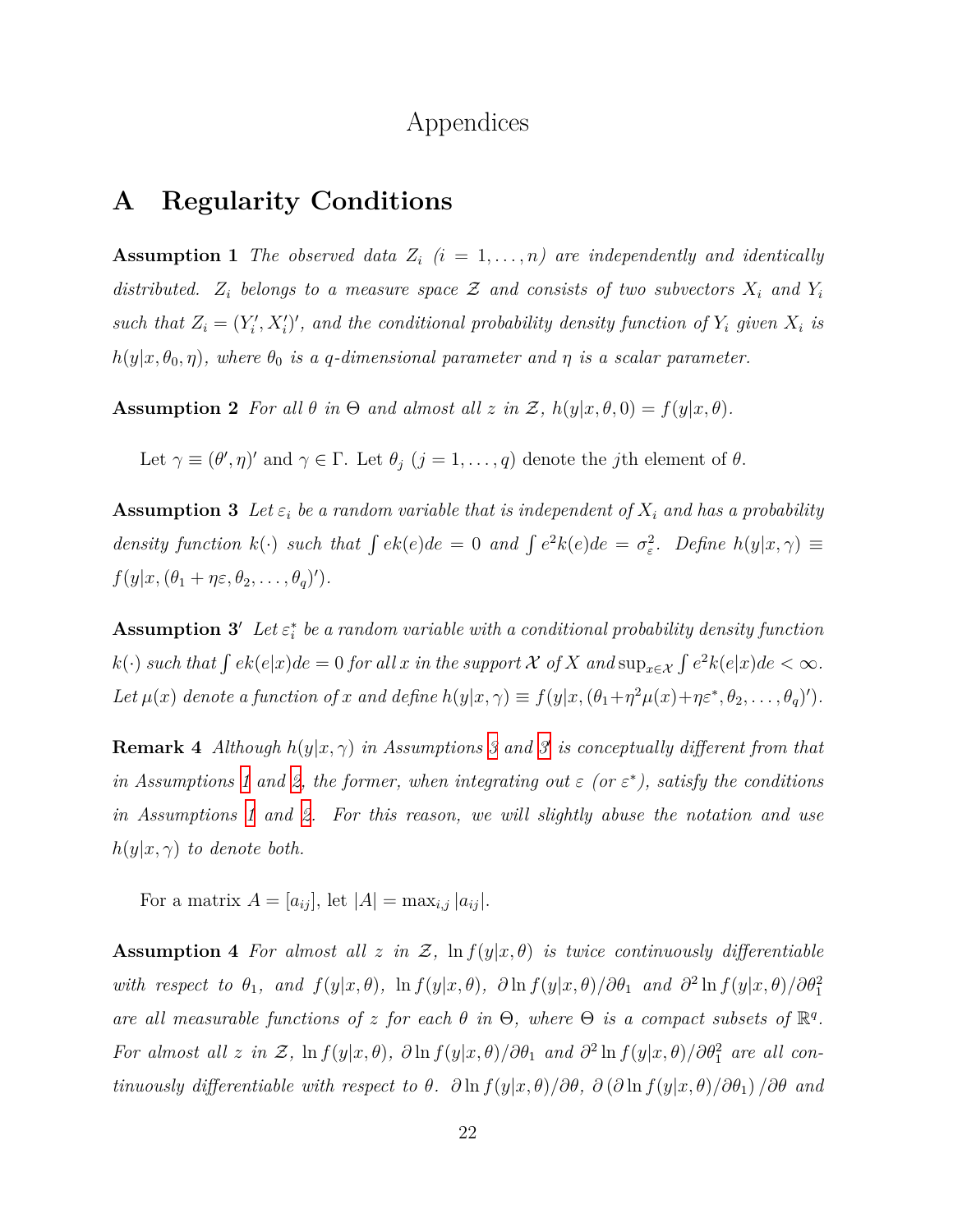$∂$  ( $∂$ <sup>2</sup> ln  $f(y|x, θ)/∂θ$ <sub>1</sub><sup>2</sup>) */∂* $θ$  *are all measurable functions of z for each*  $θ$  *in*  $Θ$ *. f*<sub>*X*</sub>(*x*) *is a measurable function of z for each*  $\theta$  *in*  $\Theta$ *.*  $\theta_0$  *is an element of the interior of*  $\Theta$ *.* 

Let  $f_X(x)$  denote the marginal probability density function of  $X_i$ .

<span id="page-22-1"></span>**Assumption 5** *There exist measurable functions*  $a(z)$  *and*  $b(z)$  *such that*  $|f(y|x, \theta)f_X(x)| \le$  $a(z)\;\;and\;|\partial f(y|x,\theta)/\partial\theta|,\;|\partial^2 f(y|x,\theta)/\partial\theta_1^2|,\;|\partial^2\ln f(y|x,\theta)/\partial\theta_1^2|^2,\;|\partial\ln f(y|x,\theta)/\partial\theta_1|^4,\;|\partial^3\theta_1|^2\leq\delta$  $\ln f(y|x,\theta)/\partial\theta_1^2\partial\theta'|$ ,  $|\partial \ln f(y|x,\theta)/\partial\theta|$  and  $|\partial^2 \ln f(y|x,\theta)/\partial\theta_j\partial\theta_k|$   $(j,k = 1,\ldots,q)$  are *each less than*  $b(z)$ *. Further, it is the case that*  $\int a(z)dz < +\infty$  *and*  $\int b(z)a(z)dz < +\infty$ *, and that the set*  $\{z : h(y|x, \theta) > 0\}$  *is independent of*  $\theta$ *.* 

**Assumption 6** If  $\theta \neq \theta_0$ , then  $A \equiv \{z : f(y|x, \theta) \neq f(y|x, \theta_0)\}\$  satisfies  $\int_A f(y|x, \theta_0) dy >$ 0*.*

We write  $g = (m', s')'$ , where  $m(z, \theta)$  is defined in equation [\(6\)](#page-7-0) and  $s(y|x, \theta) \equiv$  $\partial \ln f(y|x,\theta)/\partial \theta$  denotes the score. Define

$$
V \equiv \int g\left(z, \theta_0\right) g\left(z, \theta_0\right)' f\left(y \mid x, \theta_0\right) f_X\left(x\right) dz.
$$

<span id="page-22-0"></span>**Assumption 7** *The matrix V is nonsingular.*

Now we define some general notation. Suppose that  $g(z, \theta)$  is a scalar function,  $h(z, \gamma)$ is a density of *Z* with parameter  $\gamma$ , and  $Z_i$  ( $i = 1, \ldots, n$ ) is a sequence of observations from  $h(z, \gamma)$ , where an extra subscript  $\gamma$  on  $Z_i$  is suppressed for notational convenience. Define  $g_n(\theta) \equiv n^{-1} \sum_{i=1}^n g(Z_i, \theta)$ , and when the expectation exists,  $\phi(\theta, \gamma) \equiv \int g(z, \theta) h(z, \gamma) dz$ . This notation does not refer to the specific functions defined elsewhere in this paper, and it will be used only in the following lemma, which is a restatement of Lemma A.1 in Newey  $(1985)^{19}$  and is helpful for the proof of our theorems.

<span id="page-22-2"></span>**Lemma A.1** *Suppose that,*  $\Theta$  *is compact; for each*  $\theta$  *in*  $\Theta$ *,*  $g(z, \theta)$  *is a measurable function of z;* and for almost all *z in*  $\mathcal{Z}$ *,*  $g(z, \theta)$  *is a continuous function of*  $\theta$ *. Suppose that,*  $\Gamma$  *is compact; for each*  $\gamma$  *in*  $\Gamma$ *,*  $h(z, \gamma)$  *is a measurable probability density on*  $\mathcal{Z}$ *; for almost all*  $z$ 

 $19$ We slightly modify the notation in Newey (1985) to suit our paper.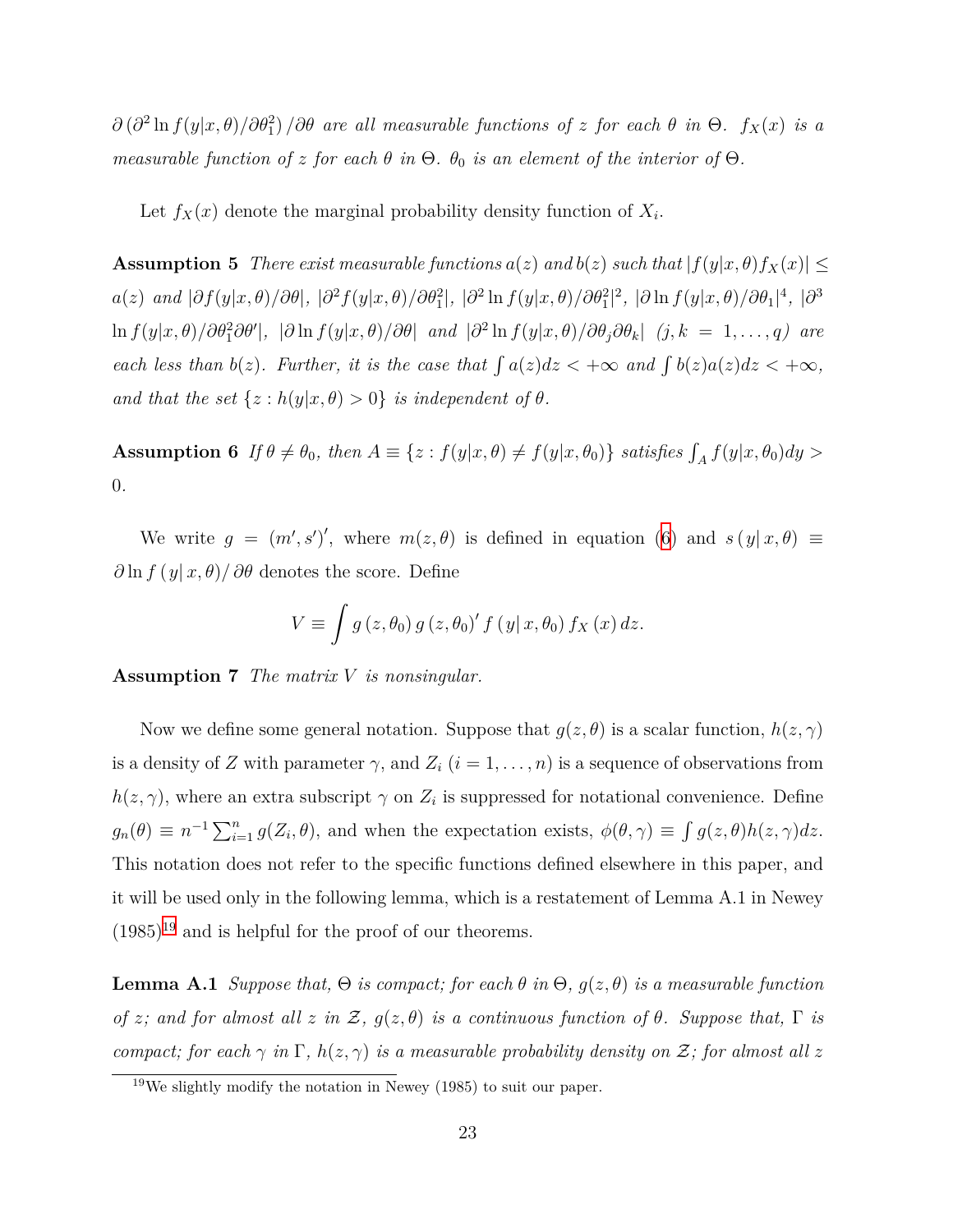*in*  $\mathcal{Z}, h(z, \gamma)$  *is a continuous function of*  $\gamma$ *. Suppose that there exists measurable functions a*(*z*) *and*  $b(z)$  *such that*  $h(z, \gamma) \leq a(z)$  *and*  $|g(z, \theta)| \leq b(z)$  *with* 

$$
\int b(z)a(z)dz < +\infty, \quad \int a(z)dz < +\infty.
$$

*Then*  $\phi(\theta, \gamma)$  *exists and is continuous on*  $\Theta \times \Gamma$ *. Suppose, in addition, that*  $Z_1, \ldots, Z_n$  *are independent observations with density*  $h(z, \gamma_n)$  *where*  $\lim_{n \to \infty} \gamma_n = \gamma_0$ *. Then for all*  $\varepsilon > 0$ *,* 

$$
\lim_{n \to \infty} \sup_{\Theta} |g_n(\theta) - \phi(\theta, \gamma_0)| = 0.
$$
\n(20)

**Proof.** See Appendix of Newey (1985). ■

# <span id="page-23-0"></span>**B Proof of Theorem [1](#page-8-2)**

For ease of reading, we will follow Newey's (1985, Proof of Lemma 2.1) as closely as possible.

**Step 1** Let

$$
\phi_{\eta}(\theta) \equiv \int g(z,\theta) h(y|x,\theta_0,\sqrt{\eta}) f_X(x) dz,
$$
\n
$$
\bar{V}_{\eta} \equiv \int g(z,\theta_0) g(z,\theta_0)' h(y|x,\theta_0,\sqrt{\eta}) f_X(x) dz - \phi_{\eta}(\theta_0) \phi_{\eta}(\theta_0)'.
$$
\n(22)

By Assumptions 4 and 5, the elements of 
$$
g(z, \theta)
$$
 and the density  $h(y|x, \theta, \sqrt{\eta}) f_X(x)$  satisfy

the hypotheses of Lemma [A.1,](#page-22-2) implying that  $\phi_{\eta}(\theta)$  exists and is continuous on Γ. Then by Assumption [3,](#page-21-3) we have

<span id="page-23-3"></span><span id="page-23-2"></span><span id="page-23-1"></span>
$$
\lim_{\eta \to 0} \phi_{\eta}(\theta_0) = \phi_0(\theta_0). \tag{23}
$$

Due to Assumptions [3](#page-21-3) - [5](#page-22-1), the dominated convergence theorem (e.g., Bartle, 1966, Corollary 5.9) allows one to differentiate the integrand function in the identity  $\int f(y|x,\theta) f_X(x)$  $dz = 1$ , which yields the following identities for  $\theta$  in the interior of  $\Theta$ :

$$
E\left[s(Y_i|X_i,\theta)\right] = \int \frac{\partial f(y|x,\theta)}{\partial \theta} f_X(x)dz = \int s(y|x,\theta)f(y|x,\theta)f_X(x)dz = 0,
$$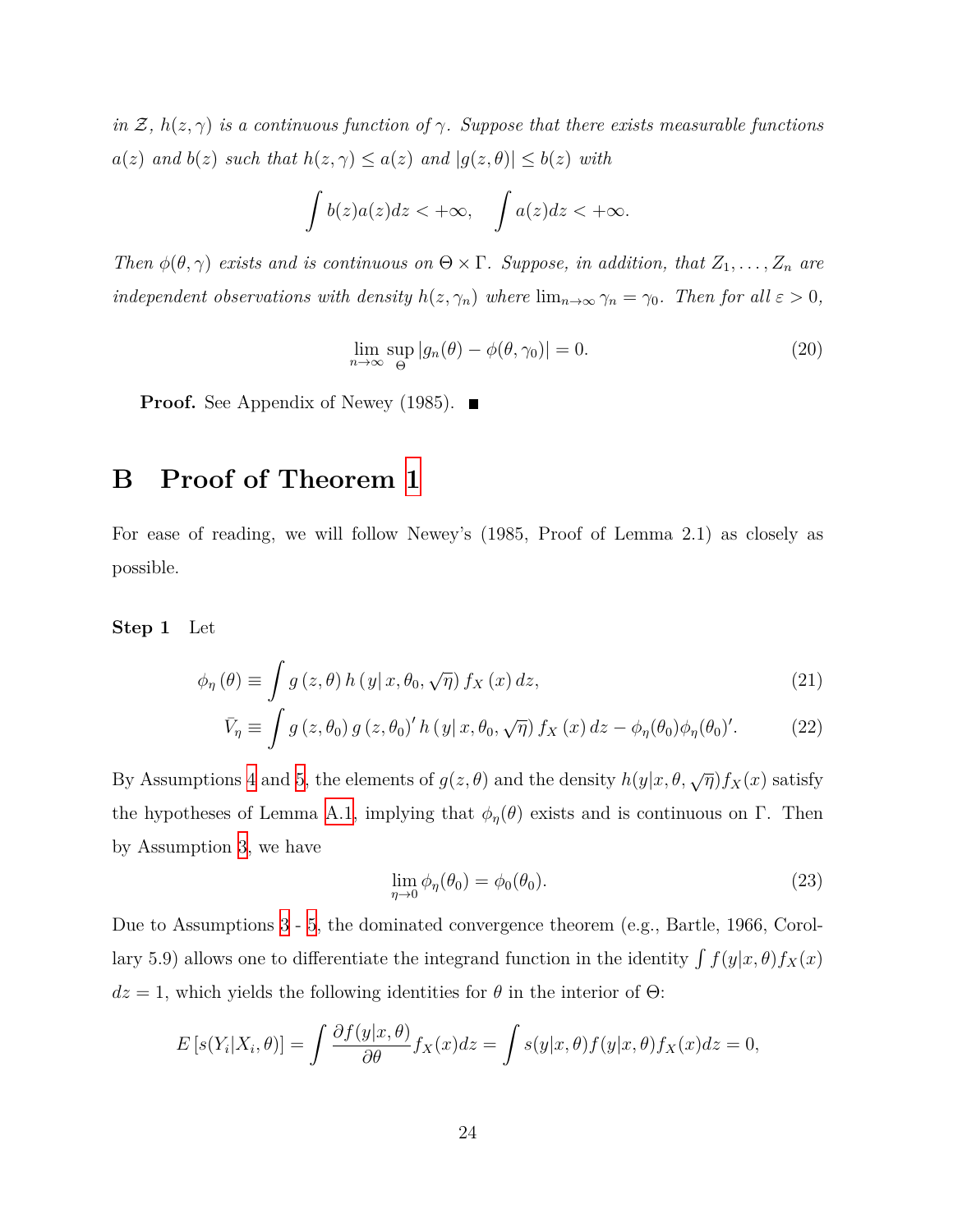and

$$
E\left[m(Z_i,\theta)\right] = \int \frac{\partial^2 f(y|x,\theta)/\partial \theta_1^2}{f(y|x,\theta)} f(y|x,\theta) f_X(x) dz = 0.
$$

In light of Assumption [2,](#page-21-2) these identities evaluating at  $\theta_0$  immediately imply that

<span id="page-24-1"></span>
$$
\phi_0(\theta_0) = E[g(Z_i, \theta_0)] = \int g(z, \theta_0) f(y | x, \theta_0) f_X(x) dz = 0.
$$
 (24)

By Assumption [5](#page-22-1), functions  $[m(z, \theta)]^2$  and  $s(y|x, \theta)s(y|x, \theta)'$  satisfy the hypotheses of Lemma [A.1](#page-22-2), and so does  $s(y|x, \theta) m(z, \theta)$  by the Cauchy-Schwarz inequality. Applying Lemma [A.1](#page-22-2) to  $\bar{V}_\eta$  and we get

<span id="page-24-0"></span>
$$
\lim_{\eta \to 0} \bar{V}_{\eta} = V,\tag{25}
$$

and note that

$$
V = E_0 \left[ g \left( Z_i, \theta_0 \right) g \left( Z_i, \theta_0 \right)' \right]
$$
  
\n
$$
= \begin{bmatrix} E \left[ \left( \frac{\partial^2 f(Y_i | X_i, \theta_0) / \partial \theta_1^2}{f(Y_i | X_i, \theta_0)} \right)^2 \right] & E \left[ \frac{\partial^2 f(Y_i | X_i, \theta_0) / \partial \theta_1^2}{f(Y_i | X_i, \theta_0)} s \left( Y_i | X_i, \theta_0 \right)' \right] \\ E \left[ s \left( Y_i | X_i, \theta_0 \right) \frac{\partial^2 f(Y_i | X_i, \theta_0) / \partial \theta_1^2}{f(Y_i | X_i, \theta_0)} \right] & E \left[ s \left( Y_i | X_i, \theta_0 \right) s \left( Y_i | X_i, \theta_0 \right)' \right] \\ E \left[ z \left( Y_i | X_i, \theta_0 \right) s \left( Y_i | X_i, \theta_0 \right)' \right] \end{bmatrix}
$$

**Step 2** In this step, we will first establish a central limit theorem (CLT) for *n −*1*/*2  $\sum_{i=1}^{n} (g(Z_i, \theta_0) - \phi_{\eta_n}(\theta_0))$  under arbitrary sequence of DGP's with  $\eta_n \to 0$  as  $n \to \infty$ . Define a function  $W_{\eta}(z) \equiv \lambda' [g(z, \theta_0) - \phi_{\eta}(\theta_0)],$  and let  $W_{\eta,i} \equiv W_{\eta}(Z_i)$  for  $i = 1, \ldots, n$ , where  $\lambda$  is a  $(q + 1)$ -dimensional non-zero vector. By the definitions of  $\phi_{\eta}(\theta)$  and  $\bar{V}_{\eta}$  in equations [\(21](#page-23-1)) and ([22](#page-23-2)), we know that  $W_{\eta,i}$  has mean zero and variance  $\lambda' \bar{V}_{\eta} \lambda$ , which is positive for small *η* by Assumption [7](#page-22-0) and equation ([25\)](#page-24-0). For any  $\delta > 0$ , define the set  $A_{\delta,\eta} \equiv \left\{ z : |\lambda'(g(z,\theta_0) - \phi_{\eta}(\theta_0)| \mid \delta \left( n \lambda' \bar{V}_{\eta} \lambda \right)^{1/2} \right\}$ . <sup>20</sup> Note that  $Z_i$   $(i = 1, \ldots, n)$  are identically distributed, so for any  $\epsilon > 0$ , we have

$$
(n\lambda'\bar{V}_{\eta}\lambda)^{-1}\sum_{i=1}^{n}\int_{|W_{\eta,i}|\geq \delta\left(n\lambda'\bar{V}_{\eta}\lambda\right)^{1/2}}|W_{\eta,i}|^{2}h(Y_{i}|X_{i},\theta_{0},\sqrt{\eta})f_{X}(X_{i})dZ_{i}
$$

<sup>20</sup>Let  $A_{\delta,\eta} = \emptyset$  if  $\lambda' \bar{V}_{\eta} \lambda < 0$ .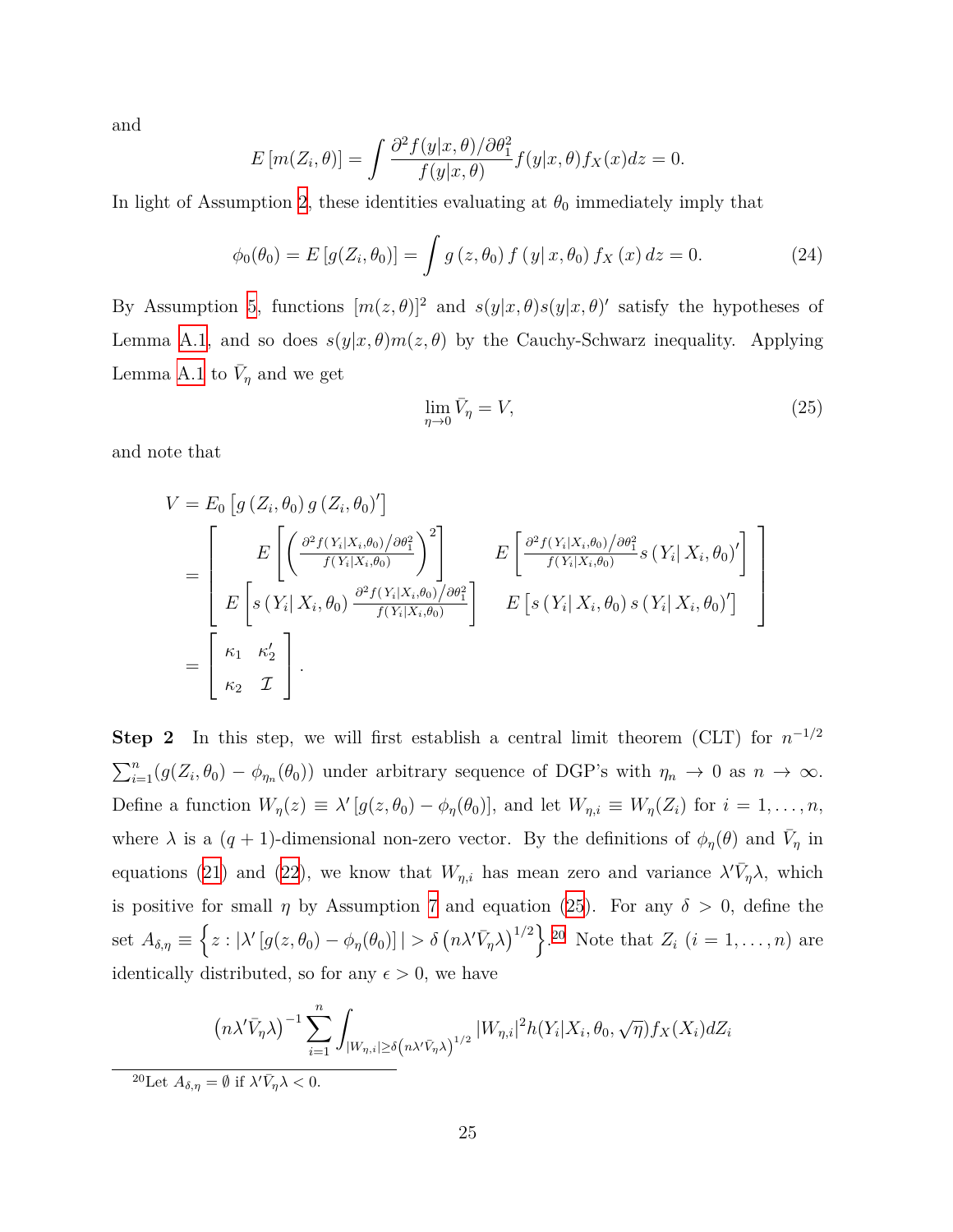<span id="page-25-0"></span>
$$
= \left(\lambda'\bar{V}_{\eta}\lambda\right)^{-1} \int_{A_{\delta,\eta}} |W_{\eta}(z)|^2 h(y|x,\theta_0,\sqrt{\eta}) f_X(x) dz
$$
  

$$
\leq \left(\lambda'\bar{V}_{\eta}\lambda\right)^{-1} 2(q+1)|\lambda|^2 \left(|\phi_{\eta}(\theta_0)|^2 \int_{A_{\delta,\eta}} a(z) dz + \int_{A_{\delta,\eta}} b(z) a(z) dz\right),
$$
 (26)

where the last inequality holds by Assumption [5](#page-22-1) and the simple inequality that  $(a + b)^2 \leq$  $2(a^2+b^2)$  for any  $a, b \in \mathbb{R}$ . By equations [\(23\)](#page-23-3) and [\(24\)](#page-24-1),  $\lim_{\eta \to 0} \phi_{\eta}(\theta_0) = 0$ . By equation ([25](#page-24-0)), we have  $\lim_{\eta\to 0} \lambda' \bar{V}_{\eta} \lambda = \lambda' V \lambda > 0$ , so  $A_{\delta,\eta}$  converges to an empty set as  $n \to \infty$ , implying that  $\lim_{n\to\infty} \int_{A_{\delta,\eta}} a(z)dz = 0$  and  $\lim_{n\to\infty} \int_{A_{\delta,\eta}} b(z)a(z)dz = 0$ . Therefore, equation ([26\)](#page-25-0) implies that the Lindberg condition is satisfied, and by the Lindberg-Feller CLT (e.g., p. 128 of Rao, 1971), we have  $(n\lambda'\bar{V}_n\lambda)^{-1/2}\sum_{i=1}^n W_{n,i} \stackrel{d}{\longrightarrow} N(0,1)$ , implying in turn that  $n^{-1/2} \sum_{i=1}^{n} W_{\eta,i} \stackrel{d}{\longrightarrow} N(0, \lambda' V \lambda)$ . This, together with the Cramér-Wold device, implies that for arbitrary sequence of DGP's with  $\eta_n \to 0$  as  $n \to \infty$ ,

$$
n^{-1/2} \sum_{i=1}^{n} \left( g\left(Z_i, \theta_0\right) - \phi_{\eta_n}\left(\theta_0\right) \right) \stackrel{d}{\longrightarrow} N(0, V).
$$

Then, we apply this CLT to a particular sequence  $\eta_n = n^{-1/2}$  and get

<span id="page-25-2"></span><span id="page-25-1"></span>
$$
n^{-1/2} \sum_{i=1}^{n} \left( g\left(Z_i, \theta_0\right) - \phi_{n^{-1/2}}\left(\theta_0\right) \right) \xrightarrow{d} N(0, V). \tag{27}
$$

**Step 3** Due to Assumptions [3](#page-21-3) - [5](#page-22-1) and the dominated convergence theorem, we calculate the derivative of  $\int g(z, \theta_0) h(y|x, \theta_0, \eta) f_X(x) k(e) \, d\nu dz$  with respect to  $\eta$  as follows

$$
K_R \equiv \frac{\partial}{\partial \eta} \left( \int g(z, \theta_0) f_X(x) \int f(y | x, \theta_0 + \sqrt{\eta} e^{\nu} \right) k(e) \, dedz \right) \Big|_{\eta=0}
$$
\n
$$
= \frac{\int \int g(z, \theta_0) f_X(x) \frac{\partial f(y | x, \theta_0 + \sqrt{\eta} e^{\nu})}{\partial \theta_1} e^{\nu} \, (e) \, dedz}{2\sqrt{\eta}} \Big|_{\eta=0}
$$
\n
$$
= \lim_{\eta \to 0} \frac{\frac{\sqrt{\eta}}{2} \int \int g(z, \theta_0) f_X(x) \frac{\partial f(y | x, \theta_0 + \sqrt{\eta} e^{\nu})}{\partial \theta_1} e^{\nu} \, (e) \, dedz}{\eta}.
$$
\n(28)

Using the L'Hopital's rule, we write

$$
K_{R} = \lim_{\eta \to 0} \frac{\left(\begin{array}{c} \frac{1}{4\sqrt{\eta}} \int \int g\left(z, \theta_{0}\right) f_{X}\left(x\right) \frac{\partial f\left(y|x, \theta_{0} + \sqrt{\eta}e\iota\right)}{\partial \theta_{1}} e k\left(e\right) de dz}{\sqrt{\eta}} \right)}{\frac{1}{4\sqrt{\eta}} \int \int g\left(z, \theta_{0}\right) f_{X}\left(x\right) \frac{\partial^{2} f\left(y|x, \theta_{0} + \sqrt{\eta}e\iota\right)}{\partial \theta_{1}^{2}} e^{2} k\left(e\right) de dz}{1} \right)}{\frac{1}{2\sqrt{\eta}} \int f\left(y|x, \theta_{0}\right) f_{X}\left(x\right) \frac{\partial^{2} f\left(y|x, \theta_{0} + \sqrt{\eta}e\iota\right)}{\partial \theta_{1}^{2}} e^{2} k\left(e\right) de dz}\right)}{\frac{1}{2\sqrt{\eta}} \int f\left(y|x, \theta_{0}\right) f_{X}\left(x\right) \frac{\partial f\left(y|x, \theta_{0} + \sqrt{\eta}e\iota\right)}{\partial \theta_{1}^{2}} e^{2} k\left(e\right) de dz}\right)}{\frac{1}{2\sqrt{\eta}} \int f\left(y|x, \theta_{0}\right) f_{X}\left(x\right) \frac{\partial f\left(y|x, \theta_{0} + \sqrt{\eta}e\iota\right)}{\partial \theta_{1}^{2}} e^{2} k\left(e\right) de dz}\right)}{\frac{1}{2\sqrt{\eta}} \int f\left(y|x, \theta_{0}\right) f_{X}\left(x\right) \frac{\partial f\left(y|x, \theta_{0} + \sqrt{\eta}e\iota\right)}{\partial \theta_{1}^{2}} e^{2} k\left(e\right) de dz}\right)}{\frac{1}{2\sqrt{\eta}} \int f\left(y|x, \theta_{0}\right) f_{X}\left(x\right) \frac{\partial f\left(y|x, \theta_{0} + \sqrt{\eta}e\iota\right)}{\partial \theta_{1}^{2}} e^{2} k\left(e\right) de dz}\right)}{\frac{1}{2\sqrt{\eta}} \int f\left(y|x, \theta_{0}\right) f_{X}\left(x\right) \frac{\partial f\left(y|x, \theta_{0} + \sqrt{\eta}e\iota\right)}{\partial \theta_{1}^{2}} e^{2} k\left(e\right) de dz}\right)}{\frac{1}{2\sqrt{\eta
$$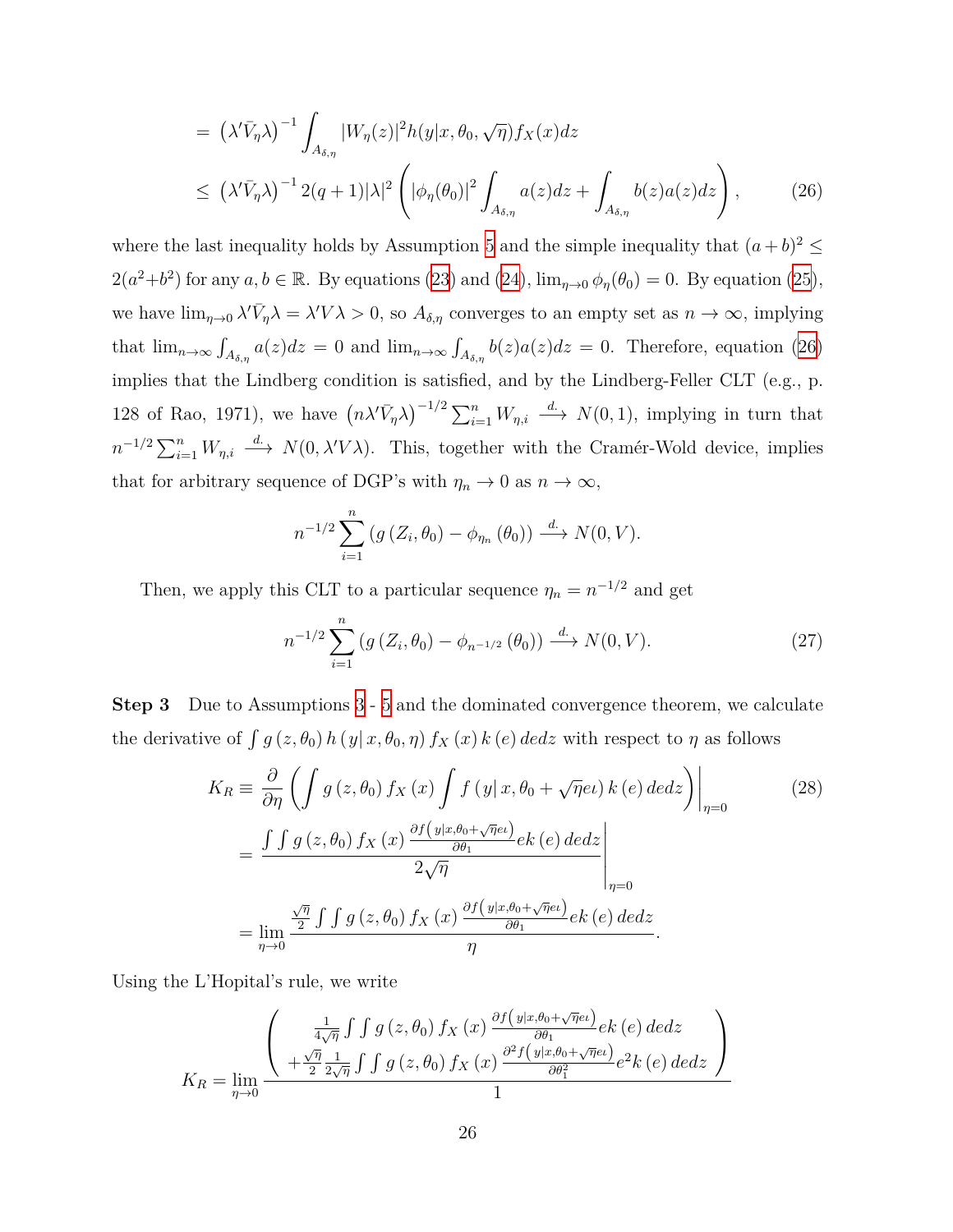$$
= \frac{K_R}{2} + \frac{1}{4} \lim_{\eta \to 0} \int \int g(z, \theta_0) f_X(x) \frac{\partial^2 f(y | x, \theta_0 + \sqrt{\eta} e^2)}{\partial \theta_1^2} e^2 k(e) \, dedz,
$$

from which we obtain

$$
K_R = \frac{1}{2} \int \int g(z, \theta_0) f_X(x) \frac{\partial^2 f(y|x, \theta_0)}{\partial \theta_1^2} e^2 k(e) \, dedz
$$
  
=  $\frac{\sigma_{\varepsilon}^2}{2} \int g(z, \theta_0) f_X(x) \frac{\partial^2 f(y|x, \theta_0)}{\partial \theta_1^2} dz$   
=  $\frac{\sigma_{\varepsilon}^2}{2} \int g(z, \theta_0) \frac{\partial^2 f(y|x, \theta_0)/\partial \theta_1^2}{f(y|x, \theta_0)} f(y|x, \theta_0) f_X(x) dz$   
=  $\frac{\sigma_{\varepsilon}^2}{2} E \left[ g(Z_i, \theta_0) \frac{\partial^2 f(Y_i|X_i, \theta_0)/\partial \theta_1^2}{f(Y_i|X_i, \theta_0)} \right],$ 

where we recall  $\sigma_{\varepsilon}^2 = \int e^2 k (e^2) de$ . Recalling that  $g = (m', s')'$  helps us simplify as follows

$$
K_R = \frac{\sigma_{\varepsilon}^2}{2} \left[ E \left[ \left( \frac{\frac{\partial^2 f(Y_i|X_i, \theta_0)}{\partial (Y_i|X_i, \theta_0)}}{f(Y_i|X_i, \theta_0)} \right)^2 \right] - \frac{\sigma_{\varepsilon}^2}{2} \left[ \kappa_1 \right] \right].
$$

Recall the definition of  $\phi_{\eta}(\theta)$  in equation [\(21\)](#page-23-1) and apply the mean-value theorem to equa-tion ([28](#page-25-1)) with  $\eta_n = n^{-1/2}$ , we get

$$
K_R = \lim_{n \to \infty} n^{1/2} \left( \int g(z, \theta_0) f_X(x) \int f(y|x, \theta_0 + \sqrt{n^{-1/2}} \, \mathrm{d}x) \, k(\epsilon) \, \mathrm{d} \epsilon \, \mathrm{d}z - \int g(z, \theta_0) f(z | \, \theta_0) \, \mathrm{d}z \right)
$$
  
= 
$$
\lim_{n \to \infty} n^{1/2} \left( \int g(z, \theta_0) \, h(y|x, \theta_0, \sqrt{n^{-1/2}}) f_X(x) \, \mathrm{d}z - \int g(z, \theta_0) f(z | \, \theta_0) f_X(x) \, \mathrm{d}z \right)
$$
  
= 
$$
\lim_{n \to \infty} n^{1/2} \left( \phi_{n^{-1/2}} \left( \theta_0 \right) - \phi_0 \left( \theta_0 \right) \right).
$$

Combined with the CLT in equation [\(27\)](#page-25-2), we see that this implies that  $\sqrt{n}g_n(\theta_0) \stackrel{d}{\longrightarrow}$  $N(K_R, V)$ .

<span id="page-26-0"></span>**Remark 5** *We can in principle address heteroscedasticity as long as*  $E[\epsilon | x] = 0$  *is satisfied. This of course implies that K<sup>R</sup> should be redefined as*

$$
\frac{1}{2} \left[ E \left\{ \varepsilon_i^2 E \left[ \left( \frac{\partial^2 f(Y_i | X_i, \theta_0) / \partial \theta_1^2}{f(Y_i | X_i, \theta_0)} \right)^2 \middle| X_i \right] \right\} - E \left\{ \varepsilon_i^2 E \left[ s \left( Y_i | X_i, \theta_0 \right) \frac{\partial^2 f(Y_i | X_i, \theta_0) / \partial \theta_1^2}{f(Y_i | X_i, \theta_0)} \middle| X_i \right] \right\} \right]
$$

*with corresponding changes in the next section.*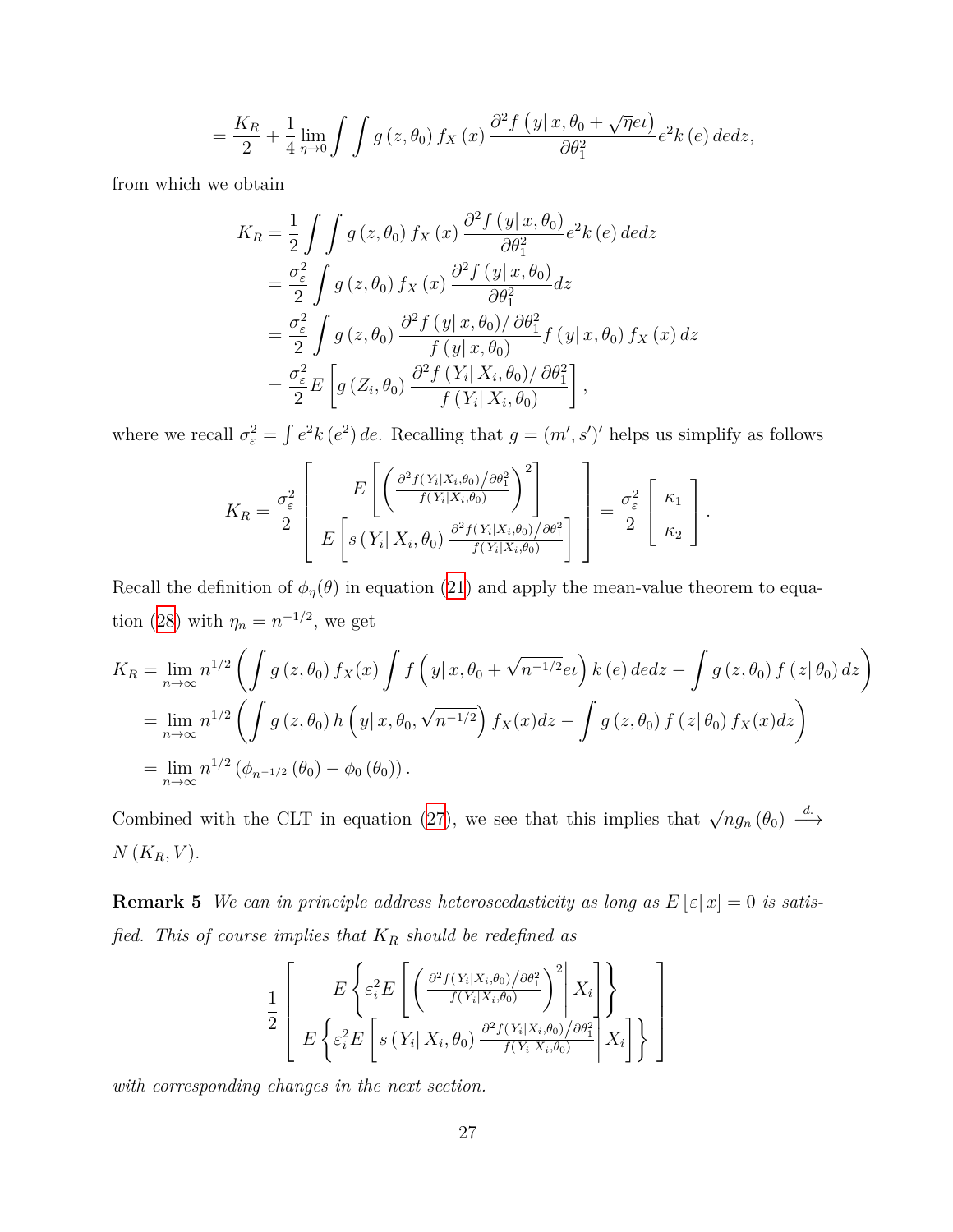**Step 4** We now show that  $n^{1/2} (\bar{\theta}_n - \theta_0) = -(DH)^{-1} Dn^{1/2} g_n(\theta_0) + o_p(1)$ , where  $D \equiv$  $[0, I_q]$  and  $H \equiv E[\partial g(Z_i, \theta_0)/\partial \theta']$ . By the mean value theorem, we get  $n^{1/2}g_n(\bar{\theta}_n)$  $n^{1/2}g_n(\theta_0)+\left[\partial g_n(\dot{\theta}_n)\big/\partial\theta'\right]n^{1/2}\left(\bar{\theta}_n-\theta_0\right)$  for some  $\dot{\theta}_n$  in the line segment connecting  $\bar{\theta}_n$ and  $\theta_0$ . By Assumptions [4](#page-21-4) and [5](#page-22-1), we know that  $h(y|x, \gamma) f_X(x)$  and the constituent elements of  $\partial g_n(\dot{\theta}_n)/\partial \theta'$  satisfy the hypotheses of Lemma [A.1](#page-22-2), implying that  $\partial g_n(\dot{\theta}_n)/\partial \theta' \stackrel{p}{\longrightarrow}$  $E[\partial g(Z_i, \theta_0)/\partial \theta']$ . This, combined with the standard  $\sqrt{n}$ -consistency of the MLE  $\bar{\theta}_n$ , implies that  $n^{1/2}g_n(\bar{\theta}_n)=n^{1/2}g_n(\theta_0)+Hn^{1/2}(\bar{\theta}_n-\theta_0)+o_p(1)$ . Because the MLE satisfies  $0 = Dg_n(\bar{\theta}_n)$  by definition, it follows that  $0 = Dn^{1/2}g_n(\theta_0) + DHn^{1/2}(\bar{\theta}_n - \theta_0) + o_p(1)$ , from which we obtain  $n^{1/2} (\bar{\theta}_n - \theta_0) = -(DH)^{-1} Dn^{1/2} g_n(\theta_0) + o_p(1)$ .

We note that

$$
H = \left[ E \left[ \frac{\frac{\partial m(Z_i, \theta_0)}{\partial \theta'}}{E \left[ \frac{\partial s(Y_i | X_i, \theta_0)}{\partial \theta'} \right]} \right] = \left[ E \left[ \frac{\frac{\partial m(Z_i, \theta_0)}{\partial \theta'}}{-\mathcal{I}} \right] \right].
$$

We now simplify

$$
E\left[\frac{\partial m\left(Z_i, \theta_0\right)}{\partial \theta}\right] = E\left[\frac{\partial}{\partial \theta} \frac{\partial^2 f\left(Y_i \mid X_i, \theta_0\right) / \partial \theta_1^2}{f\left(Y_i \mid X_i, \theta_0\right)}\right]
$$

a bit. For this purpose, we start with the observation that

$$
0 = \int \frac{\partial^2 f(y|x,\theta)/\partial \theta_1^2}{f(y|x,\theta)} f(y|x,\theta) dy
$$

for all  $\theta$ . Assumptions [3](#page-21-3) - [5](#page-22-1) and the dominated convergence theorem allow differentiating both sides with respect to  $\theta$  and getting

$$
0 = \int \frac{\partial}{\partial \theta} \frac{\partial^2 f(y|x,\theta)/\partial \theta_1^2}{f(y|x,\theta)} f(y|x,\theta) dy + \int \frac{\partial^2 f(y|x,\theta)/\partial \theta_1^2}{f(y|x,\theta)} \frac{\partial f(y|x,\theta)/\partial \theta}{f(y|x,\theta)} f(y|x,\theta) dy,
$$

or

$$
0 = E\left[\frac{\partial}{\partial \theta} \frac{\partial^2 f(Y_i | X_i, \theta_0) / \partial \theta_1^2}{f(Y_i | X_i, \theta_0)}\right] + E\left[\frac{\partial^2 f(Y_i | X_i, \theta_0) / \partial \theta_1^2}{f(Y_i | X_i, \theta_0)} s(Y_i | X_i, \theta_0)\right].
$$

We therefore conclude that

$$
E\left[\frac{\partial m\left(Z_i,\theta_0\right)}{\partial\theta}\right] = -E\left[\frac{\partial^2 f\left(Y_i|X_i,\theta_0\right)/\partial\theta_1^2}{f\left(Y_i|X_i,\theta_0\right)}s\left(Y_i|X_i,\theta_0\right)\right] = -\kappa_2,
$$

<span id="page-27-0"></span>and hence

$$
H = \left[ \begin{array}{c} -\kappa_2' \\ -\mathcal{I} \end{array} \right].
$$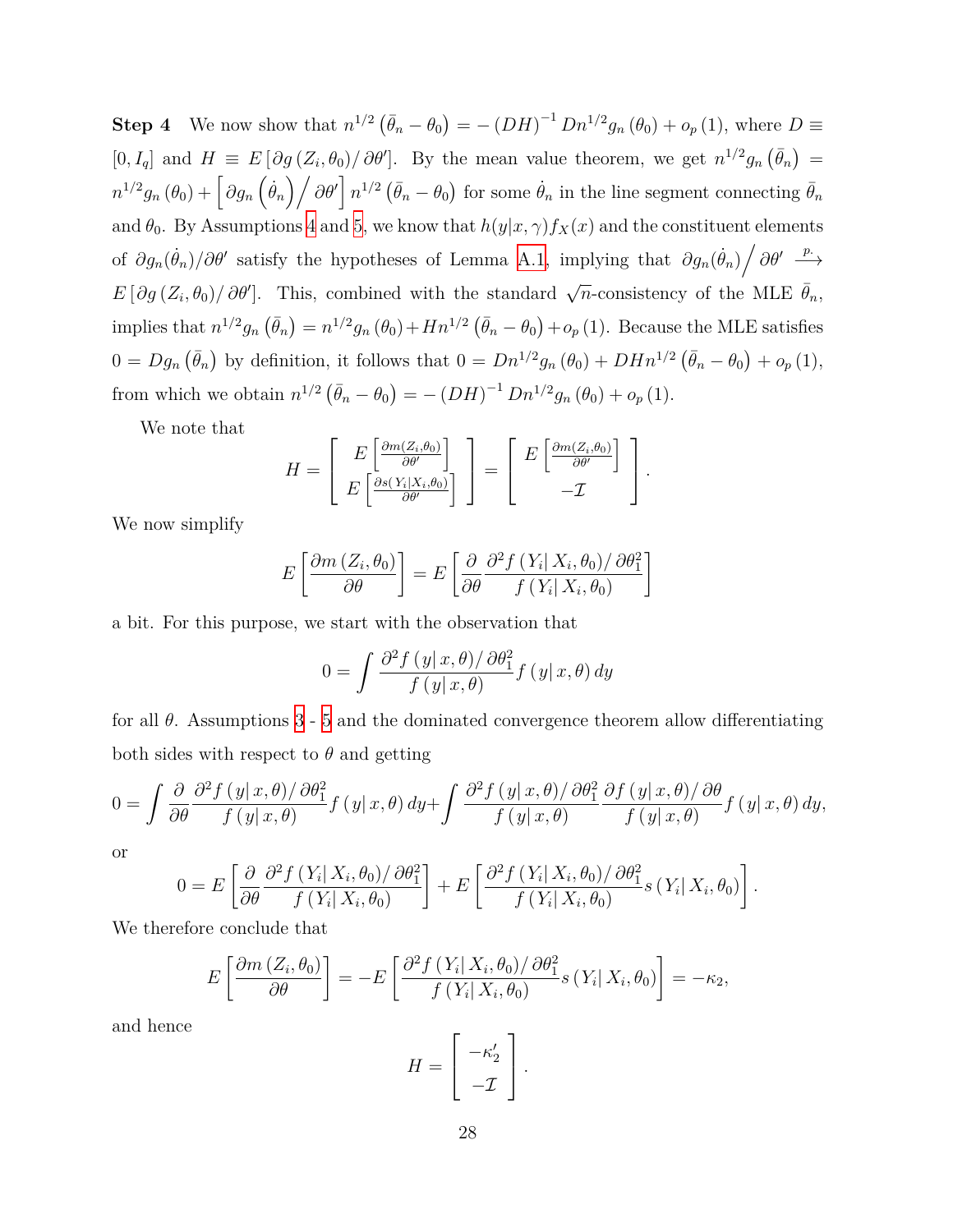**Remark 6** *Note that*  $-(DH)^{-1} = \mathcal{I}^{-1}$ *. Combined with*  $n^{1/2}g_n(\theta_0) \stackrel{d}{\longrightarrow} N(K_R, V)$ *,* which implies that  $Dn^{1/2}g_n(\theta_0) \stackrel{d}{\longrightarrow} N\left(\frac{\sigma_{\varepsilon}^2}{2}\kappa_2,\mathcal{I}\right)$ , we can see that  $n^{1/2}(\bar{\theta}_n-\theta_0) \stackrel{d}{\longrightarrow}$  $N\left(\frac{\sigma_{\varepsilon}^2}{2}\mathcal{I}^{-1}\kappa_2,\mathcal{I}^{-1}\right)$ . Therefore, if  $\kappa_2=0$ , the MLE is asymptotically unbiased even un*der the alternative of random effects.*

**Step 5** We now establish the distribution of  $m_n(\bar{\theta}_n)$ . For this purpose, we note that *√*  $\overline{n}m_n\left(\overline{\theta}_n\right)=L$ *√*  $\overline{n}g_n\left(\overline{\theta}_n\right)$  for  $L \equiv [I_1, 0]$ . We also saw in the previous step that  $n^{1/2}g_n\left(\overline{\theta}_n\right) =$  $n^{1/2}g_n(\theta_0) + Hn^{1/2}(\bar{\theta}_n - \theta_0) + o_p(1)$ , and  $n^{1/2}(\bar{\theta}_n - \theta_0) = -(DH)^{-1}Dn^{1/2}g_n(\theta_0) + o_p(1)$ . Therefore, we see that

$$
\sqrt{n}m_n\left(\bar{\theta}_n\right) = L\sqrt{n}g_n\left(\bar{\theta}_n\right)
$$
  
=  $L\sqrt{n}g_n\left(\theta_0\right) - LH\left(DH\right)^{-1}D\sqrt{n}g_n\left(\theta_0\right) + o_p\left(1\right)$   
=  $L\left(I_{q+1} - H\left(DH\right)^{-1}D\right)\sqrt{n}g_n\left(\theta_0\right) + o_p\left(1\right)$   
=  $[I_1, 0]\sqrt{n}g_n\left(\theta_0\right) - [I_1, 0]\ H\left(-\mathcal{I}\right)^{-1}\sqrt{n}s_n\left(\theta_0\right) + o_p\left(1\right)$   
=  $\sqrt{n}m_n\left(\theta_0\right) - \kappa_2'\mathcal{I}^{-1}\sqrt{n}s_n\left(\theta_0\right) + o_p\left(1\right)$   
=  $[I_1, -\kappa_2'\mathcal{I}^{-1}]\sqrt{n}g_n\left(\theta_0\right) + o_p\left(1\right)$ 

while  $\sqrt{n}g_n(\theta_0) \stackrel{d}{\longrightarrow} N(K_R, V)$ . Because  $[I_1, -\kappa'_2 \mathcal{I}^{-1}]V[I_1, -\kappa'_2 \mathcal{I}^{-1}]' = \kappa_1 - \kappa'_2 \mathcal{I}^{-1} \kappa_2$ , it follows that

$$
\sqrt{n}m_n\left(\bar{\theta}_n\right) = L\sqrt{n}g_n\left(\bar{\theta}_n\right) \xrightarrow{d} N\left(\left[I, -\kappa_2'\mathcal{I}^{-1}\right]K_R, \kappa_1 - \kappa_2'\mathcal{I}^{-1}\kappa_2\right) \tag{29}
$$
\n
$$
\stackrel{d}{=} N\left(\frac{\sigma_\varepsilon^2}{2}\left(\kappa_1 - \kappa_2'\mathcal{I}^{-1}\kappa_2\right), \kappa_1 - \kappa_2'\mathcal{I}^{-1}\kappa_2\right)
$$

in general.

# <span id="page-28-0"></span>**C Proof of Theorem [2](#page-11-1)**

The proof is essentially identical to the proof of Theorem [1](#page-8-2), except that we need to calculate the counterpart of  $K_R$  in Step 3. We begin by considering the special case where the neglected heterogeneity takes the form

<span id="page-28-1"></span>
$$
f\left(y\left|x,\left(\theta_{0,1}+\frac{\mu(x)}{n^{1/2}},\theta_{0,2},\ldots,\theta_{0,q}\right)\right.\right),\right.
$$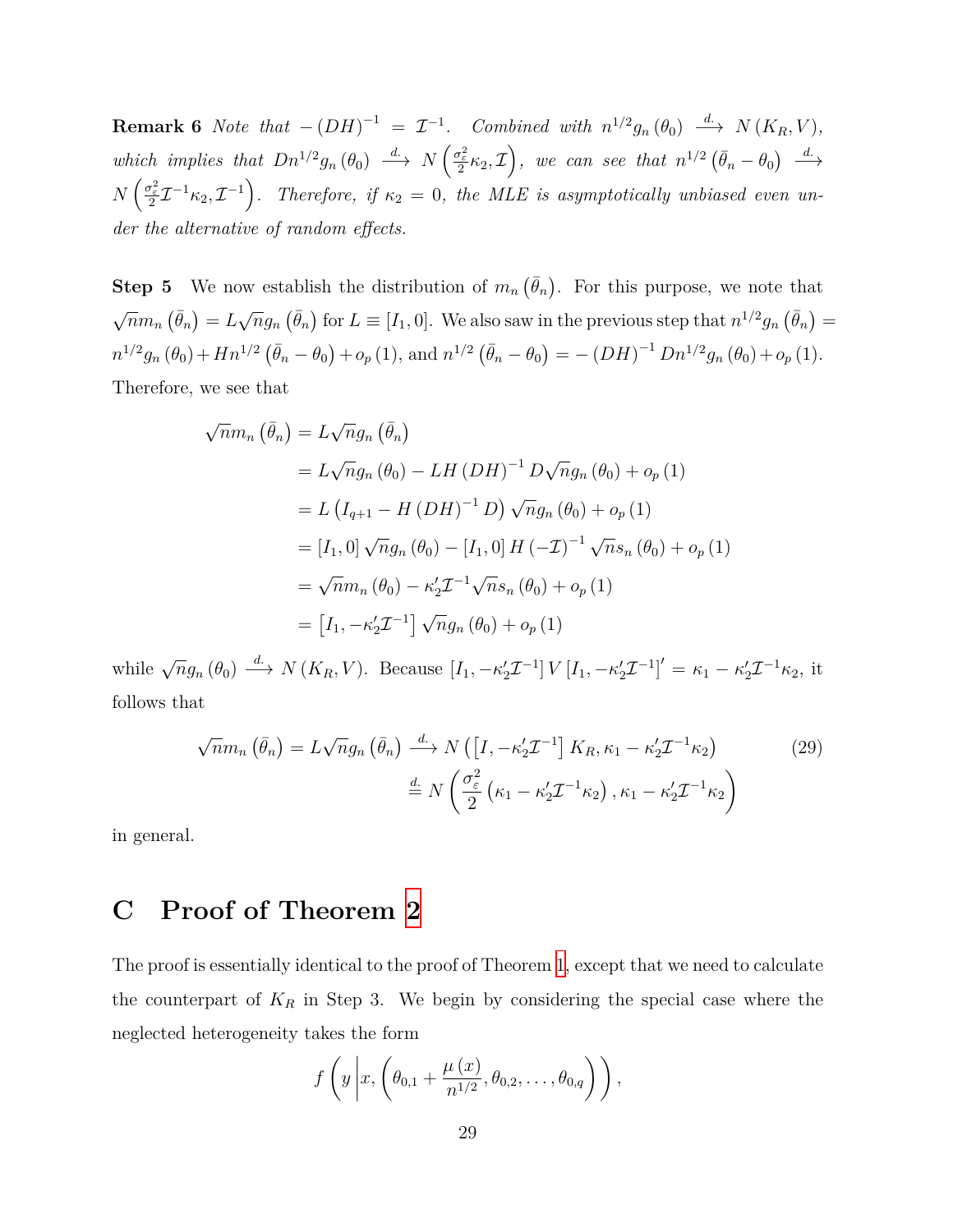where  $\mu(x)$  denotes a function of x. Note that there is no other random variable. We now would like to calculate the counterpart of *KR*. Due to Assumptions [3](#page-21-3) *′* , [4](#page-21-4), [5](#page-22-1) and the dominated convergence theorem, we have

$$
K_F \equiv \frac{\partial}{\partial \eta} \left( \int g(z, \theta_0) f_X(x) f(y|x, \theta_0 + \eta \mu(x) \iota) dz \right) \Big|_{\eta=0}
$$
  
= 
$$
\int g(z, \theta_0) f_X(x) \frac{\partial f(y|x, \theta_0)}{\partial \theta_1} \mu(x) dz
$$
  
= 
$$
\int g(z, \theta_0) s_1(y|x, \theta_0) f(y|x, \theta_0) f_X(x) \mu(x) dz
$$
  
= 
$$
E[g(Z_i, \theta_0) s_1(Y_i | X_i, \theta_0) \mu(X_i)],
$$

where  $s_1(y|x, \theta_0)$  is the first coordinate of the score function. By applying the mean-value theorem with  $\eta_n = n^{-1/2}$ , we get  $K_F = \lim_{n \to \infty} n^{1/2} (\phi_{n^{-1/2}}(\theta_0) - \phi(\theta_0))$ . Note that  $K_F$ can be written as

$$
K_{F} \equiv E \left[ \frac{\frac{\partial^{2} f(Y_{i}|X_{i},\theta_{0})/\partial \theta_{1}^{2}}{f(Y_{i}|X_{i},\theta_{0})} s_{1}(Y_{i}|X_{i},\theta_{0}) \mu(X_{i})}{s(Y_{i}|X_{i},\theta_{0}) s_{1}(Y_{i}|X_{i},\theta_{0}) \mu(X_{i})} \right]
$$
  
= 
$$
\left[ E \left\{ E \left[ \frac{\partial^{2} f(Y_{i}|X_{i},\theta_{0})/\partial \theta_{1}^{2}}{f(Y_{i}|X_{i},\theta_{0})} s_{1}(Y_{i}|X_{i},\theta_{0}) \middle| X_{i} \right] \mu(X_{i}) \right\} \right].
$$
  

$$
E \left\{ E \left[ s(Y_{i}|X_{i},\theta_{0}) s_{1}(Y_{i}|X_{i},\theta_{0}) \middle| X_{i} \right] \mu(X_{i}) \right\} \right].
$$

The rest of Newey's (1985) analysis still applies. We therefore have (in his symbols) *√*  $\overline{T}L_Tg_T(\bar{\theta}_T) = LP\sqrt{T}g_T(\theta_0) + o_p(1)$  (2.6) and that  $\sqrt{T}g_T(\theta_0) \stackrel{d}{\longrightarrow} N(K\delta, V)$  (2.7). Here,  $L = [I_1, 0]$  and  $D = [0, I_q]$ . Because,  $DH = -\mathcal{I}$ ,  $Dg(z, \theta_0) = s(z, \theta_0)$ , we still have (in our notation)

$$
L\sqrt{n}g_n\left(\bar{\theta}_n\right) = LP\sqrt{n}g\left(\theta_0\right) + o_p\left(1\right)
$$
  
=  $L\left(I_{q+1} - H\left(DH\right)^{-1}D\right)\sqrt{n}g_n\left(\theta_0\right) + o_p\left(1\right)$   
=  $[I_1, 0]\sqrt{n}g_n\left(\theta_0\right) - [I_1, 0]\ H\left(-\mathcal{I}\right)^{-1}\sqrt{n}s_n\left(\theta_0\right) + o_p\left(1\right)$   
=  $\sqrt{n}m_n\left(\theta_0\right) - \kappa_2'\mathcal{I}^{-1}\sqrt{n}s_n\left(\theta_0\right) + o_p\left(1\right)$   
=  $[I_1, -\kappa_2'\mathcal{I}^{-1}]\sqrt{n}g_n\left(\theta_0\right) + o_p\left(1\right),$ 

while

$$
\sqrt{n}g_n(\theta_0) \stackrel{d}{\longrightarrow} N(K_F, V).
$$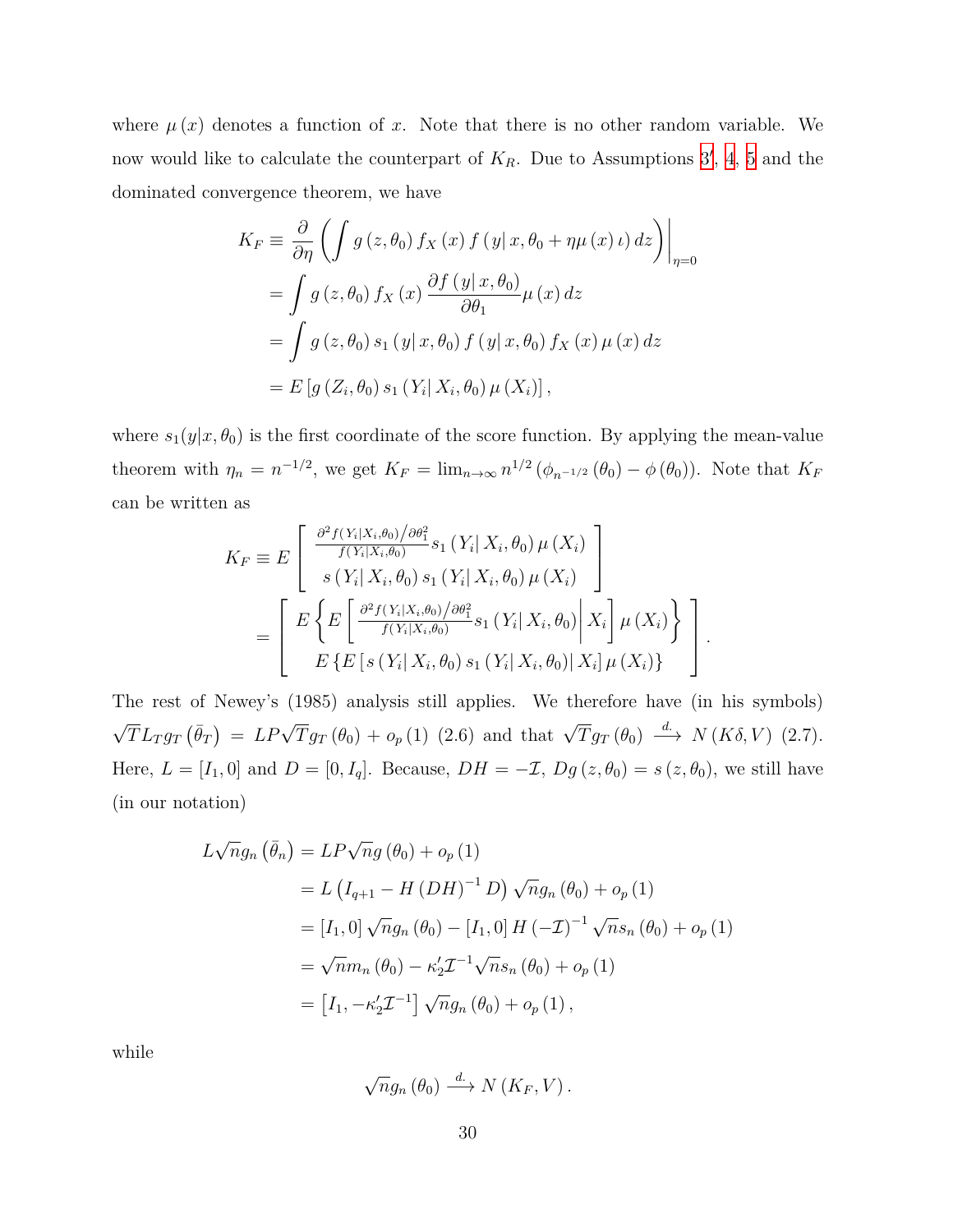Because we still have

$$
[I_1, -\kappa'_2 \mathcal{I}^{-1}] V [I_1, -\kappa'_2 \mathcal{I}^{-1}]' = \kappa_1 - \kappa'_2 \mathcal{I}^{-1} \kappa_2,
$$

it follows that

<span id="page-30-1"></span>
$$
\sqrt{n}m_n\left(\bar{\theta}_n\right) = L\sqrt{n}g_n\left(\bar{\theta}_n\right) \stackrel{d}{\longrightarrow} N\left(\left[I_1, -\kappa_2'\mathcal{I}^{-1}\right]K_F, \kappa_1 - \kappa_2'\mathcal{I}^{-1}\kappa_2\right). \tag{30}
$$

We now consider the fixed effects ([9\)](#page-11-0). After all, the whole calculation was based on the derivative of the form  $f(y|x, (\theta_{0,1} + \eta \mu(x) + \sqrt{\eta}\varepsilon, \theta_{0,2}, \dots, \theta_{0,q}))$  and note that the derivative should be the sum of the derivatives of  $f(y|x, (\theta_{0,1} + \eta \mu(x), \theta_{0,2}, \dots, \theta_{0,q}))$  and  $f(y|x, (\theta_{0,1} + \sqrt{\eta \varepsilon}, \theta_{0,2}, \dots, \theta_{0,q}))$ . The asymptotic bias is then equal to the sum of two asymptotic biases in [\(29](#page-28-1)) and ([30\)](#page-30-1):

$$
\sqrt{n}m_n\left(\bar{\theta}_n\right) = L\sqrt{n}g_n\left(\bar{\theta}_n\right) \stackrel{d}{\longrightarrow} N\left(\left[I_1, -\kappa_2'\mathcal{I}^{-1}\right]\left(K_F + K_R^*\right), \kappa_1 - \kappa_2'\mathcal{I}^{-1}\kappa_2\right),
$$

where

$$
K_{R}^{*} \equiv \frac{1}{2} \left[ E \left\{ \left( \varepsilon_{i}^{*} \right)^{2} E \left[ \left( \frac{\partial^{2} f(Y_{i} | X_{i}, \theta_{0}) / \partial \theta_{1}^{2}}{f(Y_{i} | X_{i}, \theta_{0})} \right)^{2} \middle| X_{i} \right] \right\}
$$

$$
E \left\{ \left( \varepsilon_{i}^{*} \right)^{2} E \left[ s \left( Y_{i} | X_{i}, \theta_{0} \right) \frac{\partial^{2} f(Y_{i} | X_{i}, \theta_{0}) / \partial \theta_{1}^{2}}{f(Y_{i} | X_{i}, \theta_{0})} \middle| X_{i} \right] \right\} \right]
$$

is a heteroskedasticity-robust version of  $K_R$  based on  $\varepsilon_i^*$ . (See Remark [5.](#page-26-0))

# <span id="page-30-0"></span>**D Proof of Lemma [1](#page-15-0)**

First, we can see that the OLS  $\hat{\beta}$  is not  $\sqrt{n}$ -consistent under the misspecification. In fact, we have

$$
\hat{\theta} = \left(\sum_{i=1}^{n} \sum_{t=1}^{T} X_{it} X_{it}' \right)^{-1} \left(\sum_{i=1}^{n} \sum_{t=1}^{T} X_{it} \left(\frac{\mu(X_i)}{n^{1/4}} + \frac{\varepsilon_i^*}{n^{1/4}} + X_{it}' \theta + v_{it}\right)\right)
$$
\n
$$
= \left(\frac{1}{nT} \sum_{i=1}^{n} \sum_{t=1}^{T} X_{it} X_{it}'\right)^{-1} \left(\frac{1}{n} \sum_{i=1}^{n} \bar{X}_{i} \mu(X_i)\right) / n^{1/4}
$$
\n
$$
+ \left(\frac{1}{nT} \sum_{i=1}^{n} \sum_{t=1}^{T} X_{it} X_{it}'\right)^{-1} \left(\frac{1}{n} \sum_{i=1}^{n} \bar{X}_{i} \varepsilon_i^*\right) / n^{1/4}
$$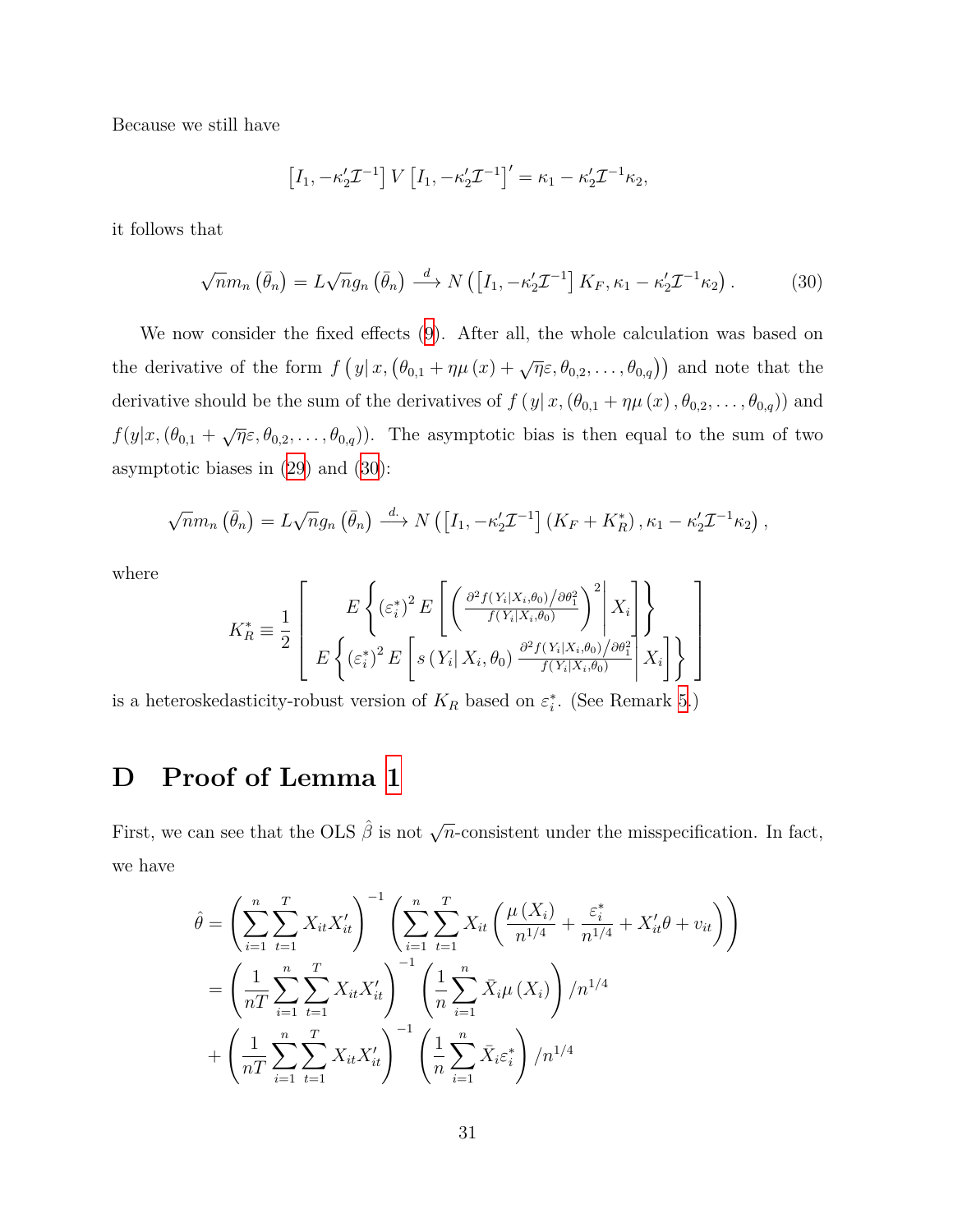$$
+ \theta + \left(\frac{1}{n}\sum_{i=1}^{n}\sum_{t=1}^{T}X_{it}X'_{it}\right)^{-1} \left(\frac{1}{n}\sum_{i=1}^{n}\sum_{t=1}^{T}X_{it}v_{it}\right).
$$

We see that

$$
\frac{1}{n} \sum_{i=1}^{n} \bar{X}_{i} \mu(X_{i}) = \lambda + O_{p}(n^{-1/2}),
$$

$$
\frac{1}{n} \sum_{i=1}^{n} \bar{X}_{i} \varepsilon_{i}^{*} = O_{p}(n^{-1/2}),
$$

$$
\frac{1}{n} \sum_{i=1}^{n} \sum_{t=1}^{T} X_{it} v_{it} = O_{p}(n^{-1/2}),
$$

so

$$
n^{1/4}(\hat{\theta}-\theta) = Q^{-1}\lambda + O_p(n^{-1/2}) + O_p(n^{-1/4}) = Q^{-1}\lambda + O_p(n^{-1/4}).
$$

Now we consider

<span id="page-31-0"></span>
$$
\hat{v}'[I_n \otimes (e_T e'_T - I_T)]\hat{v} = \sum_{i=1}^n \sum_{l \neq m}^T \hat{v}_{il} \hat{v}_{im}.
$$

Since the OLS residual  $\hat{v}_{il} = \xi_i/n^{1/4} + v_{il} - X'_{il}(\hat{\theta} - \theta)$ , we have

$$
\frac{1}{n^{1/2}} \sum_{i=1}^{n} \sum_{l \neq m}^{T} \hat{v}_{il} \hat{v}_{im} = \frac{1}{n^{1/2}} \sum_{i=1}^{n} \sum_{l \neq m}^{T} \left( \frac{\xi_i}{n^{1/4}} + v_{il} \right) \left( \frac{\xi_i}{n^{1/4}} + v_{im} \right)
$$

$$
- \frac{1}{n^{1/2}} \sum_{i=1}^{n} \sum_{l \neq m}^{T} \left( \frac{\xi_i}{n^{1/4}} + v_{il} \right) X'_{im} \left( \hat{\theta} - \theta \right)
$$

$$
- \frac{1}{n^{1/2}} \sum_{i=1}^{n} \sum_{l \neq m}^{T} \left( \frac{\xi_i}{n^{1/4}} + v_{im} \right) X'_{il} \left( \hat{\theta} - \theta \right)
$$

$$
+ \frac{1}{n^{1/2}} \sum_{i=1}^{n} \sum_{l \neq m}^{T} \left( \hat{\theta} - \theta \right)' X_{il} X'_{im} \left( \hat{\theta} - \theta \right).
$$
(31)

Note that the first term can be rewritten

$$
\frac{1}{n^{1/2}} \sum_{i=1}^{n} \sum_{l \neq m}^{T} \left( \frac{\xi_i}{n^{1/4}} + v_{il} \right) \left( \frac{\xi_i}{n^{1/4}} + v_{im} \right)
$$
\n
$$
= \frac{1}{n^{1/2}} \sum_{i=1}^{n} \sum_{l \neq m}^{T} v_{il} v_{im} + \frac{T(T-1)}{n} \sum_{i=1}^{n} \xi_i^2 + \frac{2(T-1)}{n^{3/4}} \sum_{i=1}^{n} \xi_i \sum_{l=1}^{T} v_{il}
$$
\n
$$
= \frac{1}{n^{1/2}} \sum_{i=1}^{n} \sum_{l \neq m}^{T} v_{il} v_{im} + T(T-1) \left( E \left[ \xi_i^2 \right] + O_p \left( n^{-1/2} \right) \right) + O_p(n^{-1/4})
$$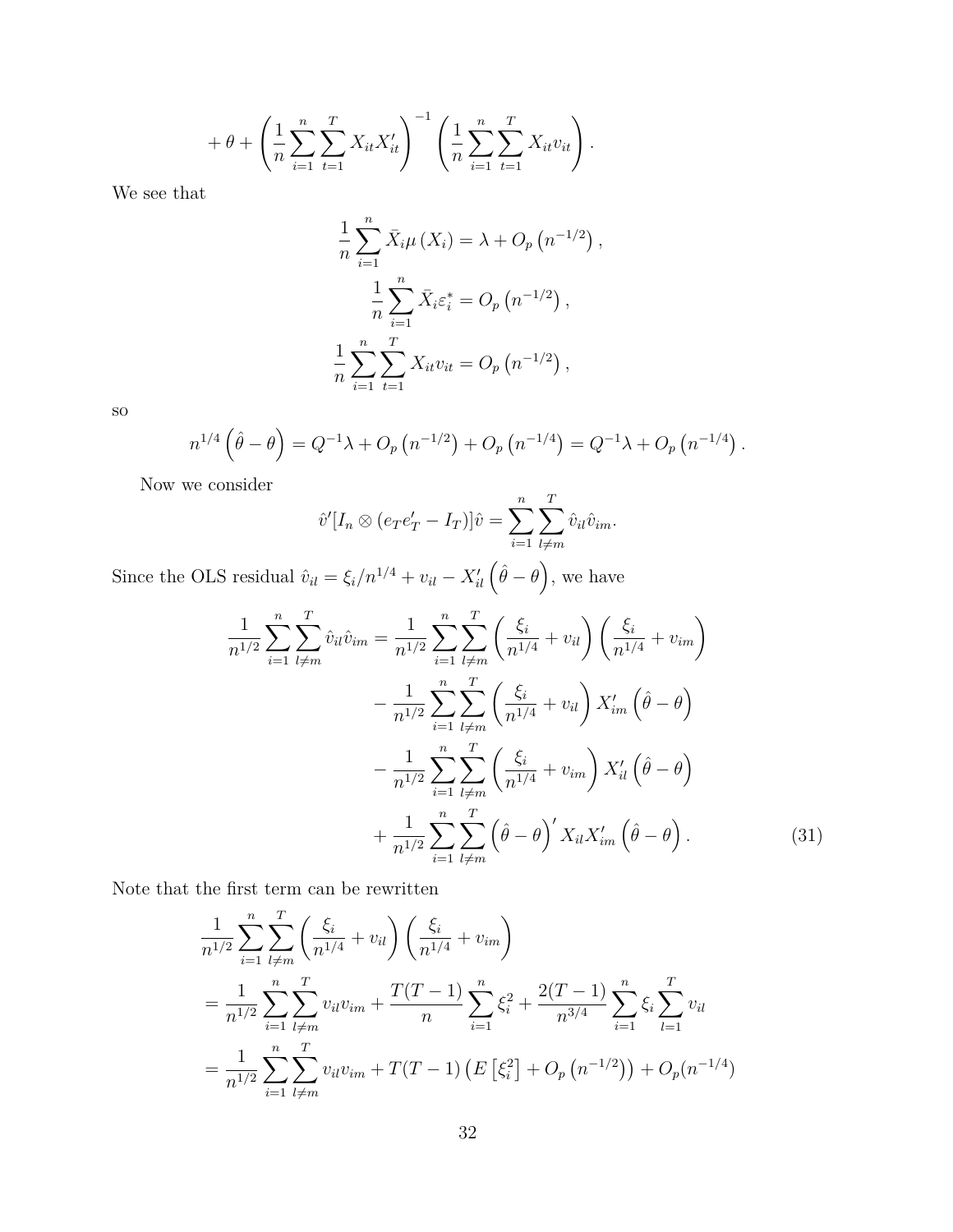$$
= \frac{1}{n^{1/2}} \sum_{i=1}^{n} \sum_{l \neq m}^{T} v_{il} v_{im} + T(T-1) E\left[\xi_i^2\right] + O_p(n^{-1/4}),
$$

where we used the CLT for the second equality.

Now we show that the second term in equation [\(31\)](#page-31-0) is  $O_p(n^{1/4})$ .

$$
\frac{1}{n^{1/2}} \sum_{i=1}^{n} \sum_{l \neq m}^{T} \left( \frac{\xi_i}{n^{1/4}} + v_{il} \right) X'_{im} \left( \hat{\theta} - \theta \right)
$$
\n
$$
= \frac{1}{n^{1/2}} \sum_{i=1}^{n} \sum_{l \neq m}^{T} v_{il} X'_{im} \left( \hat{\theta} - \theta \right) + \frac{1}{n^{3/4}} \sum_{i=1}^{n} \sum_{l \neq m}^{T} \xi_i X'_{im} \left( \hat{\theta} - \theta \right)
$$
\n
$$
= \left( \hat{\theta} - \theta \right)' \left( n^{-1/2} \sum_{i=1}^{n} \sum_{l \neq m}^{T} v_{il} X_{im} \right) + n^{1/4} \left( \hat{\theta} - \theta \right) \left( n^{-1} \sum_{i=1}^{n} \xi_i \sum_{m=1}^{T} X_{im} \right).
$$

 $\text{Because } E\left[\sum_{l \neq m}^{T} v_{il} X_{im}\right] = 0$ , we can apply the CLT and conclude that  $n^{-1/2} \sum_{i=1}^{n} \sum_{l \neq m}^{T}$  $v_{il}X_{im} = O_p(1)$ . Combined with the result that  $n^{1/4}(\hat{\theta} - \theta) = Q^{-1}\lambda + O_p(n^{-1/4})$ , we conclude that the first term on the far RHS is  $O_p(n^{-1/4})$ . Noting that

$$
n^{-1} \sum_{i=1}^{n} \xi_i \sum_{m=1}^{T} X_{im} = E \left[ \xi_i \sum_{m=1}^{T} X_{im} \right] + O_p \left( n^{-1/2} \right) = E \left[ \left( \mu \left( X_i \right) + \varepsilon_i^* \right) \left( T \bar{X}_i \right) \right] + O_p \left( n^{-1/2} \right)
$$
  
=  $TE \left[ \bar{X}_i \mu \left( X_i \right) \right] + O_p \left( n^{-1/2} \right) = T \lambda + O_p \left( n^{-1/2} \right),$ 

we conclude that the second term on the far RHS is

$$
n^{1/4} (\hat{\theta} - \theta)' \left( n^{-1} \sum_{i=1}^n \xi_i \sum_{m=1}^T X_{im} \right) = T \lambda' Q^{-1} \lambda + O_p (n^{-1/4}).
$$

Therefore, we should have the second term in equation [\(31\)](#page-31-0) equal to  $-T\lambda'Q^{-1}\lambda+O_p(n^{-1/4})$ . By the same argument, the third term is equation ([31\)](#page-31-0) is also  $-T\lambda'Q^{-1}\lambda + O_p(n^{-1/4})$  as the indices *l* and *m* are symmetric in this respect.

Finally, the fourth term in equation ([31](#page-31-0)) can be written as

$$
\frac{1}{n^{1/2}} \sum_{i=1}^{n} \sum_{l \neq m}^{T} (\hat{\theta} - \theta)^{l} X_{il} X'_{im} (\hat{\theta} - \theta) = n^{1/4} (\hat{\theta} - \theta)^{l} \left( n^{-1} \sum_{i=1}^{n} \sum_{l \neq m}^{T} X_{il} X'_{im} \right) n^{1/4} (\hat{\theta} - \theta)
$$

$$
= (Q^{-1} \lambda)^{l} S (Q^{-1} \lambda) + O_p (n^{-1/4}).
$$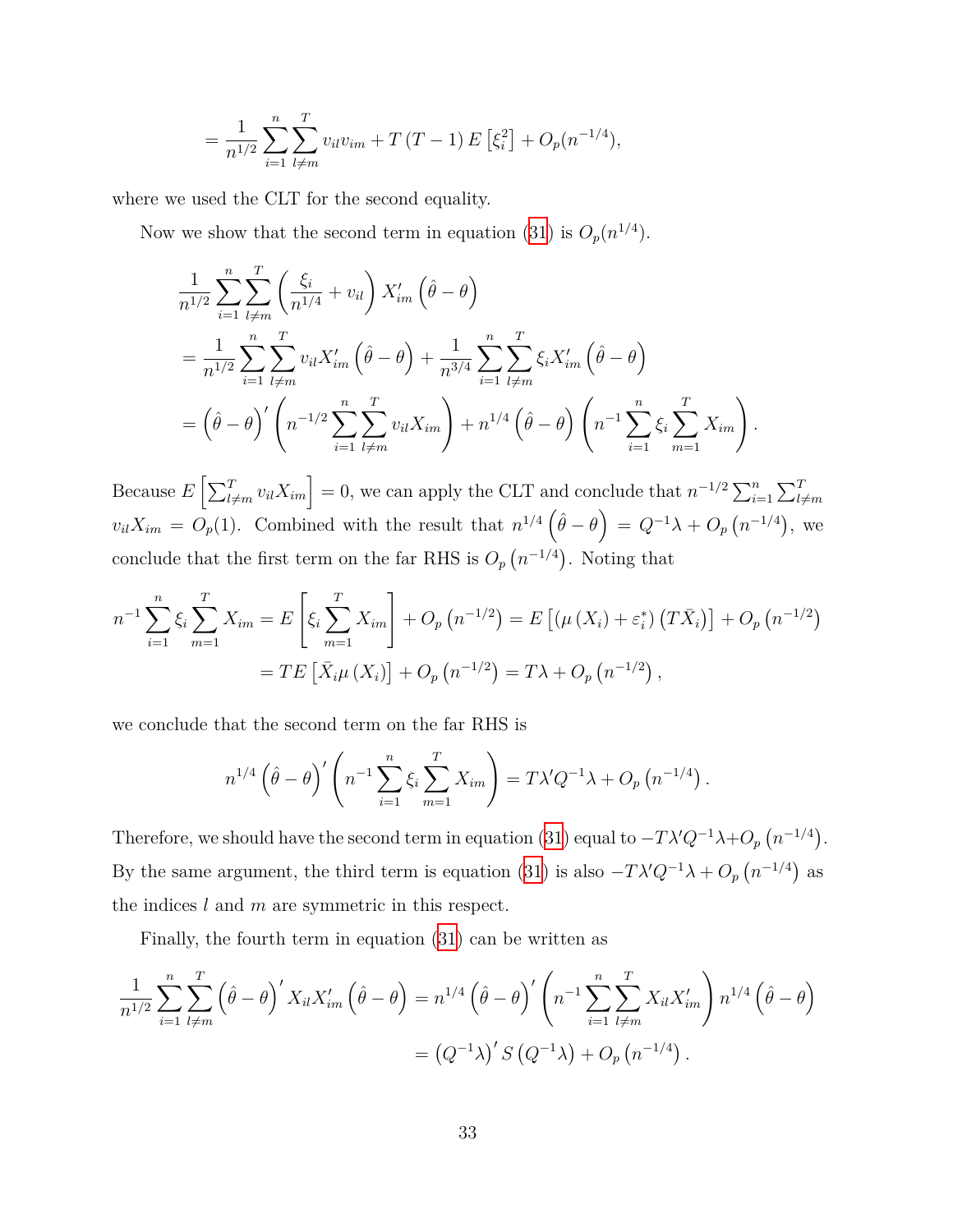# <span id="page-33-0"></span>**E Technical Details of Section [6](#page-17-0)**

This section makes the following additional assumption.

Assumption 8 (i) 
$$
\sup_{i,t} E\left[\frac{\partial^2 f(Y_{it}|X_{it}, \theta_0)/\partial \theta_1^2}{f(Y_{it}|X_{it}, \theta_0)}\right] < \infty
$$
; (ii)  $\sup_{i,t} E\left[\left(\frac{\partial \ln f(Y_{it}|X_{it}, \theta_0)}{\partial \theta_1}\right)^2\right] < \infty$ ;  
\n(iii) there exists some  $M(y, x)$  such that  $\left\|\frac{\partial^4 \ln f(Y_{it}|X_{it}, \theta)}{\partial \theta_1^2 \partial \theta \partial \theta'}\right\| \leq M(Y_{it}, X_{it})$ ,  $\left\|\frac{\partial^3 \ln f(Y_{it}|X_{it}, \theta)}{\partial \theta_1 \partial \theta \partial \theta'}\right\| \leq M(Y_{it}, X_{it})$ , and  $\sup_{i,t} E[M(Y_{it}, X_{it})] < \infty$ .

We first show that ([17](#page-19-0)) is  $O_p(1)$  as  $n, T \to \infty$ . The same argument shows that [\(18](#page-19-2)) is also  $O_p(1)$ . First, we rewrite([17\)](#page-19-0) as

<span id="page-33-1"></span>
$$
\frac{1}{\sqrt{n}T}\sum_{i=1}^{n}\sum_{t=1}^{T}\frac{\partial^2 f(Y_{it}|X_{it},\theta_0)/\partial\theta_1^2}{f(Y_{it}|X_{it},\theta_0)} + \frac{1}{\sqrt{n}T}\sum_{i=1}^{n}\sum_{t\neq t'}\frac{\partial\ln f(Y_{it}|X_{it},\theta_0)}{\partial\theta_1}\frac{\partial\ln f(Y_{it}|X_{it'},\theta_0)}{\partial\theta_1}.
$$
\n(32)

Note that the first term in ([32](#page-33-1)) is a zero mean random variable, and conditional on the *X*s, it is a sum of random variables independent over *i* and *t*. Therefore, the first term in  $(32)$  $(32)$  $(32)$  is  $O_p\left(\frac{1}{\sqrt{2}}\right)$ *T* .

As for the second term in [\(32\)](#page-33-1), we see that  $\sum_{t \neq t'} \frac{\partial \ln f(Y_{it} | X_{it}, \theta_0)}{\partial \theta_1}$  $\frac{\partial \ln f(Y_{it'}|X_{it'}, \theta_0)}{}$  $\frac{d}{d\theta_1}^{i t^{1} | A_{it'}, \theta_0)}$  has mean equal to zero and its variance is equal to

$$
4\sum_{t\neq t'} E\left[\left(\frac{\partial \ln f\left(Y_{it}|X_{it},\theta_0\right)}{\partial \theta_1}\right)^2\right] E\left[\left(\frac{\partial \ln f\left(Y_{it'}|X_{it'},\theta_0\right)}{\partial \theta_1}\right)^2\right],
$$

and therefore, the second term in [\(32\)](#page-33-1) has mean equal to zero and variance equal to

$$
\frac{4}{nT^2} \sum_{i=1}^n \sum_{t \neq t'} E\left[ \left( \frac{\partial \ln f\left( Y_{it} | X_{it}, \theta_0 \right)}{\partial \theta_1} \right)^2 \right] E\left[ \left( \frac{\partial \ln f\left( Y_{it'} | X_{it'}, \theta_0 \right)}{\partial \theta_1} \right)^2 \right] = O_p(1).
$$

In order to establish that the noise of estimating  $\theta_0$  does not affect the distribution of the test statistic under the null, we first apply the second order mean value theorem to ([19](#page-19-1)), and obtain

$$
\frac{1}{\sqrt{n}T}\sum_{i=1}^{n}\sum_{t=1}^{T}\frac{\partial^2\ln f\left(Y_{it}|X_{it},\bar{\theta}_n\right)}{\partial\theta_1^2} + \frac{1}{\sqrt{n}T}\sum_{i=1}^{n}\left(\sum_{t=1}^{T}\frac{\partial\ln f\left(Y_{it}|X_{it},\bar{\theta}_n\right)}{\partial\theta_1}\right)^2
$$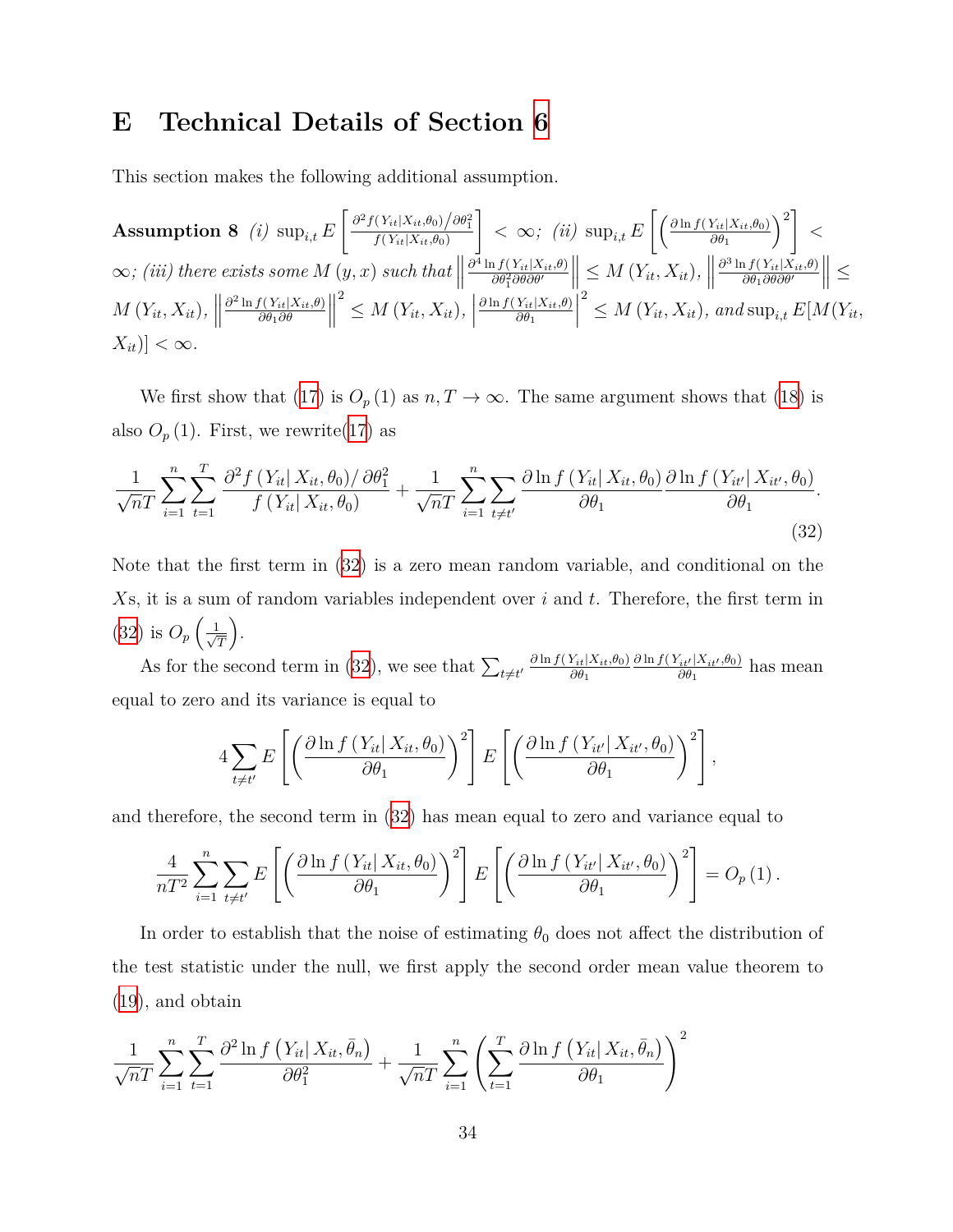$$
= \frac{1}{\sqrt{nT}} \sum_{i=1}^{n} \sum_{t=1}^{T} \frac{\partial^2 \ln f(Y_{it}|X_{it}, \theta_0)}{\partial \theta_1^2} + \frac{1}{\sqrt{nT}} \sum_{i=1}^{n} \left( \sum_{t=1}^{T} \frac{\partial \ln f(Y_{it}|X_{it}, \theta_0)}{\partial \theta_1} \right)^2
$$
  
+ 
$$
\left( \frac{\frac{1}{nT\sqrt{T}} \sum_{i=1}^{n} \sum_{t=1}^{T} \frac{\partial^3 \ln f(Y_{it}|X_{it}, \theta_0)}{\partial \theta_1^2 \partial \theta'}}{\frac{1}{nT\sqrt{T}} \sum_{i=1}^{n} \left( \sum_{t=1}^{T} \frac{\partial \ln f(Y_{it}|X_{it}, \theta_0)}{\partial \theta_1} \right) \left( \sum_{t=1}^{T} \frac{\partial^2 \ln f(Y_{it}|X_{it}, \theta_0)}{\partial \theta_1 \partial \theta'} \right) \right) \sqrt{nT} \left( \bar{\theta}_n - \theta_0 \right)
$$
  
+ 
$$
\left( \sqrt{nT} \left( \bar{\theta}_n - \theta_0 \right) \right)' \left( \frac{\frac{1}{2n\sqrt{nT^2}} \sum_{i=1}^{n} \sum_{t=1}^{T} \frac{\partial^4 \ln f(Y_{it}|X_{it}, \tilde{\theta})}{\partial \theta_1 \partial \theta}}{\partial \theta_1 \partial \theta} \right) \left( \sum_{t=1}^{T} \frac{\partial^2 \ln f(Y_{it}|X_{it}, \tilde{\theta})}{\partial \theta_1 \partial \theta' \partial \theta' \partial \theta' \partial \theta'} \right) \left( \sum_{t=1}^{T} \frac{\partial^2 \ln f(Y_{it}|X_{it}, \tilde{\theta})}{\partial \theta_1 \partial \theta' \partial \theta'} \right) \left( \sum_{t=1}^{T} \frac{\partial^2 \ln f(Y_{it}|X_{it}, \tilde{\theta})}{\partial \theta_1 \partial \theta' \partial \theta' \partial \theta'} \right) \left( \sum_{t=1}^{T} \frac{\partial^3 \ln f(Y_{it}|X_{it}, \tilde{\theta})}{\partial \theta_1 \partial \theta' \partial \theta' \partial \theta'} \right) \right)
$$

for some  $\widetilde{\theta}$  between  $\theta_0$  and  $\bar{\theta}_n.$ 

Note that the last term above can be bounded above by

$$
\begin{aligned}\n&\left(\frac{\frac{1}{2n\sqrt{n}T^2}\left(\sum_{i=1}^n\sum_{t=1}^T M(Y_{it}, X_{it})\right)}{+\frac{2}{n\sqrt{n}T^2}\sum_{i=1}^n\left(\sum_{t=1}^T M(Y_{it}, X_{it})\right)\left(\sum_{t=1}^T M(Y_{it}, X_{it})\right)}\right)\left\|\sqrt{n}T\left(\bar{\theta}_n - \theta_0\right)\right\|^2 \\
&= \left(O_p\left(\frac{n}{n\sqrt{n}T^2}\right) + O_p\left(\frac{nT^2}{n\sqrt{n}T^2}\right)\right)O_p\left(1\right) = o_p\left(1\right),\n\end{aligned}
$$

so we obtain

$$
\frac{1}{\sqrt{n}T} \sum_{i=1}^{n} \sum_{t=1}^{T} \frac{\partial^2 \ln f(Y_{it} | X_{it}, \bar{\theta}_n)}{\partial \theta_1^2} + \frac{1}{\sqrt{n}T} \sum_{i=1}^{n} \left( \sum_{t=1}^{T} \frac{\partial \ln f(Y_{it} | X_{it}, \bar{\theta}_n)}{\partial \theta_1} \right)^2
$$
\n
$$
= \frac{1}{\sqrt{n}T} \sum_{i=1}^{n} \sum_{t=1}^{T} \frac{\partial^2 \ln f(Y_{it} | X_{it}, \theta_0)}{\partial \theta_1^2} + \frac{1}{\sqrt{n}T} \sum_{i=1}^{n} \left( \sum_{t=1}^{T} \frac{\partial \ln f(Y_{it} | X_{it}, \theta_0)}{\partial \theta_1} \right)^2
$$
\n
$$
+ \left( \frac{\frac{1}{nT\sqrt{T}} \sum_{i=1}^{n} \sum_{t=1}^{T} \frac{\partial^3 \ln f(Y_{it} | X_{it}, \theta_0)}{\partial \theta_1^2 \partial \theta_1^2}}{\frac{\partial^2 \ln f(Y_{it} | X_{it}, \theta_0)}{\partial \theta_1^2 \partial \theta_1^2}} \right) \sqrt{n} \left( \bar{\theta}_n - \theta_0 \right) + o_p(1).
$$
\n(33)

<span id="page-34-0"></span>We now show that the third term in  $(33)$  $(33)$  is  $o_p(1)$ . First, we have

$$
\left|\frac{1}{nT\sqrt{T}}\sum_{i=1}^n\left(\sum_{t=1}^T\frac{\partial^3\ln f(Y_{it}|X_{it},\theta_0)}{\partial\theta_1^2\partial\theta'}\right)\right|\leq\frac{1}{\sqrt{T}}\left(\frac{1}{nT}\sum_{i=1}^n\sum_{t=1}^T M(Y_{it},X_{it})\right)=o_p(1).
$$

Second, we have

$$
\frac{2}{n} \sum_{i=1}^{n} \left( \frac{1}{\sqrt{T}} \sum_{t=1}^{T} \frac{\partial \ln f\left(Y_{it} | X_{it}, \theta_{0}\right)}{\partial \theta_{1}} \right) \left( \frac{1}{T} \sum_{t=1}^{T} \frac{\partial^{2} \ln f\left(Y_{it} | X_{it}, \theta_{0}\right)}{\partial \theta_{1} \partial \theta'} \right)
$$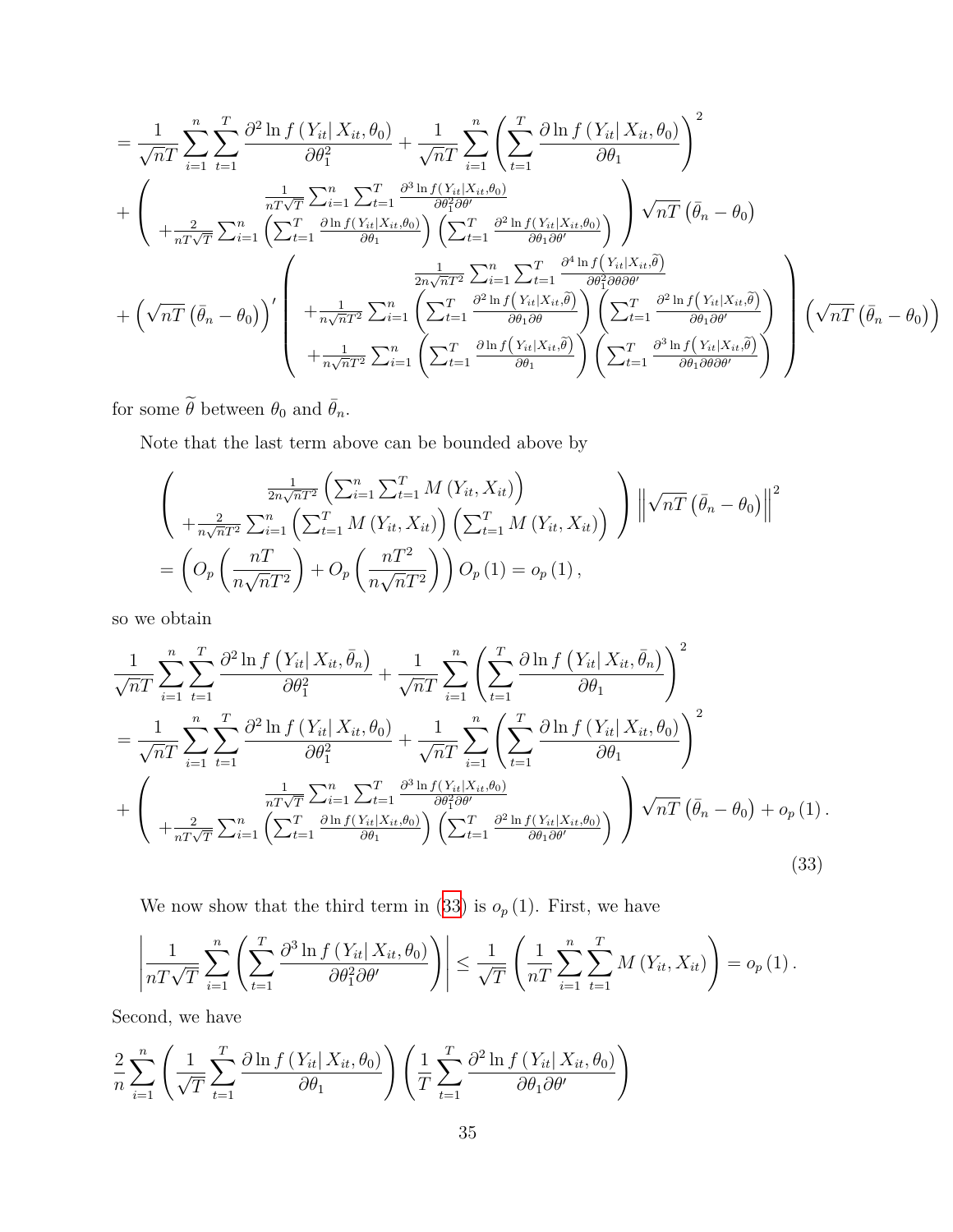$$
= \frac{2}{n} \sum_{i=1}^{n} \left( \frac{1}{\sqrt{T}} \sum_{t=1}^{T} \frac{\partial \ln f(Y_{it} | X_{it}, \theta_0)}{\partial \theta_1} \right) \left( \frac{1}{T} \sum_{t=1}^{T} E\left[ \frac{\partial^2 \ln f(Y_{it} | X_{it}, \theta_0)}{\partial \theta_1 \partial \theta'} \right] \right) + \frac{2}{n} \sum_{i=1}^{n} \left( \frac{1}{\sqrt{T}} \sum_{t=1}^{T} \frac{\partial \ln f(Y_{it} | X_{it}, \theta_0)}{\partial \theta_1} \right) \left( \frac{1}{T} \sum_{t=1}^{T} \left( \frac{\partial^2 \ln f(Y_{it} | X_{it}, \theta_0)}{\partial \theta_1 \partial \theta'} - E\left[ \frac{\partial^2 \ln f(Y_{it} | X_{it}, \theta_0)}{\partial \theta_1 \partial \theta'} \right] \right) \right),
$$

which we further write as

$$
\frac{2}{n\sqrt{T}}\sum_{i=1}^{n}\sum_{t=1}^{T}\frac{\partial\ln f(Y_{it}|X_{it},\theta_{0})}{\partial\theta_{1}}\left(\frac{1}{T}\sum_{t=1}^{T}E\left[\frac{\partial^{2}\ln f(Y_{it}|X_{it},\theta_{0})}{\partial\theta_{1}\partial\theta'}\right]\right) \n+\frac{2}{nT\sqrt{T}}\sum_{i=1}^{n}\sum_{t=1}^{T}\frac{\partial\ln f(Y_{it}|X_{it},\theta_{0})}{\partial\theta_{1}}\left(\frac{\partial^{2}\ln f(Y_{it}|X_{it},\theta_{0})}{\partial\theta_{1}\partial\theta'}-E\left[\frac{\partial^{2}\ln f(Y_{it}|X_{it},\theta_{0})}{\partial\theta_{1}\partial\theta'}\right]\right) \n+\frac{2}{nT\sqrt{T}}\sum_{i=1}^{n}\sum_{t\neq t'}\frac{\partial\ln f(Y_{it}|X_{it},\theta_{0})}{\partial\theta_{1}}\left(\frac{\partial^{2}\ln f(Y_{it}|X_{it'},\theta_{0})}{\partial\theta_{1}\partial\theta'}-E\left[\frac{\partial^{2}\ln f(Y_{it}|X_{it'},\theta_{0})}{\partial\theta_{1}\partial\theta'}\right]\right).
$$
\n(34)

The first term has mean zero and variance equal to

<span id="page-35-0"></span>
$$
\frac{4}{n^2 T} \sum_{i=1}^n \sum_{t=1}^T E\left[ \left( \frac{\partial \ln f(Y_{it} | X_{it}, \theta_0)}{\partial \theta_1} \right)^2 \right] \left( \frac{1}{T} \sum_{t=1}^T E\left[ \frac{\partial^2 \ln f(Y_{it} | X_{it}, \theta_0)}{\partial \theta_1 \partial \theta'} \right] \right)^2
$$
\n
$$
\leq \frac{4}{n^2 T} \sum_{i=1}^n \sum_{t=1}^T E\left[ M(Y_{it}, X_{it}) \right] \left( \frac{1}{T} \sum_{t=1}^T E\left[ M(Y_{it}, X_{it}) \right] \right)^2 = O\left( \frac{1}{n} \right),
$$

so it should be  $o_p(1)$ . As for the second term of  $(34)$  $(34)$ , we have

$$
E\left|\frac{2}{nT\sqrt{T}}\sum_{i=1}^{n}\sum_{t=1}^{T}\frac{\partial\ln f(Y_{it}|X_{it},\theta_{0})}{\partial\theta_{1}}\left(\frac{\partial^{2}\ln f(Y_{it}|X_{it},\theta_{0})}{\partial\theta_{1}\partial\theta'} - E\left[\frac{\partial^{2}\ln f(Y_{it}|X_{it},\theta_{0})}{\partial\theta_{1}\partial\theta'}\right]\right)\right|
$$
  
\n
$$
\leq \frac{2}{\sqrt{T}}\sup_{i,t} E\left[\left|\frac{\partial\ln f(Y_{it}|X_{it},\theta_{0})}{\partial\theta_{1}}\left(\frac{\partial^{2}\ln f(Y_{it}|X_{it},\theta_{0})}{\partial\theta_{1}\partial\theta'} - E\left[\frac{\partial^{2}\ln f(Y_{it}|X_{it},\theta_{0})}{\partial\theta_{1}\partial\theta'}\right]\right)\right|\right]
$$
  
\n
$$
\leq \frac{2}{\sqrt{T}}\sup_{i,t}\sqrt{E\left[\left|\frac{\partial\ln f(Y_{it}|X_{it},\theta_{0})}{\partial\theta_{1}}\right|^{2}\right]}\sqrt{E\left[\left|\left(\frac{\partial^{2}\ln f(Y_{it}|X_{it},\theta_{0})}{\partial\theta_{1}\partial\theta'} - E\left[\frac{\partial^{2}\ln f(Y_{it}|X_{it},\theta_{0})}{\partial\theta_{1}\partial\theta'}\right]\right)\right|^{2}\right]}
$$
  
\n=  $O\left(\frac{1}{\sqrt{T}}\right),$ 

so it should be  $o_p(1)$ . As for the third term of  $(34)$  $(34)$ , we note that conditional on Xs, it can be viewed as a sum of  $\sum_{t \neq t'} \frac{\partial \ln f(Y_{it} | X_{it}, \theta_0)}{\partial \theta_1}$  $\left(\frac{\partial^2 \ln f(Y_{it'}|X_{it'},\theta_0)}{\partial \theta_1 \partial \theta'} - E\left[\frac{\partial^2 \ln f(Y_{it'}|X_{it'},\theta_0)}{\partial \theta_1 \partial \theta'}\right]\right)$  $\left(\frac{Y_{it'}|X_{it'},\theta_0)}{\partial \theta_1 \partial \theta'}\right],$  which are independent over *i*. Therefore, it has mean zero and variance equal to

$$
\frac{4}{n^2T^3}\sum_{i=1}^n \text{Var}\left(\sum_{t\neq t} \frac{\partial \ln f(Y_{it}|X_{it}, \theta_0)}{\partial \theta_1} \left(\frac{\partial^2 \ln f(Y_{it'}|X_{it'}, \theta_0)}{\partial \theta_1 \partial \theta'} - E\left[\frac{\partial^2 \ln f(Y_{it'}|X_{it'}, \theta_0)}{\partial \theta_1 \partial \theta'}\right]\right)\right).
$$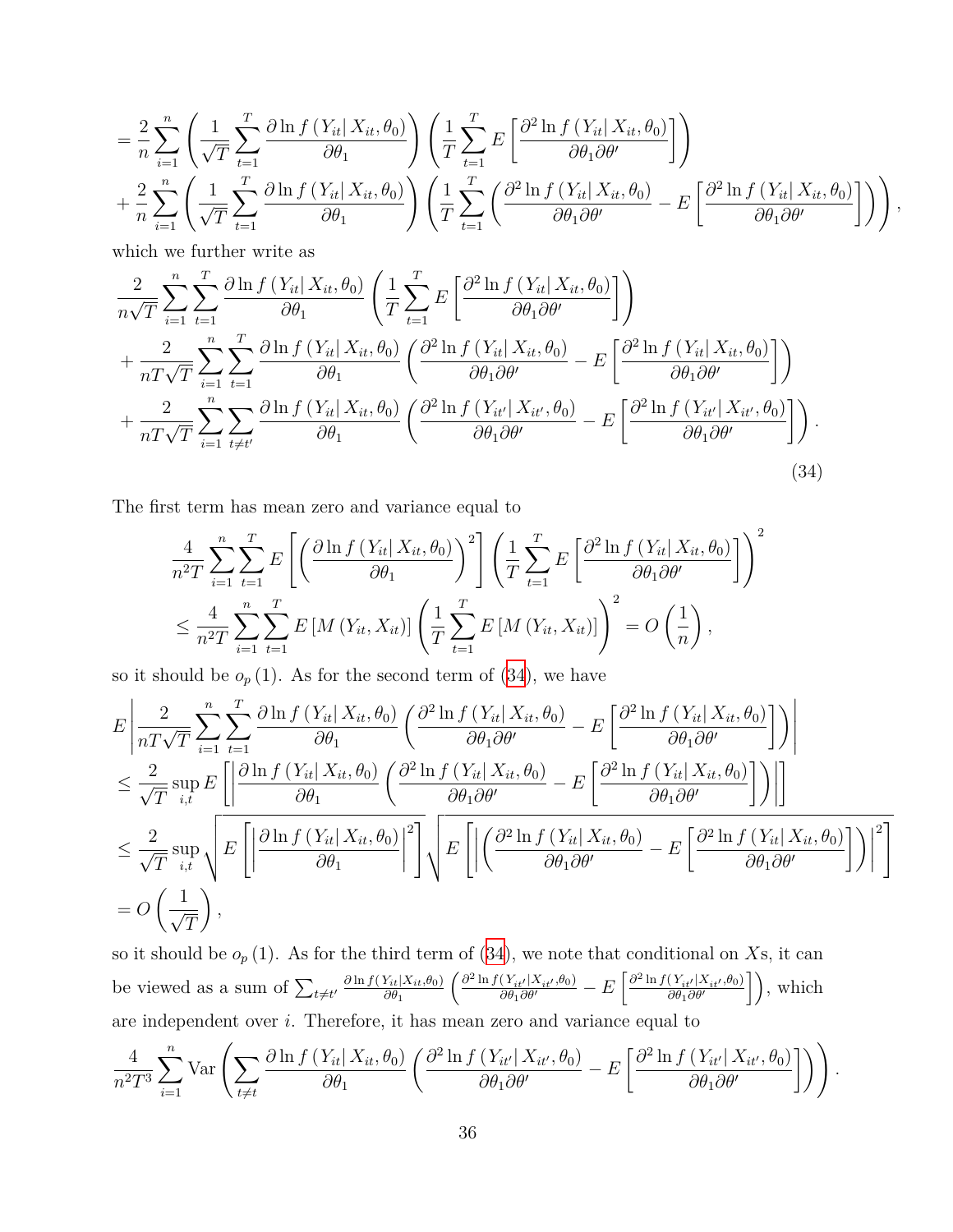By a similar reasoning, we can see that for  $t \neq t'$ ,

$$
\frac{\partial \ln f(Y_{it}|X_{it}, \theta_0)}{\partial \theta_1} \left( \frac{\partial^2 \ln f(Y_{it'}|X_{it'}, \theta_0)}{\partial \theta_1 \partial \theta'} - E \left[ \frac{\partial^2 \ln f(Y_{it'}|X_{it'}, \theta_0)}{\partial \theta_1 \partial \theta'} \right] \right)
$$

has mean equal to zero and the variance uniformly bounded over *i* and *t*. Therefore, we can conclude that the variance of

$$
\sum_{t \neq t'} \frac{\partial \ln f(Y_{it} | X_{it}, \theta_0)}{\partial \theta_1} \left( \frac{\partial^2 \ln f(Y_{it'} | X_{it'}, \theta_0)}{\partial \theta_1 \partial \theta'} - E \left[ \frac{\partial^2 \ln f(Y_{it'} | X_{it'}, \theta_0)}{\partial \theta_1 \partial \theta'} \right] \right)
$$

is of order *T* 3 .

This implies that the third term of [\(34\)](#page-35-0) has mean zero and variance of order

$$
\frac{2}{n^2 T^3} \sum_{i=1}^n \text{Var}\left(\sum_{t \neq t} \frac{\partial \ln f(Y_{it} | X_{it}, \theta_0)}{\partial \theta_1} \left(\frac{\partial^2 \ln f(Y_{it'} | X_{it'}, \theta_0)}{\partial \theta_1 \partial \theta'} - E\left[\frac{\partial^2 \ln f(Y_{it'} | X_{it'}, \theta_0)}{\partial \theta_1 \partial \theta'}\right]\right)\right) = O\left(\frac{1}{n}\right),
$$
 so it should be  $q_1(1)$ .

so it should be *o<sup>p</sup>* (1).

# **References**

- [1] Acemoglu, D., S. Johnson, J. Robinson, and P. Yared (2008): "Income and Democracy," American Economic Review 98, 808–842.
- [2] Arellano, M. and J. Hahn (2007): "Understanding Bias in Nonlinear Panel Models: Some Recent Developments," in Blundell, R., W. K. Newey and T. Persson eds. Advances in Economics and Econometrics, Cambridge: Cambridge University Press.
- [3] Bartle, R. G. (1966), "Elements of Integration." New York: John Wiley & Sons.
- [4] Bierens, H. J. (1990), "A Consistent Conditional Moment Test of Functional Form," Econometrica 58, 1443–1458.
- [5] Bonhomme, Stéphane, B., and E. Manresa (2015): "Grouped Patterns of Heterogeneity in Panel Data," Econometrica 83, 1147-1184.
- [6] Breusch, T.S., and A.R. Pagan (1980): "The Lagrange Multiplier Test and its Applications to Model Specification in Econometrics," Review of Economic Studies 47, 239-253.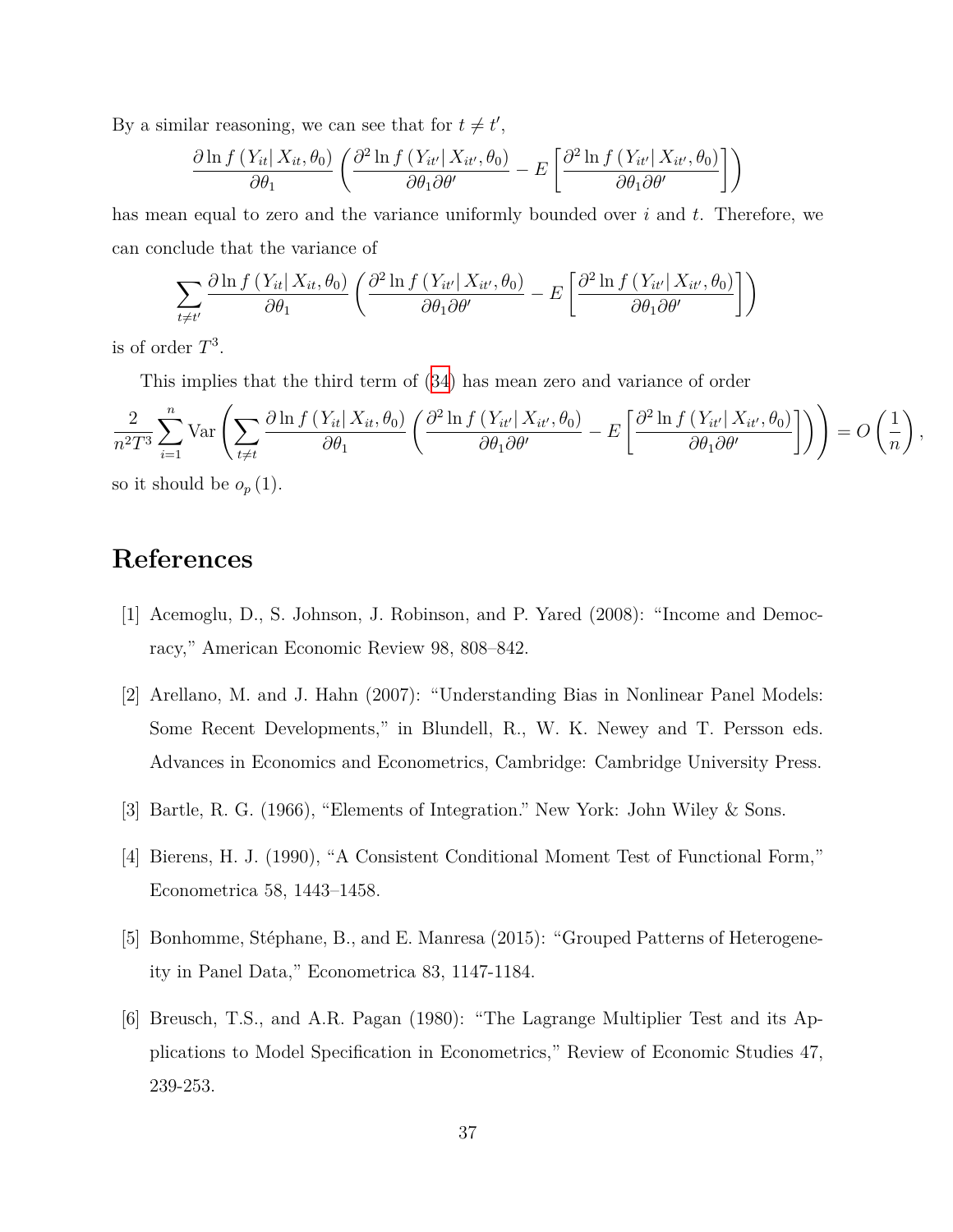- [7] Chamberlain, G. (1984): "Panel Data," in Griliches, Z., and M.D. Intriligator eds *Handbook of Econometrics Volume II*, Elsevier.
- [8] Chesher, A. (1984): "Testing for Neglected Heterogeneity," Econometrica 52, 865-872.
- [9] Cox, D.R. (1983): "Some Remarks on Overdispersion," Biometrica 70, 269-274.
- [10] Donald, S., G. Imbens and W.K. Newey (2003), "Empirical Likelihood Estimation and Consistent Tests With Conditional Moment Restrictions," Journal of Econometrics 117, 55–93.
- [11] Engle, R.F. (1984): "Wald, Likelihood Ratio, and Lagrange Multiplier Tests in Econometrics," in Griliches, Z., and M.D. Intriligator eds *Handbook of Econometrics Volume II*, Elsevier.
- [12] Fernández-Val, I. and M. Weidner (2016): "Individual and Time Effects in Nonlinear Panel Models with Large N, T, " Journal of Econometrics 192, 291-312.
- [13] Hahn, J., H. Moon, and C. Snider (2017): "LM Test of Neglected Correlated Random Effects and Its Application,"Journal of Business & Economic Statistics 35, 359-370.
- [14] Hahn, J., and W.K. Newey (2004): "Jackknife and Analytical Bias Reduction for Nonlinear Panel Models," Econometrica 72, 1295-1319.
- [15] Hausman, J.A., and W.E. Taylor (1981): "Panel Data and Unobservable Individual Effects," Econometrica 49, 1377-1398.
- [16] Honda, Y. (1985): "Testing the Error Components Model with Non-Normal Disturbances," Review of Economic Studies 52, 681-690.
- [17] Lancaster, T. (1984): "The Covariance Matrix of the Information Matrix Test," Econometrica 52, 1051-1053.
- [18] Newey, W.K. (1985): "Maximum Likelihood Specification Testing and Conditional Moment Tests," Econometrica 53, 1047-1070.